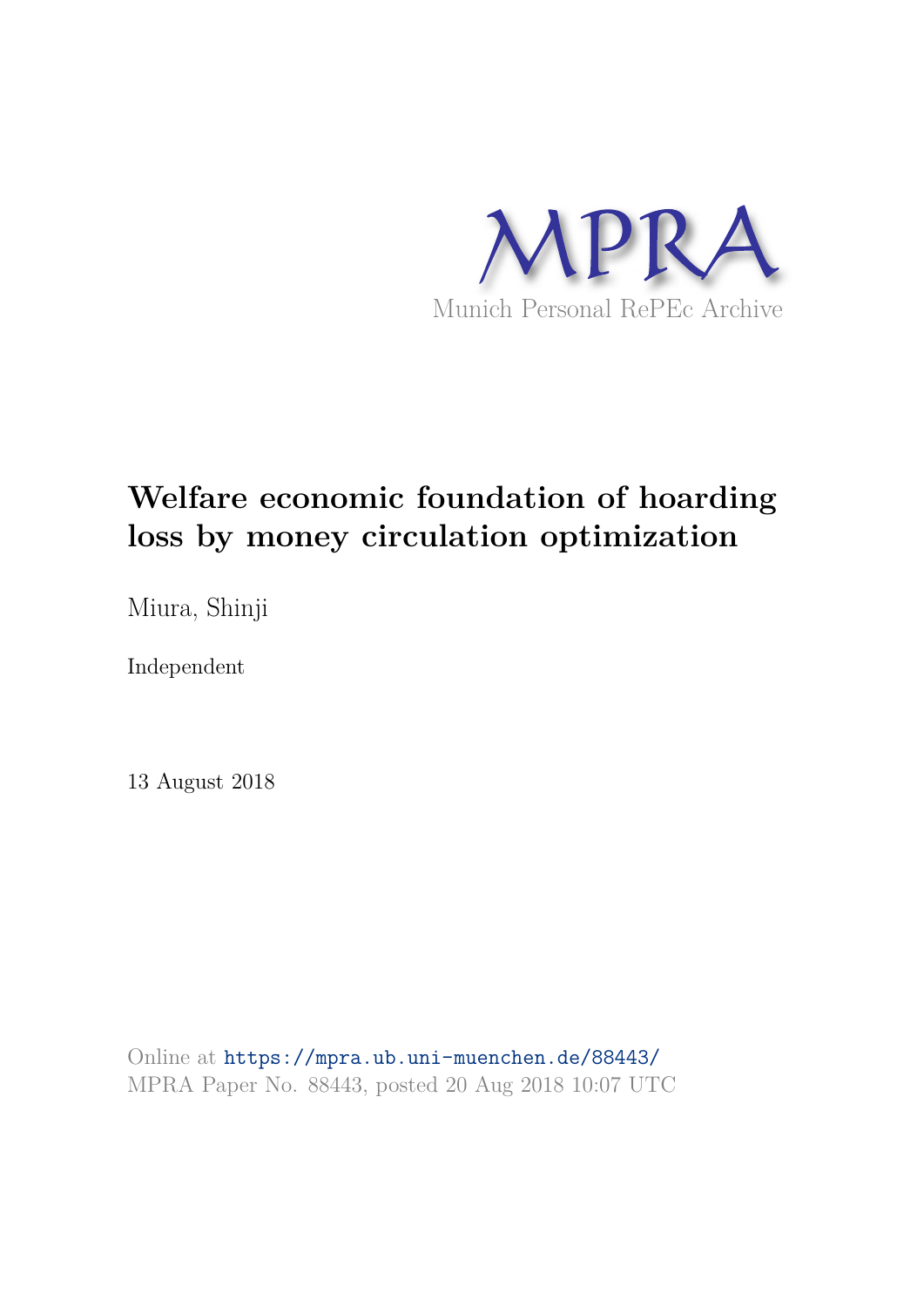## Welfare economic foundation of hoarding loss by money circulation optimization

Shinji Miura (Independent. Gifu, Japan)

#### Abstract

Saving brings an economic loss. This is one of the basic propositions of the under-consumption theory. This paper aims to give a welfare economic foundation of this proposition through an optimization method considering money circulation in the case where a type of saving is limited to hoarding. If price is fixed, a non-hoarding state is a necessary condition for Pareto efficiency. However, individual agents who prefer future expenditure hoard money, thus individual rational behavior brings about a Pareto inefficient state. This irrationality of rationality occurs because of a qualitative difference of the budget constraint between the whole society and an individual agent. The former's constraint incorporates a truth that hoarding decreases other's revenue, whereas the latter's does not. Selfish individual agents make a decision with an ignorance of this relational truth because their interest is limited to their private range. As a result, agents fall into an irrational situation despite their rational judgment.

Keywords: Money Circulation, Welfare Economics, Under-Consumption, Paradox of Thrift, Intertemporal Choice.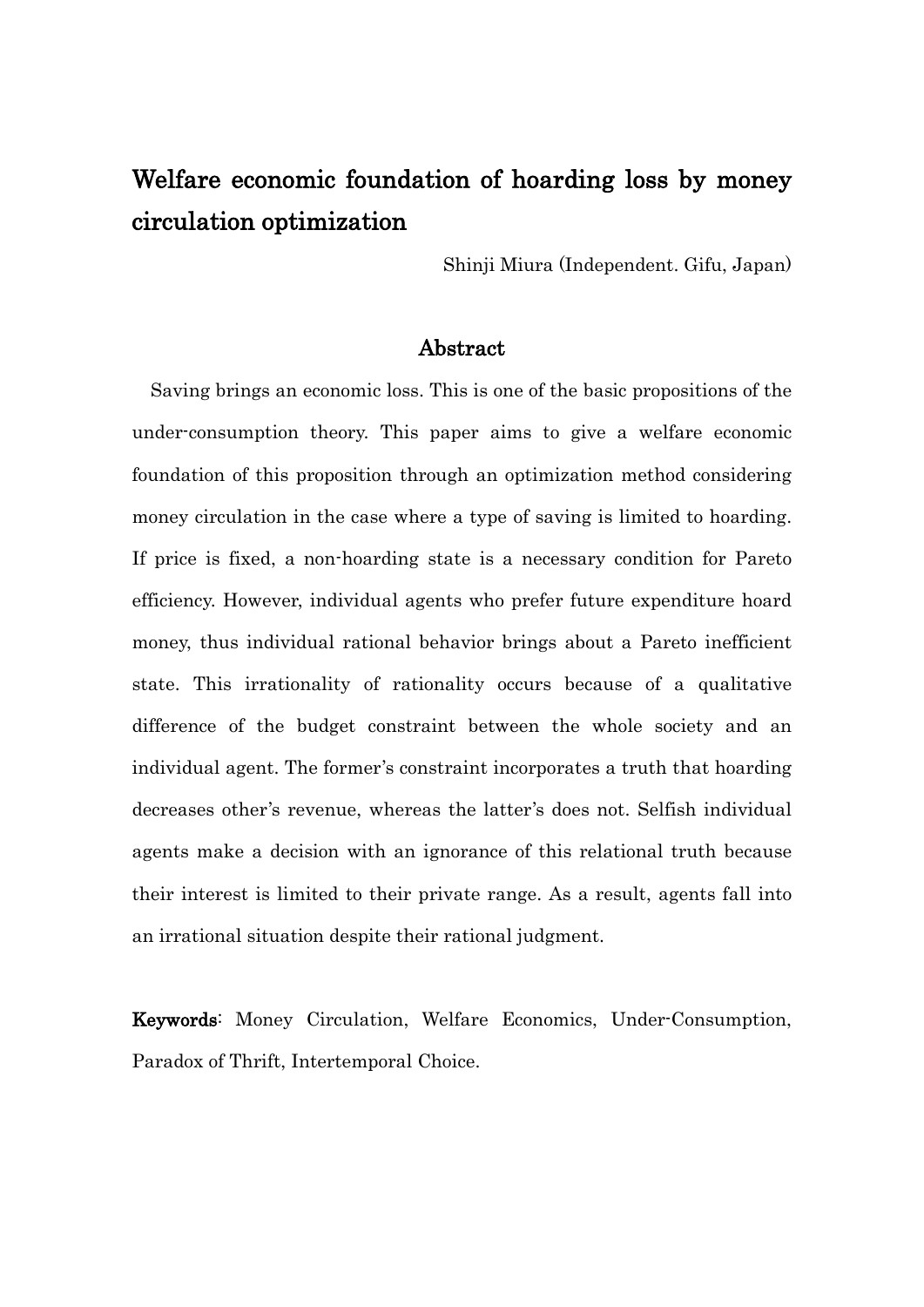### 1. Introduction

-

Saving brings an economic loss even though it is often regarded as a virtue. This proposition, known as the paradox of thrift, is one of main elements of the under-consumption theory. This theory has been known since the early nineteenth century, and became popular especially in the interwar period (Haberler, 1964, pp.118-141; Klein, 1966, pp.124-152; Nash and Gramm, 1969; Bleaney, 1976; Dimand, 1991; Allgoewer, 2002; Clark, 2008; Schneider, 2008). [1](#page-2-0)

The under-consumption theory based on recognition of money circulation was already attempted by some pioneers including Nicholas August Ludwig Jacob Johannsen (Hegeland, 1954, pp.5-14; Schneider, 1962, pp.131-134; Marget, 1964, pp.329-336; Allsbrock, 1986; Hagemann and Rühl, 1990; Rühl, 2000), the pair of William Trufant Foster and Waddill Catchings (Gleason, 1959; Carlson, 1962; Tavlas, 1976; Dimand, 2008a, 2008b), [2](#page-2-1) and two German economists, Ferdinand Grünig and Carl Föhl (Pedersen, 1954, 1957; Schneider, 1962, pp.156-159; Rothschild, 1964, pp.8-11; Ambrosi, 1996). [3](#page-2-2)

The course of these pioneers is basically correct, but its precise foundation

<span id="page-2-0"></span><sup>&</sup>lt;sup>1</sup> The under-consumption theory was also spread in Japan of the day. In July 1932, when the Great Depression was attacking Japan, Takao Izeki wrote a little overdrawn comment as follows. "There is no person denying that a main cause of this current worldwide depression is a lack of purchasing power in a general consumption class." (Izeki, 1932, p.210) Further, in May 1934, Yasuma Takata discussed the paradox of thrift while examining a denial of the paradox by Friedrich August von Hayek (Hayek, 1931; Takata, 1934).

<span id="page-2-1"></span><sup>2</sup> The author owes a knowledge regarding Foster and Catchings largely to Sasahara (1981) written in Japanese.

<span id="page-2-2"></span><sup>3</sup> The author owes a knowledge regarding Föhl largely to Ito (1952) and Nagasawa (1968) written in Japanese.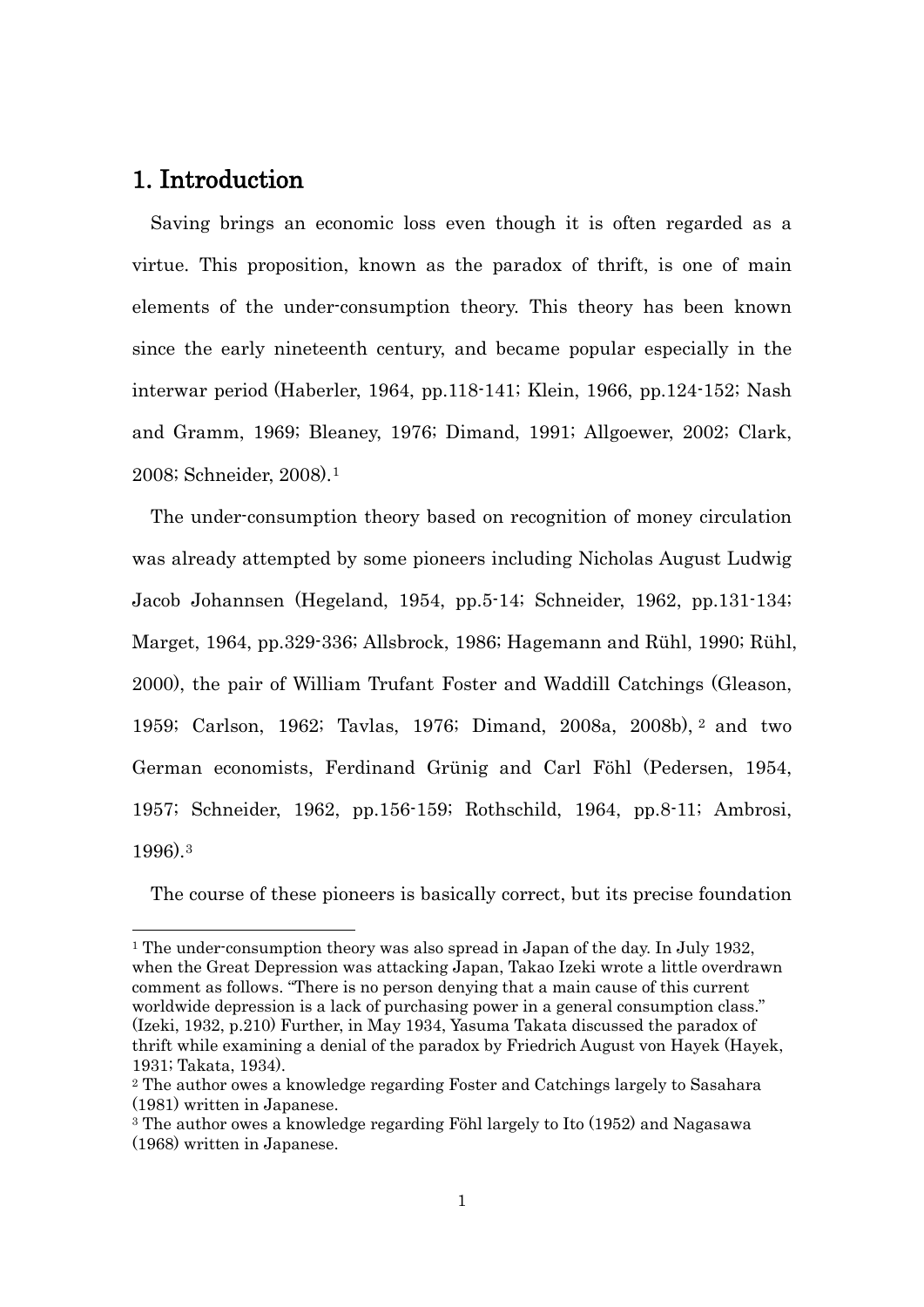still seems to be insufficient. The research of money circulation structure has been continued sometimes independently of the under-consumption theory. Above all, the money circulation equation by Mária Augustinovics in Hungary, which was invented to support a planned economy being affected by the economic input-output theory, is a valuable research work (Augustinovics, 1965). The author developed the equation in the preceding papers (Miura, 2014, 2015a).

However, the money circulation equation is a pure description of the movement of money without pursuing the causes of the movement. Underconsumption is an ethical problem of economic society, but mere description of the movement of money cannot give any evaluation criterion. For the foundation of under-consumption, we need another method.

We think that a social evaluation criterion should be basically based on individual utility. The new welfare economics after Vilfredo Pareto provides a clear method to analyze this idea with using the concept of Pareto efficiency. For the sake of a normative analysis of a monetary economy, we need a method to connect a money circulation analysis with the welfare economics. This method is a money circulation optimization theory. We aim to construct this theory and authenticate the paradox of thrift.

Our attempt can be regarded as a micro-foundation of the paradox of thrift. Recently, there exist some such research efforts including Christiano et al. (2011), Eggertsson (2011), Chamley (2011), Huo & Ríos-Rull (2013). However, they do not prove that saving brings a Pareto inefficient state.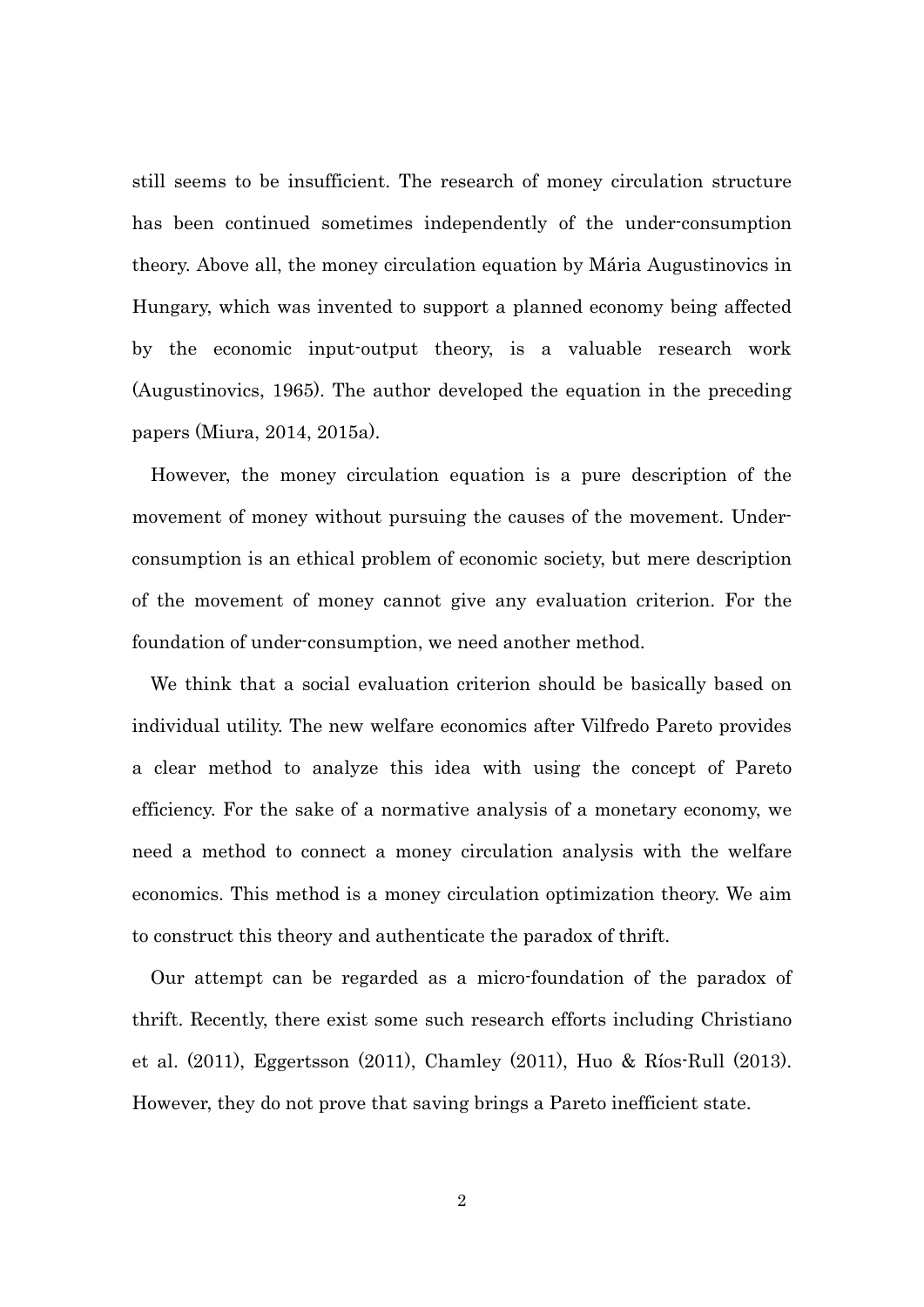The new welfare economics has usually been connected with the general equilibrium theory so far. This connection derives the first fundamental theorem of welfare economics, which insists that a market economy is realized as a Pareto efficient state (Arrow, 1951; Debreu, 1959, pp.90-97; Stiglitz, 1991; Blaug, 2007; Feldman, 2008). Against this theorem, an authentic under-consumption theory should clarify that saving causes a Pareto inefficient state.

The following description by Paul Anthony Samuelson, who spread the term of the paradox of thrift on a contemporary economics, is notable.

"The individual who saves cuts down on his consumption. He passes on less purchasing power than before. Therefore, someone else's income is reduced. For one man's outgo is another man's income." (Samuelson, 1948, p.271)

Causality between saving and expenditure and revenue shown in this quotation is too important for understanding the paradox of thrift. We succeed to this recognition,<sup>[4](#page-4-0)</sup> but Samuelson's limitation was that he could not found the paradox by welfare economics.

For a foundation of under-consumption by expenditure optimization, the

1

<span id="page-4-0"></span><sup>4</sup> However, we cannot approve the next sentences which follow the quotation in the text. "If one individual succeeds in saving more, it is because someone else is forced to dissave. If one individual succeeds in hoarding more money, someone else must do without." (Samuelson, 1948, p.271) This seems to be affected by the following statement by John Maynard Keynes. "although the amount of his own saving is unlikely to have any significant influence on his own income, the reactions of the amount of his consumption on the incomes of others makes it impossible for all individuals simultaneously to save any given sums." (Keynes, 1936, p.84) This idea is grounded on the identity between saving and investment, which Keynesians espouse. Yet, this proposition is incorrect. The existence of investment is not necessary for that of saving. In the following part of this paper, we will show it by proving that saving can exist without investment.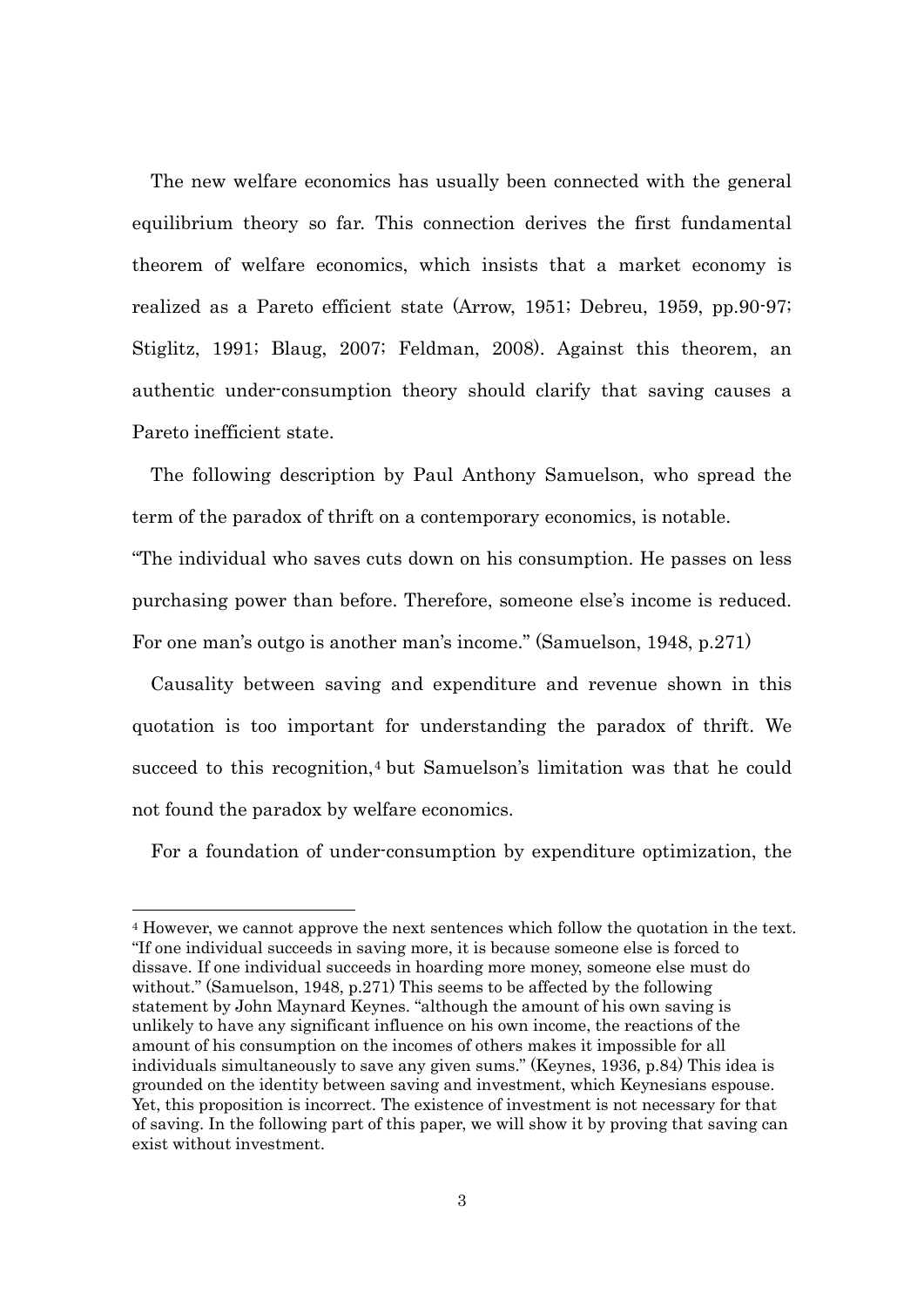dual decision hypothesis by Robert Wayne Clower is also a remarkable contribution (Clower, 1965). It implies that realized revenue used in an expenditure optimization should not be regarded as being decided by a level of supply resources of commodities. Although this is a superior critique against the general equilibrium theory, a weak point of the hypothesis is that it does not clarify a decision principle of the realized revenue in lieu of supply resources.

Robert Barro and Herschel Grossman developed the dual decision hypothesis through combining it with Don Patinkin's analysis about labor markets and constructed the general disequilibrium model (Barro and Grossman, 1971). But their model only regards Clower's realized revenue as labor supply and Patinkin's revenue as labor demand. It does not clarify a cause of the realized revenue.

Clower's realized revenue ought to be connected with Samuelson's preceding causality. In a monetary economy, the realized revenue is decided by a money flow from expenditure, whereas expenditure is affected by a money flow from revenue through a decision-making process under the budget constraint. A money circulation structure is composed of these bidirectional flows, and these flows bring bidirectional causalities between expenditure and revenue. Our money circulation optimization is a method to optimize expenditure while considering the bidirectional causalities.<sup>[5](#page-5-0)</sup>

-

<span id="page-5-0"></span><sup>5</sup> In order to understand the content of this paper easily, the author recommends that you preliminarily read Miura (2016), which he wrote as an introduction of this paper.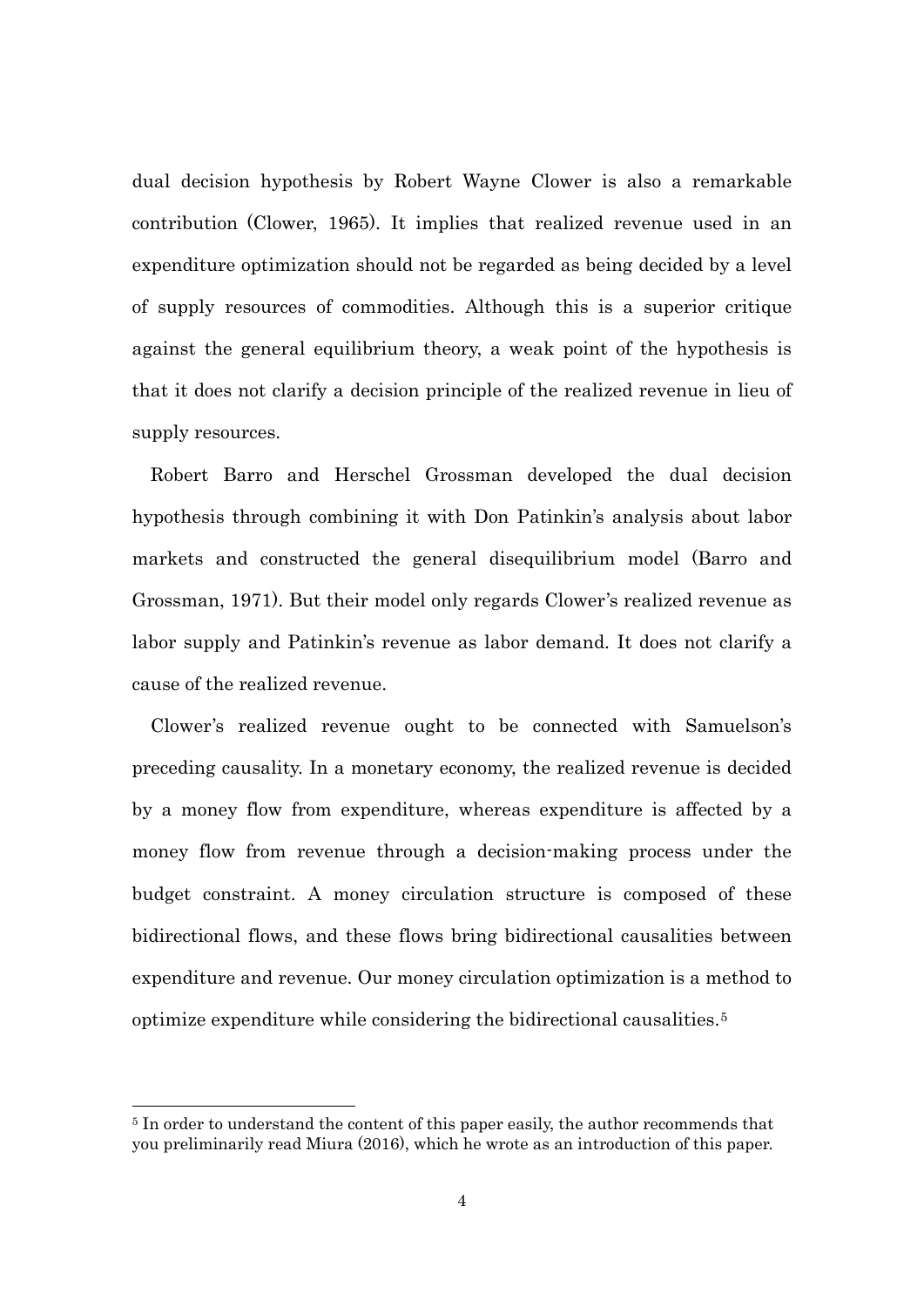#### 2. Basic Assumptions

In this paper, we will discuss a primitive monetary economy. This primitive economy is not a faithful description of our monetary economy. However, for the purpose of clearly understanding the essence of the underconsumption problem, we believe that it is appropriate to analyze a cause of under-consumption in a primitive economy as a primary approach.

We will clarify a basic assumption of this paper.

We decide that a target group for description is called the relevant society. The relevant society consists of finite number of agents. We give natural numbers to each agent of the relevant society. The relevant society is denoted by a set of agents as  $N = \{1, \ldots, n\}$ .

The target term for description is called the relevant term. We assume that the relevant term is of finite length, thus the relevant term always has its term beginning and term end. The sphere which includes the relevant society and the relevant term is called the relevant space-time.

We assume that money is always used in all exchanges in the relevant space-time. In other words, the world we discuss is a monetary economy. Barter trading does not exist in our assumed economy.

We define expenditure as transferring money to the relevant space-time, and revenue as money being transferred from the relevant space-time. Further, we put a supposition that production and disappearance of money do not occur in the relevant space-time. We also suppose that money transfer between the relevant society and its outside does not exist in the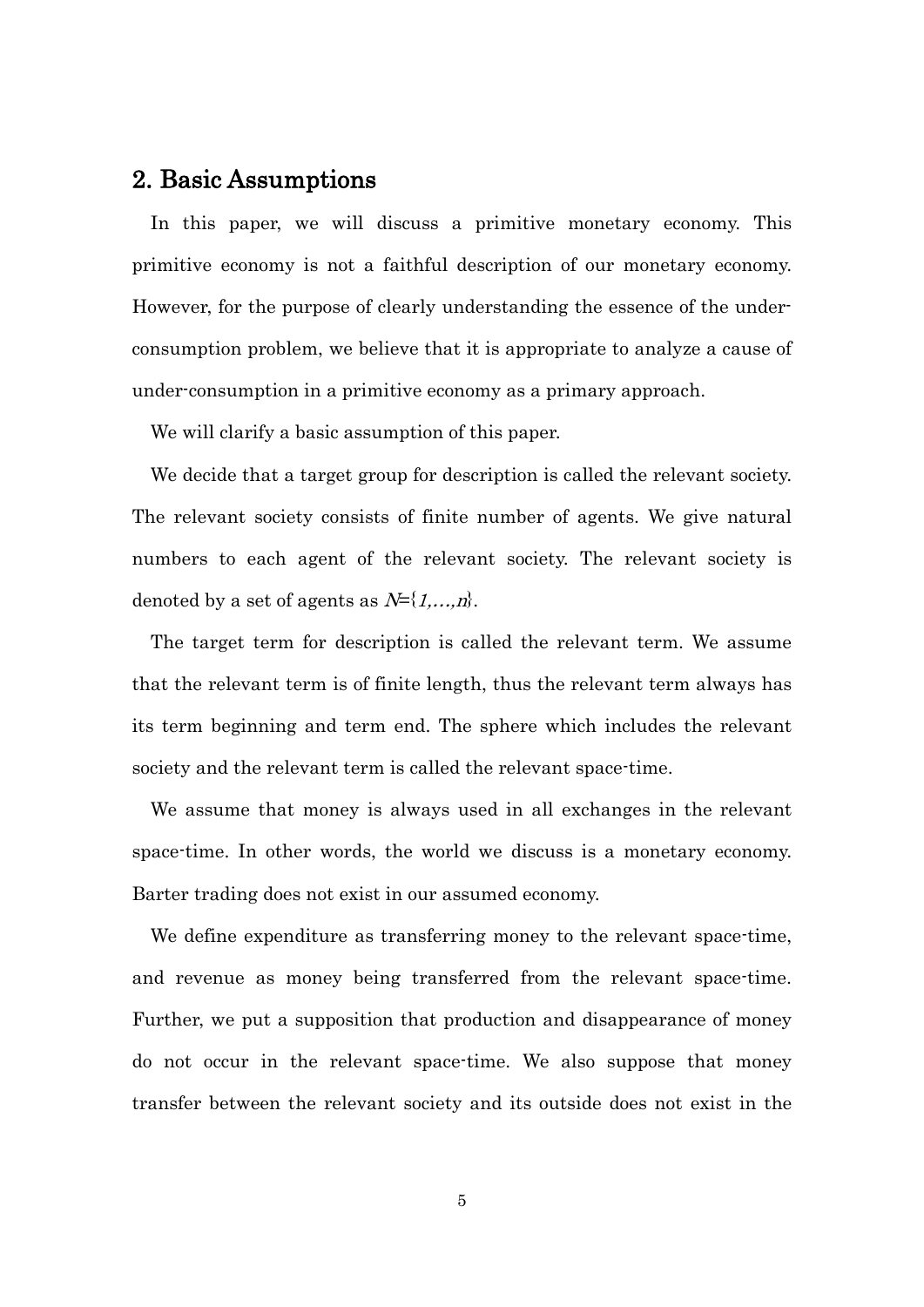relevant term. By these suppositions, the money stock in the relevant space-time is constant.<sup>[6](#page-7-0)</sup>

Note that there is an economic theory called the monetary circuit theory, which has been mainly developed by French and Italian economists. It shares our interest in respect of emphasizing circulation in order to understand a monetary economy. Another feature of the circuit theory is to emphasize credit creation and destruction of money by banks (Graziani, 1990, pp.12-14; Deleplace and Nell, 1996, p.11; Rochon and Rossi, 2003, p.xxxiii). From this perspective, our supposition that money is constant may be hard to be justified.

We do not deny that credit money is an important issue of a modern economy, but we believe that our supposition is justified as a primary approach for money circulation research.

Perishable goods disappear as soon as they are used, thus production of the goods is worth consideration. Durable goods do not disappear for a long time, but often show deterioration with their use, thus production of the goods also needs to be considered.

On the other hand, if money is used, it is only transferred to another agent and does not disappear. It does not show deterioration through the transfer, either. Hence, money can circulate for a long time. Circuit theorists recognize money circulation as a complete process from creation to destruction, but we do not know clearly when the circulation begins and

-

<span id="page-7-0"></span><sup>6</sup> Strictly speaking, a further assumption is necessary for constancy of the money stock. See p.16 of this paper.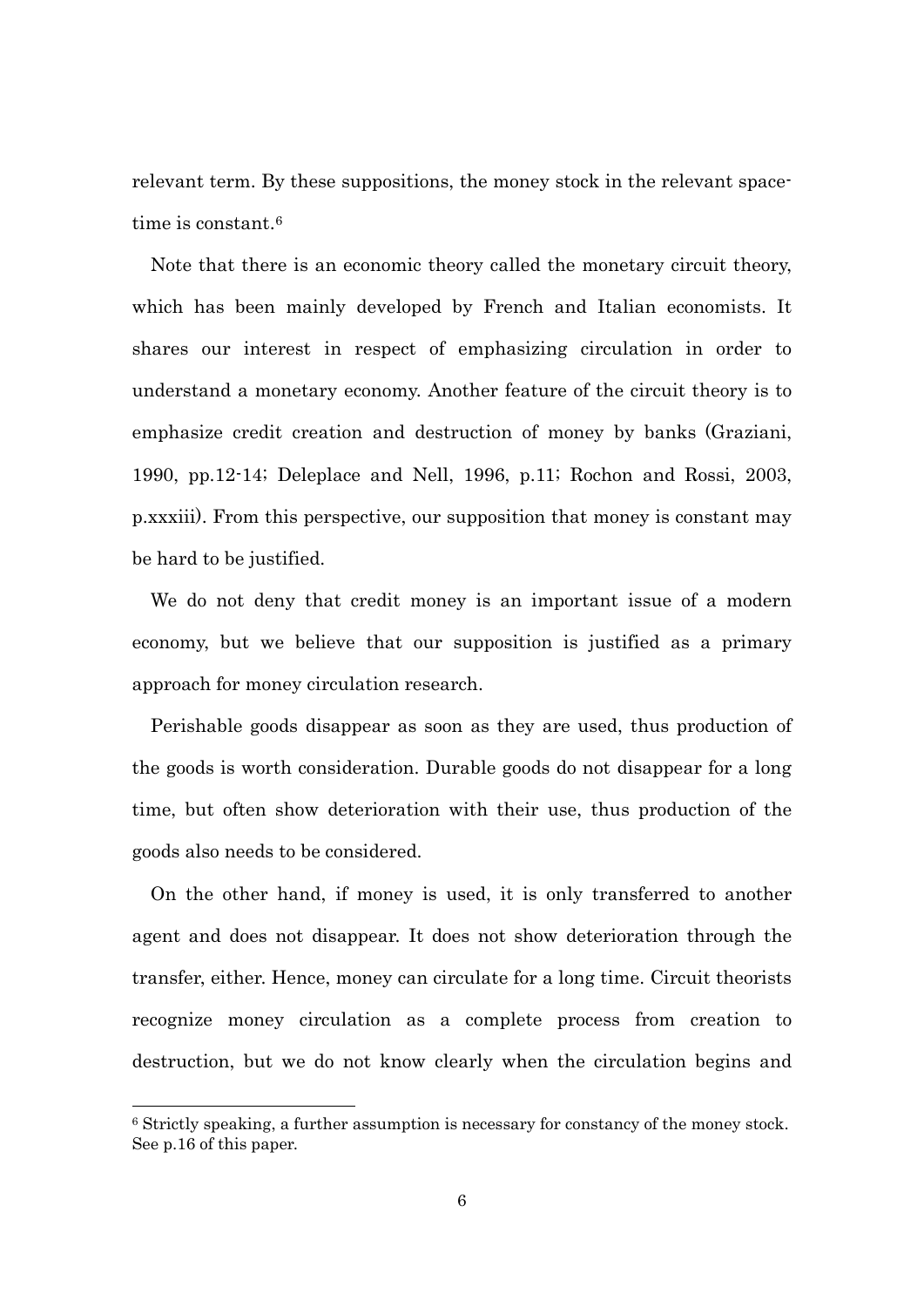ends. Money circulation is a semi-permanent process, thus creation and destruction are not primary issues of the money circulation. Therefore, a primary research to inquire into the circulation should regard money as an eternal existence.

Further, there is only one kind of consumption goods in our primitive economy. We assume that money transfer is limited to the transfer through the trading of consumption goods. Although the existence of production factors including labor is permitted, we suppose they are not traded. Our assumption can also be expressed that all agents in the relevant space-time are individual proprietors who sell only consumption goods. All other money transfers including tax payment and donation are assumed not to exist.

Note that a type of saving we can treat is limited by this assumption. Phenomena which we usually call saving are commonly disposal methods of money which enable the future expenditure of a saver.[7](#page-8-0) This view of saving is based on an individual usage of an economic agent. However, if we pay attention to a social movement of money, we can classify savings into two different types. One type of saving is hoarding, which is not transferred while saving is executed. However, the other saving types including deposit, loan and equity investment are transferred from their owner to another agent while saving is executed. For this reason, we call the latter savings collectively transfer saving. People who are interested in movement of

1

<span id="page-8-0"></span><sup>7</sup> This definition can be applied only for a saving of money. We can define saving of usual commodity similarly as a disposal method of commodity which enables the future use of a saver. However, this paper discusses only a saving of money.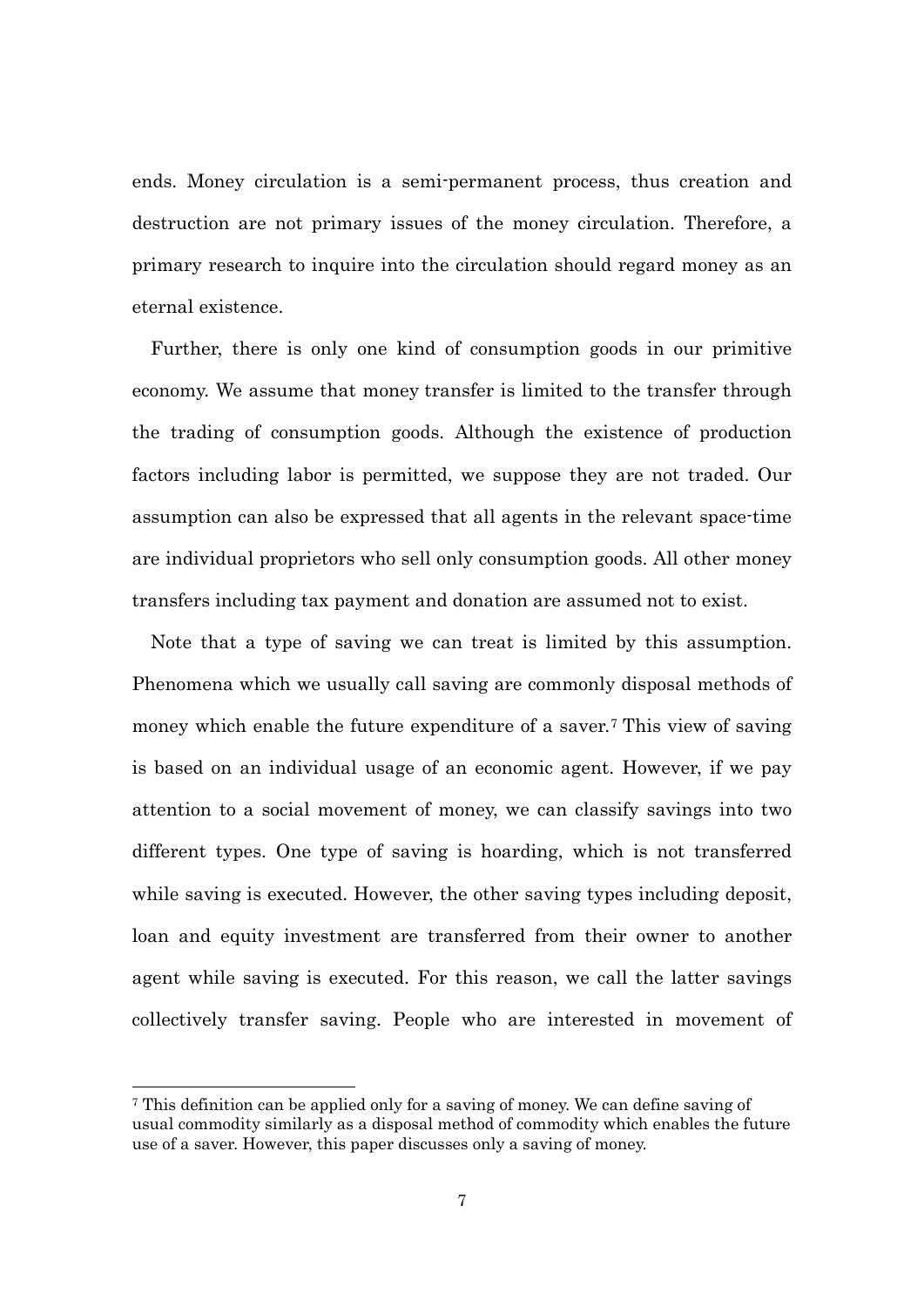money must notice this difference between the two savings.<sup>[8](#page-9-0)</sup>

Our assumption that money transfer is limited to the transfer for consumption goods eliminates the existence of transfer saving. A saving method in our primitive economy is limited to hoarding, which is the simplest method of saving. Even though transfer saving is an important element of a modern economy, our assumption that saving methods are limited to hoarding will enable us to understand a welfare economic essence of under-consumption phenomenon simply and clearly.

Next, we introduce an idea of the disposal irreversibility principle. This represents that revenue can be expended neither before nor exactly at the same time when revenue is received. This principle is substantially the same as to reject a possibility of time travel into the past or exactly simultaneous teleportation. Since these possibilities are not approved by the present state of scientific knowledge (Gott, 2002; Davies, 2002; Nemiroff and Wilson, 2014), this is a scientifically justifiable principle.

If we do not consider the disposal irreversibility principle, aporias which we named two missing problems are caused in a monetary budget constraint. We have to incorporate this principle into the budget constraint to avoid the aporias, as elaborately discussed in the author's preceding paper (Miura, 2015b). We will clarify this irreversibility budget constraint concretely based

-

<span id="page-9-0"></span><sup>8</sup> Henry Abbati, who was an under-consumptionist acting in the interwar period, emphasized to distinguish between hoarding and transfer saving from an early day, though he was captured by a traditional prejudice which tends to identify transfer saving with investment (Abbati, 1924, p.101, n.2). The author owes a knowledge regarding Abbati's this recognition to Kojima (1995, pp.122-123) written in Japanese. Also note that Dennis Holme Robertson comments on Abbati's under-consumption theory in Robertson (1932).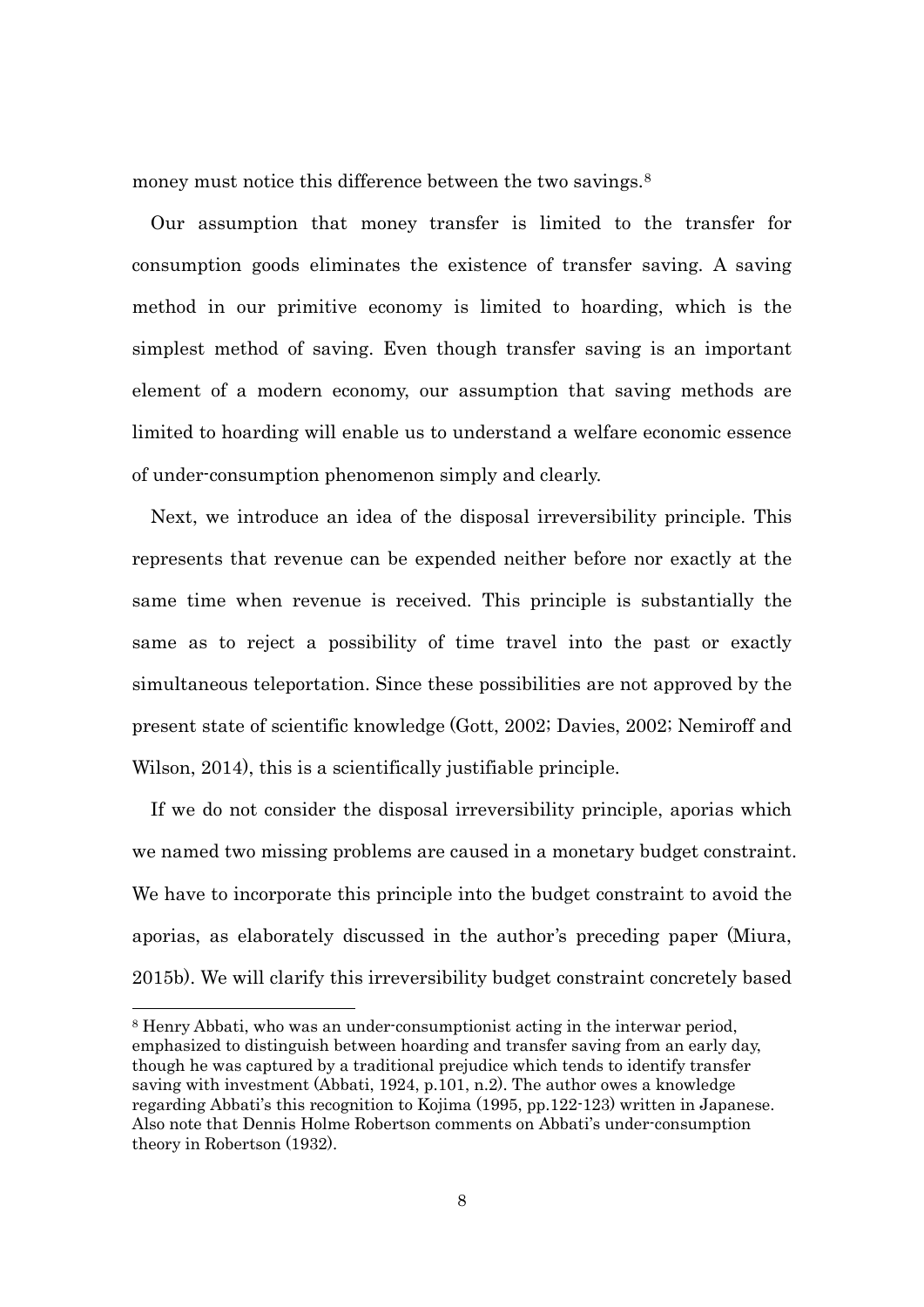on our supposition of the primitive economy.[9](#page-10-0)

Based on the disposal irreversibility principle, if the relevant term is divided into very short terms, revenue in the term cannot be expended in the same term. We call such a short term a basic-term. We give natural numbers to each basic-term. We set the numbers of basic-terms such that smaller numbers correspond to the earlier basic-terms and larger numbers correspond to later basic-terms. Note that the relevant term can be divided into finite basic-terms by the principle (Miura, 2014, pp.194-195; Miura, 2015b, p.93, n.19). Based on this, the relevant term is denoted by a set of basic-terms as  $T=\{1,\ldots,t\}$ .

The budget constraint of each agent is defined for every basic-term.

Since we assume that money is not produced nor transferred from the outside, the budget of the first basic-term is limited to money which an agent possesses at the beginning of the relevant term. A part of the budget is expended. Considering our assumption that money does not disappear or is not transferred to the outside, we define the non-expended part of the budget as a hoarding (Miura, 2015b, p.94). [10](#page-10-1) Then, the budget constraint of Agent  $i$  in the first basic-term is denoted

$$
X_{i(1)} + H_{i(1)} = \Psi_i,
$$

where  $\Psi_i$  is a quantity of money which Agent *i* possesses at the beginning of

-

<span id="page-10-0"></span><sup>9</sup> An idea of the irreversibility budget constraint was primitively suggested by Dennis Holme Robertson (Robertson, 1933; Keynes et al., 1933; Metzler, 1948; Van Eeghen, 2014), and was developed by Sho Chieh Tsiang and others (Tsiang, 1966; Kohn, 1981; Kohn, 1988; Laidler, 1989).

<span id="page-10-1"></span><sup>&</sup>lt;sup>10</sup> Based on the disposal irreversibility principle, non-expendable money in a basic-term cannot be included in the budget of the term even if it exists in the term. Accordingly, revenue in a basic-term cannot become hoarding in the same term.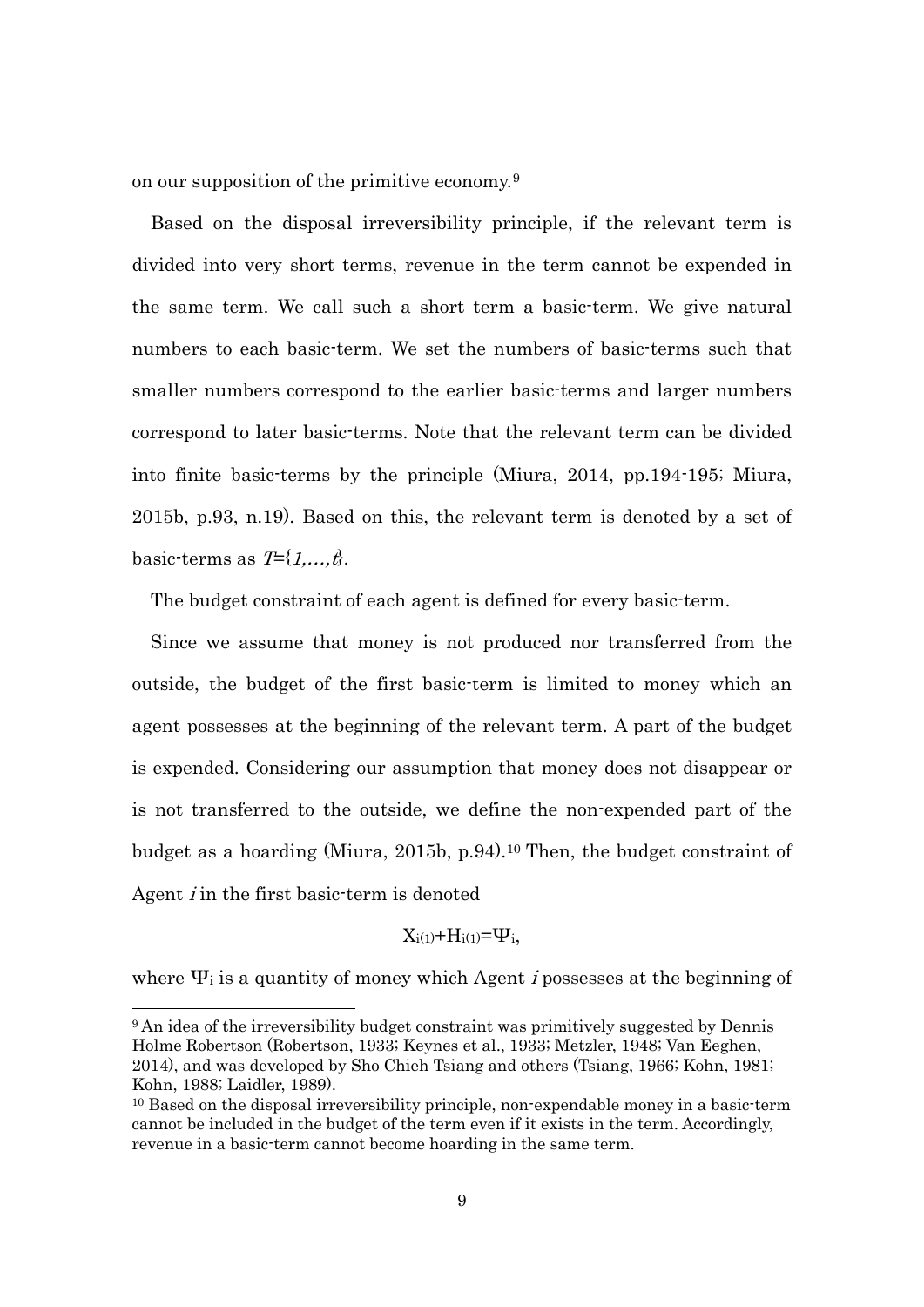the relevant term;  $X_{i(v)}$  is the expenditure quantity of Agent *i* in Basic-term  $\dot{v}$ ; and H<sub>i(v)</sub> is the hoarding quantity of Agent *i* in Basic-term  $\dot{v}$ .

The hoarding in a basic-term becomes a part of the budget in the following basic-term. The budget also includes revenue received in the preceding basic-term. Components of the budget are limited to these two because we suppose that money is not produced nor transferred from the outside. Then, a part of the budget is expended, and a remaining part is hoarded. Usages of the budget are limited to these two because we suppose that money does not disappear nor transfer to the outside. Then, the budget constraint in Basicterm <sup>v</sup> which is after the first basic-term is denoted

$$
X_{i(v)}+H_{i(v)}=H_{i(v-1)}+Y_{i(v-1)},\\
$$

where  $Y_{i(v)}$  is the revenue quantity of Agent *i* in Basic-term *v*. Note that the time of revenue and expenditure differs in this constraint. This is the essence of time irreversible disposal.

Hereby, the budget constraints of each basic-term have been determined. We will also clarify how money possessed at the end of the relevant term is decided. Note that hoarding and revenue in the last basic-term cannot be expended in the relevant term. They are forced to be possessed at the term end. Since the other disposable quantities of money have been already included in each budget constraint, they are all of elements of the term end possession. Hence, if we let  $\Omega_i$  be a quantity of money which Agent *i* possesses at the end of the relevant term,

$$
\Omega_i = H_{i(t)} + Y_{i(t)},
$$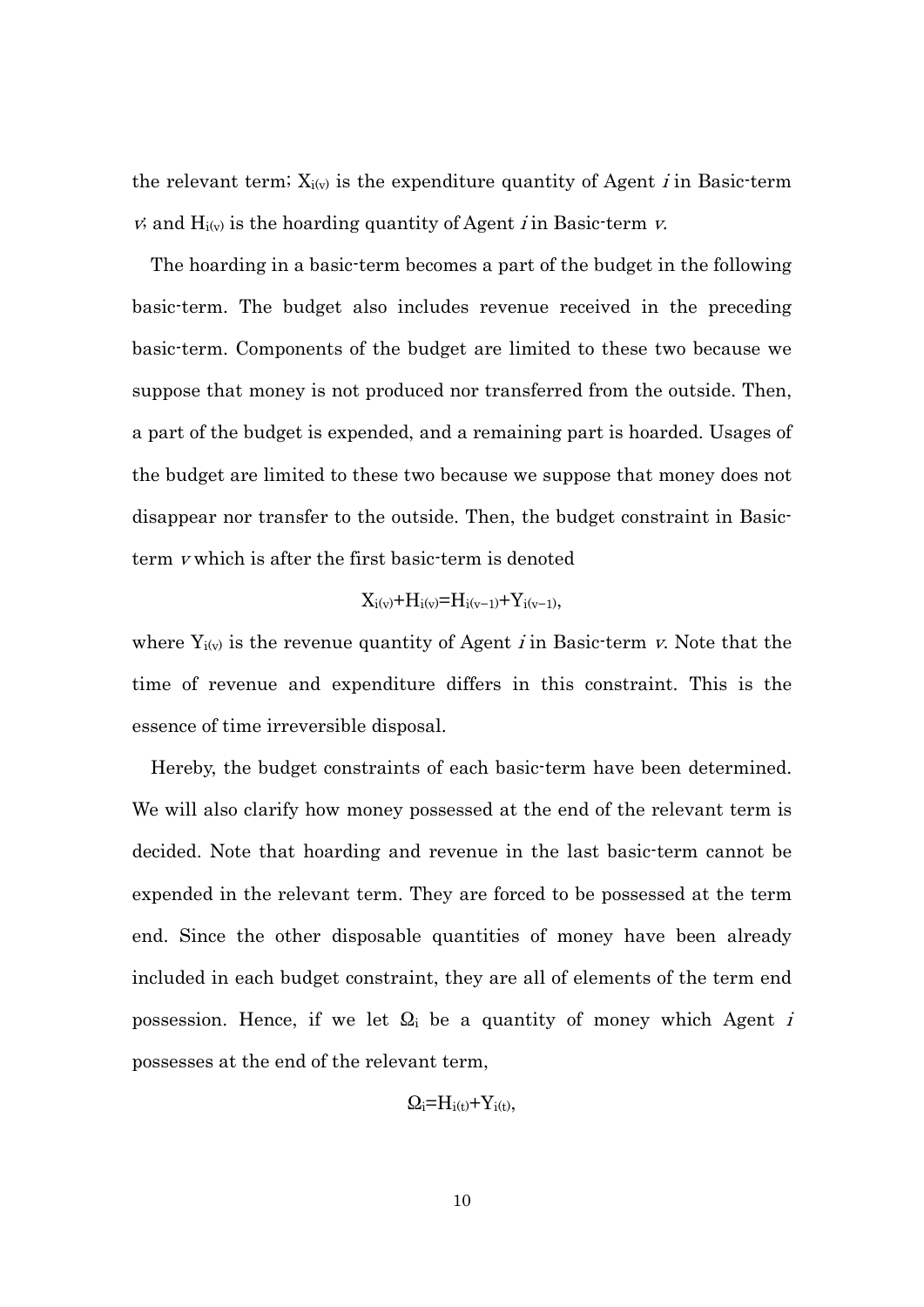is satisfied. We call this the term end settlement formula.

A set of the budget constraints of all basic-terms and the settlement formula is the irreversibility budget constraint.

Next, we clarify an assumption regarding individual utility. We assume that all individual agents included in the relevant society shared a finite planning period. Then, we regard the shared planning period as the relevant term. Each individual agent obtains utility from consumption goods exchanged in each basic-term included in the relevant term. Therefore, if we let  $C_{i(v)}$  be the quantity of consumption goods obtained by Agent *i* in Basicterm v, a utility function of Agent *i* is denoted by  $U_i[C_{i(1)},...,C_{i(t)}]$ .

Further, we assume that the utility increases if the quantity of consumption goods in each basic-term increases, as far as it does not change the quantity of consumption goods in another basic-term. That is, we put the assumption of non-satiation of utility regarding consumption. Mathematically, the non-satiation of consumption is expressed as  $\partial U_i/\partial C_i(y) > 0$  for any Agent *i* and any Basic-term *v*.

Next, we introduce the concept of price. The price of a basic-term is defined as the expenditure of the basic-term per unit of consumption goods exchanged with the expenditure. Based on this definition, price is always positive value as far as exchange is executed. Then, exchange in a basicterm is assumed to be executed under the common price. Let  $P_{(v)}$  be the common price in Basic-term v. The formula  $X_i(y) = P(y)C_i(y)$  holds by this assumption, and  $C_{i(v)}=X_{i(v)}/P(v)$  also holds.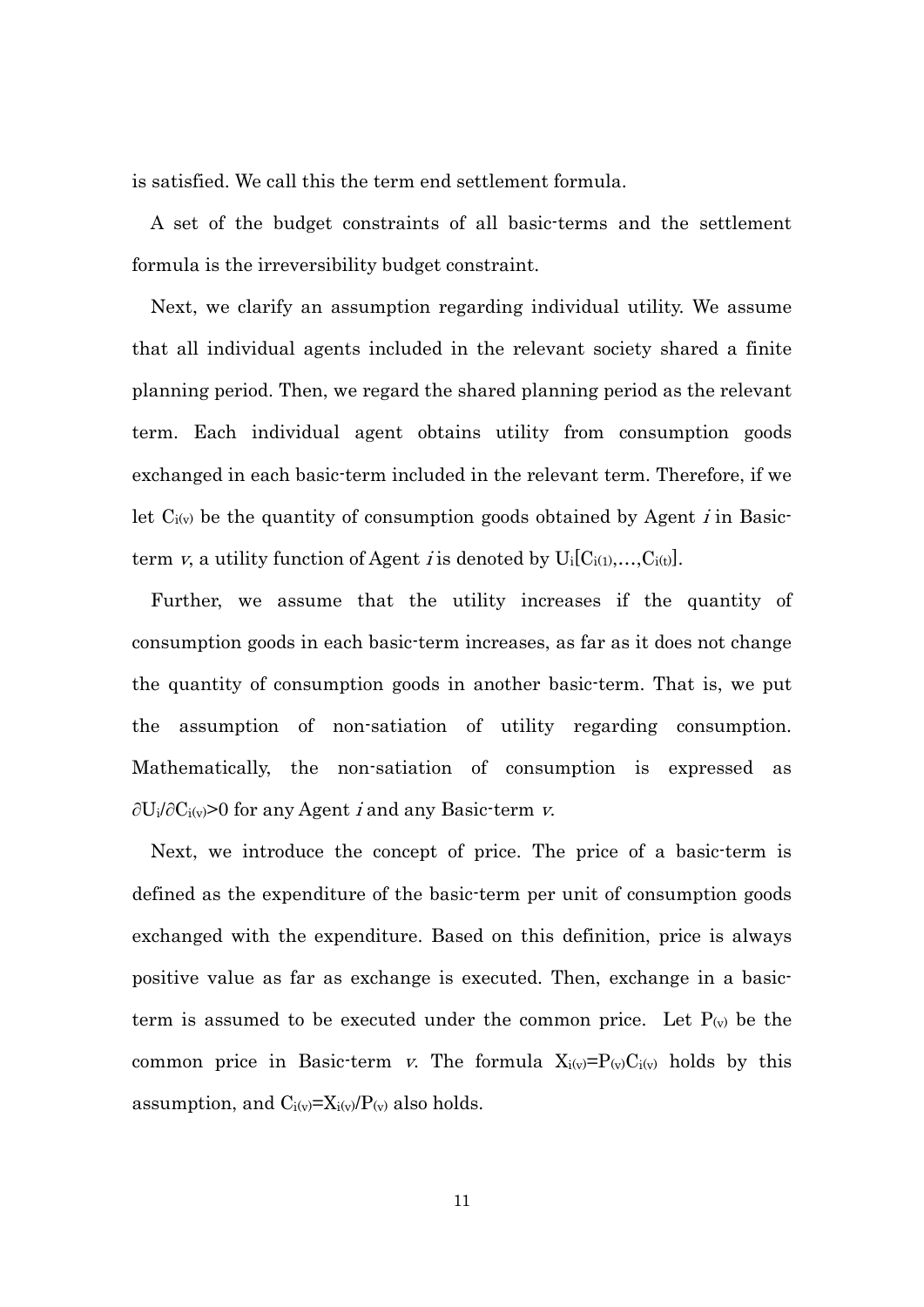In this paper, we suppose that price of a basic-term is never affected even if expenditure of any basic-term changes.[11](#page-13-0) Note that this supposition of price fixedness does not eliminate a possibility of temporal variation of price. Then, we suppose that an effect on real consumption by nominal expenditure occurs only through price level. Based on this supposition, we derive a relationship between consumption and expenditure.

**Theorem 2.1.**  $\partial C_i(y)/\partial X_i(y) > 0$  holds for any Agent *i* and any Basic-term *v*.

**Proof.** Due to the formula  $C_{i(v)}=X_{i(v)}/P(v)$  and the supposition of price fixedness, we obtain  $\partial C_i(y)/\partial X_i(y)=1/P(y)$ . Since P(y)>0 holds,  $\partial C_i(y)/\partial X_i(y)>0$  is satisfied. [Q.E.D.]

Moreover, we put a supposition that utility obtained from nominal expenditure is determined only by utility obtained from real consumption which is directly exchanged with the expenditure. Based on this supposition, we justify that  $\partial U_i/\partial X_i(y) = (\partial U_i/\partial C_i(y))(\partial C_i(y)/\partial X_i(y))$  holds between the utility function and nominal expenditure.

Utility regarded as a function of nominal expenditure is called the nominal utility function in this paper. We can derive the following theorem regarding the nominal utility function.

**Theorem 2.2.** ∂U<sub>i</sub>/∂X<sub>i(v</sub> $>0$  holds for any Agent *i* and any Basic-term *v*.

**Proof.**  $\partial U_i/\partial C_i(v) > 0$  holds by the non-satiation of consumption, and  $\partial C_i(y)/\partial X_i(y) > 0$  holds by Theorem 2.1. Hence,  $(\partial U_i/\partial C_i(y)/\partial X_i(y)) > 0$  is

1

<span id="page-13-0"></span><sup>&</sup>lt;sup>11</sup> The author previously planned to release a paper which discusses a case where expenditure affects price (See Miura, 2016, p.287), but he does not intend to accomplish it now.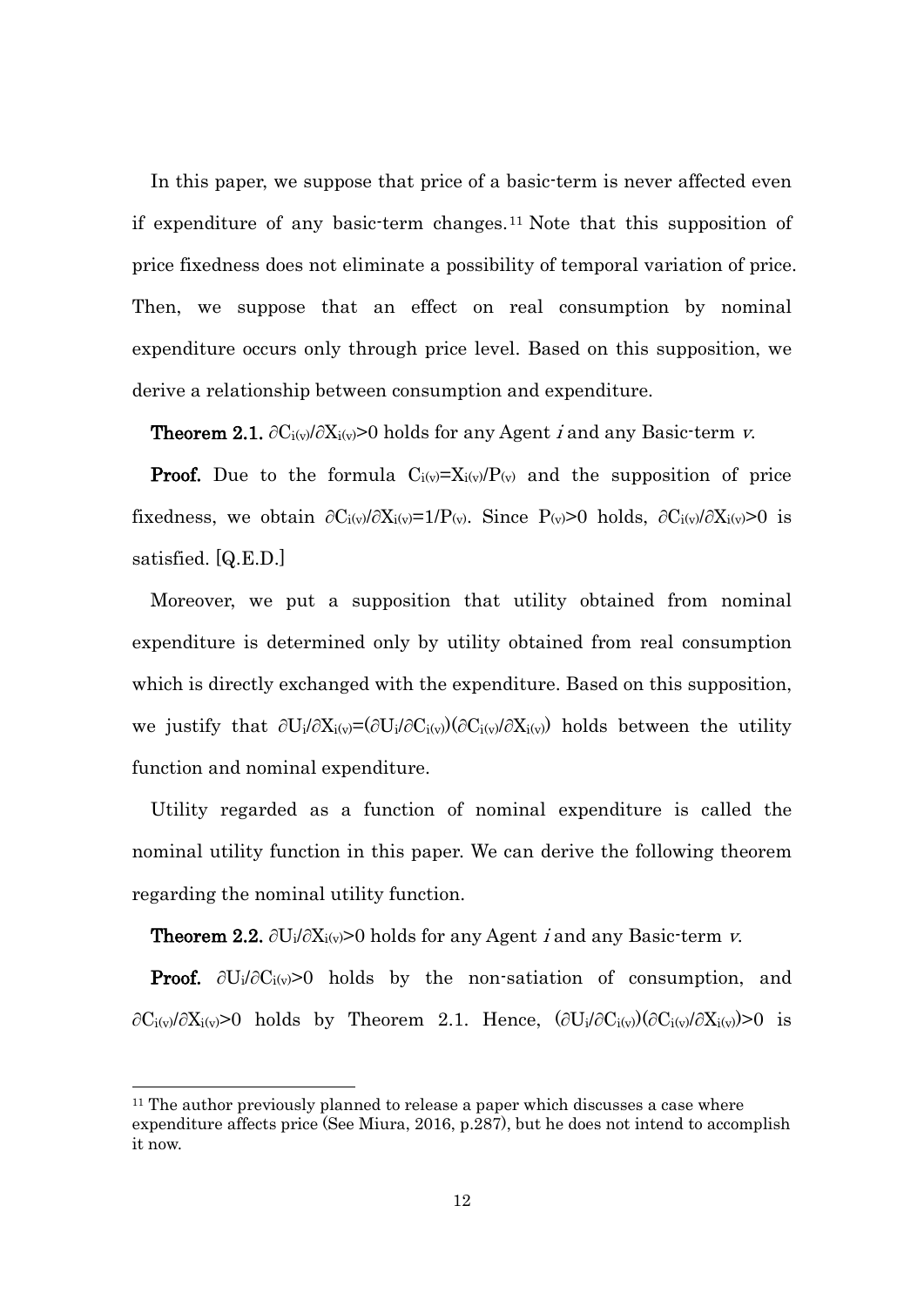derived. Since we suppose that  $\partial U_i/\partial X_i(y) = (\partial U_i/\partial C_i(y))(\partial C_i(y)/\partial X_i(y))$  holds, we obtain  $\partial U_i/\partial X_i(v) > 0$ . [Q.E.D.]

Theorem 2.2 represents that the nominal utility function of an individual agent increases monotonically. We call this the monotonicity of the nominal utility function.

### 3. Necessary Condition for Pareto Efficiency

Although we have discussed the budget constraint of an individual agent in the preceding section, the constraint for expenditure can be defined not only per individual unit but also in the whole society. We derive the irreversibility budget constraint of the whole society by aggregating those of all individual agents. However, we decide that the quantities of the whole society are denoted by removing subscripts. The constraint is the set of the following formulas.

> $X_{(1)}+H_{(1)}= \Psi$ .  $X_{(v)}+H_{(v)}=H_{(v-1)}+Y_{(v-1)}$ .  $Q=H(t)+Y(t)$ .

Here, we pay attention to the relationship between expenditure and revenue. The irreversibility constraint only expresses a money flow from revenue to expenditure but does not express a money flow from expenditure to revenue. We call the latter flow the expenditure reflux phenomenon. Money can circulate because the both flows exist. Therefore, we have to consider the both flows to represent money circulation completely. Such a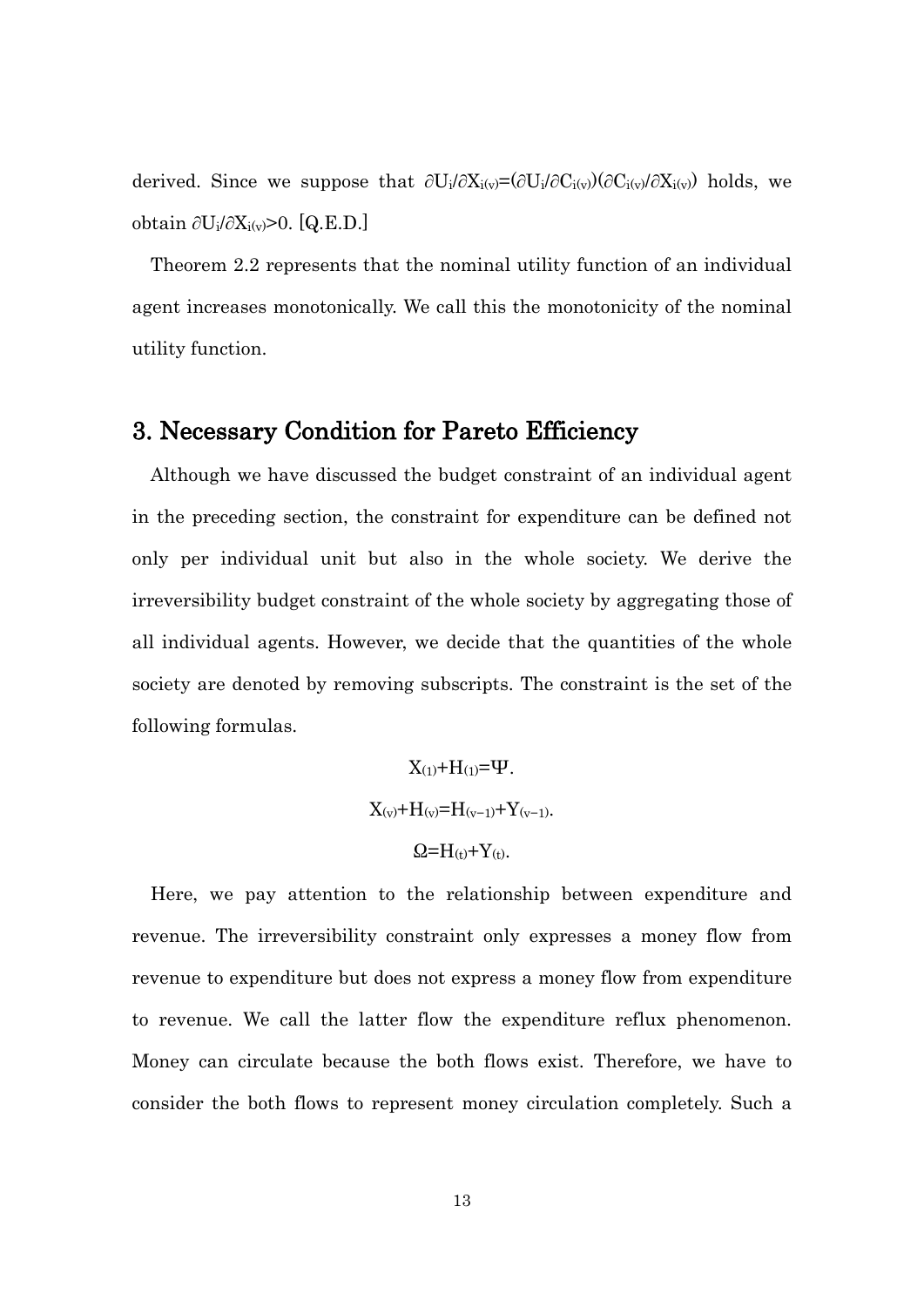consideration is indeed the essence of our money circulation optimization.

Note that expenditure is defined as transferring money to the relevant space-time, and revenue is defined as money being transferred from the relevant space-time. Hence, the two concepts describe the same event namely money transfer grasped from different perspectives. Money expended by someone must be received by another. As a result, the sum of expenditure and that of revenue are naturally equal. We call this the law of transfer equality. Using symbols, this law is denoted as  $X_{(v)}=Y_{(v)}$  for any Basic-term v.

This law can also be interpreted as a quantitative expression of the expenditure reflux of the whole society (Miura, 2015b, p.98). It represents that variation of expenditure causes the same amount of variation of revenue in the whole society. The budget constraint manages to represent money circulation completely by incorporating the law. Then, we substitute the law of transfer equality for the irreversibility budget constraint. It is the irreversibility reflux budget constraint of the whole society. Since this name is too long, we call it merely the whole budget constraint hereafter. This is an authentic monetary budget constraint of the whole society.

**Theorem 3.1.**  $X_{(v)}+H_{(v)}= \Psi$ ,  $H_{(v)}+Y_{(v)}= \Psi$  and  $\Omega = \Psi$  for any Basic-term v.

**Proof.** We prove this by mathematical induction.

In the case v is the first basic-term,  $X_{(1)}+H_{(1)}= \Psi$  is immediately derived from the budget constraint in the first basic-term. In the case  $\nu$  is a following basic-term, we suppose that  $X_{(v-1)}+H_{(v-1)}= \Psi$  holds. By this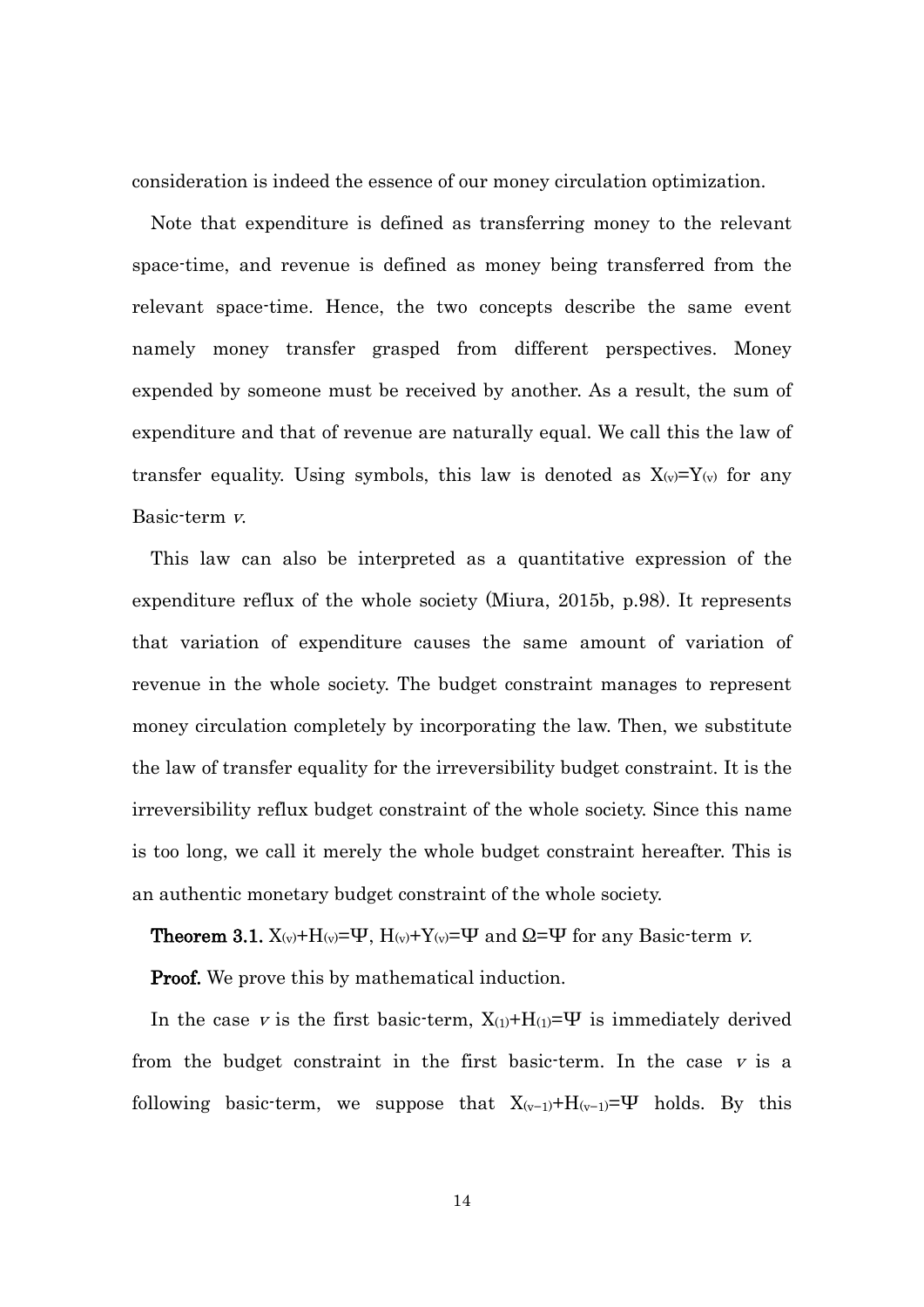supposition and the law of transfer equality in Basic-term  $v-1$ ,  $H_{(v-1)}+Y_{(v-1)}= \Psi$  is satisfied. Substituting this equation for the budget constraint in the following basic-term, we can derive  $X_{(v)}+H_{(v)}= \Psi$ . Moreover, from this formula and the law of transfer equality, we can derive  $H_{(v)}+Y_{(v)}= \Psi$ . This conclusion and the term end settlement formula derive  $\Omega = \Psi$ . [Q.E.D.]

Due to Theorem 3.1, the whole budget constraint can be denoted as  $X_{(v)}+H_{(v)}= \Psi$  for any Basic-term v. Further, expenditure and hoarding are non-negative by their economic meaning, thus  $X_{(v)} \geq 0$  and  $H_{(v)} \geq 0$  holds. Therefore, we can derive  $0 \leq X_{(v)} \leq \Psi$  for any Basic-term v. Hereafter, we sometimes indicate this constraint as the whole budget constraint.

Since we assume that money is not produced nor transferred to the outside, Ψ also represents the money stock in the relevant space-time. Accordingly, the whole budget constraint is nothing but a constraint by money stock of the whole society.

This constraint is substantially the same as the cash-in-advance constraint applied to the whole society.[12](#page-16-0) However, it should be noted that it is not an axiom, but a theorem derived from the irreversibility budget constraint and the law of transfer equality.

If we substituted the law of transfer equality for the budget constraint without considering the disposal irreversibility principle, expenditure would

1

<span id="page-16-0"></span><sup>&</sup>lt;sup>12</sup> The cash-in-advance constraint was primitively suggested by Karl Brunner, and was developed by Mario Henrique Simonsen, Robert Wayne Clower and others. (Brunner, 1951, pp.167-171; Clower, 1967; Boianovsky, 2002).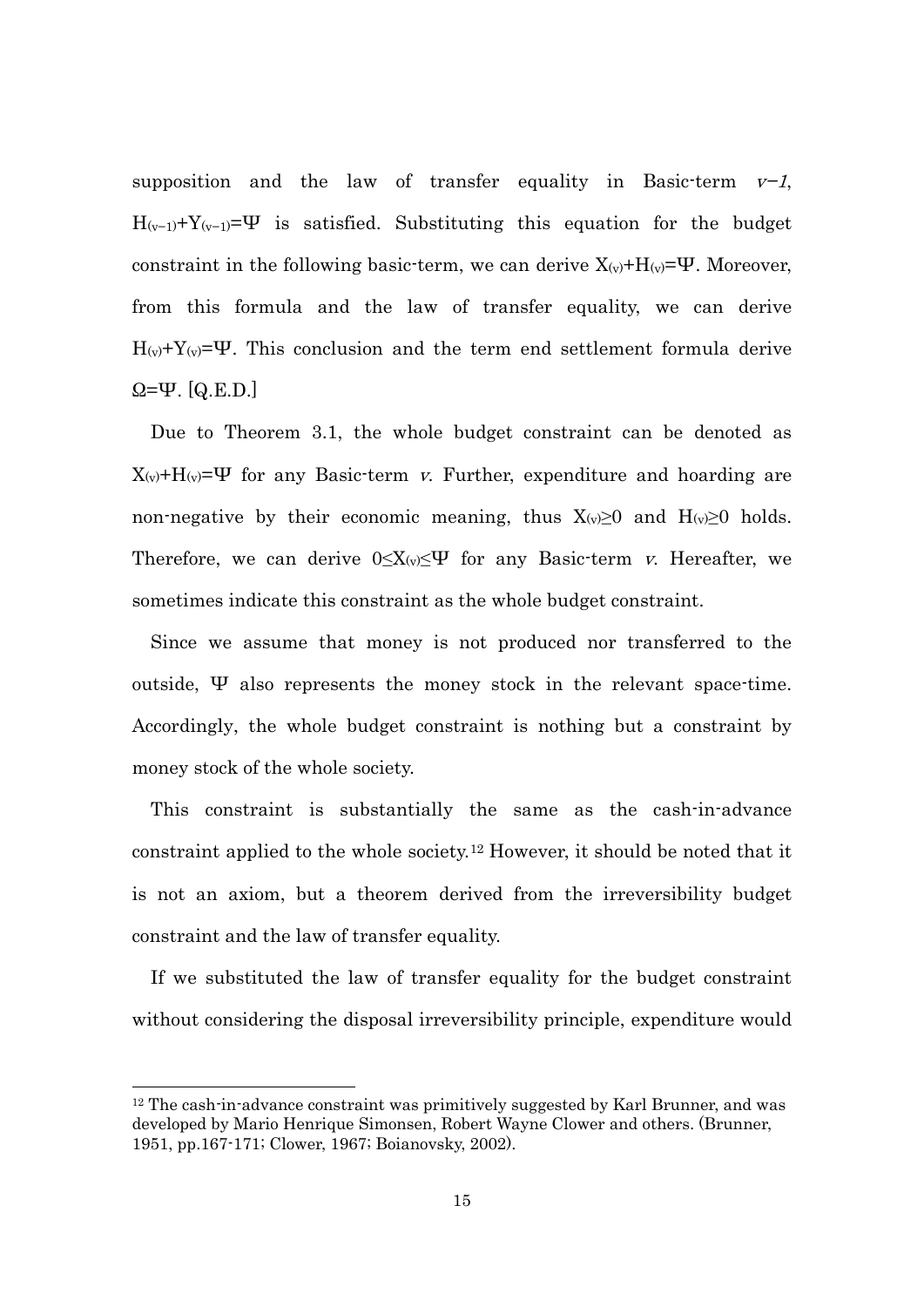disappear from the constraint. This is a reflection that, if money can be disposed time reversibly, agents can continue to expend unlimitedly and money can circulate infinitely in a temporally closed place. In this case, money stock does not become a constraint for expenditure, and there exists a possibility that expenditure is not derived as a finite value. However, the irreversibility budget constraint enforces that agents cannot expend repeatedly in one basic-term, thus finiteness of expenditure is guaranteed.[13](#page-17-0) A constraint for the whole expenditure by money stock is a product of the time irreversible disposal in a money circulation structure.

Careful readers will notice that it also implies the constancy of money stock is a product of time irreversibility. We explain this strictly.  $H_{(v)}+Y_{(v)}$ represents the whole quantity of money which is possessed at the end of Basic-term v and at the beginning of Basic-term  $v+1$  (Miura, 2015b, p.94). Furthermore, Ω represents money stock at term end. Accordingly, Theorem 3.1 expresses that the amount of money in the whole society is constant in the term beginning quantity  $\Psi$ . If our world were time reversible, the same money could exist simultaneously, thus we cannot derive the theorem and the constancy of money stock cannot be proved.

You should recognize a significance of the disposal irreversibility principle for the money circulation theory.

Note that the whole budget constraint expresses an expendable range of

1

<span id="page-17-0"></span><sup>&</sup>lt;sup>13</sup> This is an example of the second missing problem and its solution discussed in Miura (2015b). The discussion regarding the jinn particle in a physics world may promote an understanding of this issue (Lossev and Novikov, 1992; Gott, 2002, pp.20-24).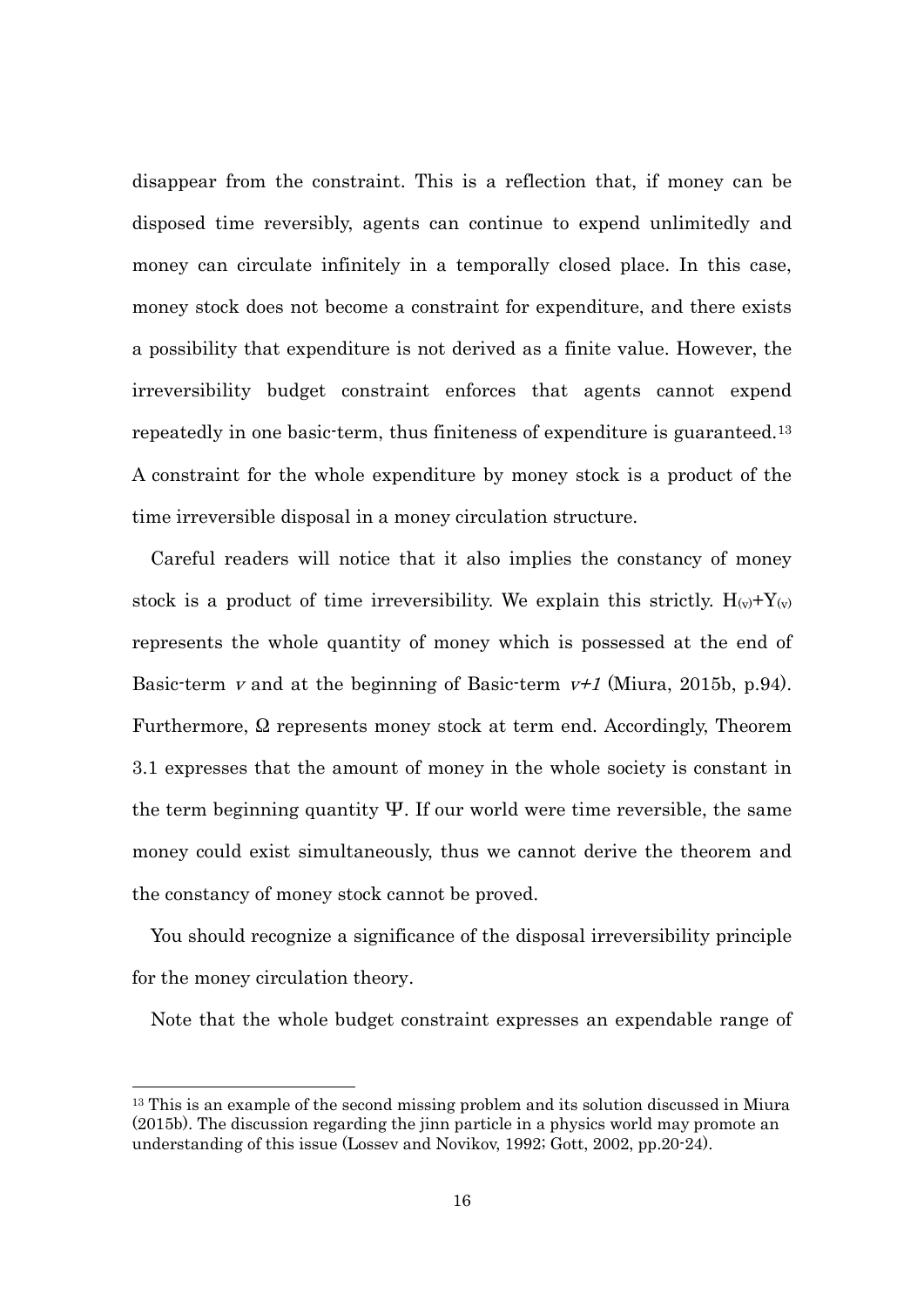the whole society constrained by money stock, but this is not a unique constraint for the whole expenditure. We assume that money is expended only for exchange with consumption goods, thus feasible expenditure is constrained by stocks of the exchanged goods. In order to express this constraint, we define a real commodity supply set as a combination of commodities in each basic-term which can be supplied.

Moreover, in order to enable us to compare it with nominal expenditure, we define a nominal commodity supply set as follows. Let  $C_{(v)}$  be the quantity of consumption goods aggregated among the whole society in Basicterm v. Note that  $C_{(v)}=X_{(v)}/P_{(v)}$  holds. Based on this, a combination of expenditure  $(X_{(1)},...,X_{(t)})$  belongs to the nominal commodity supply set if and only if a combination of consumption goods  $(X_{(1)}/P_{(1)},..., X_{(t)}/P_{(t)})$  belongs to the real commodity supply set.

The nominal commodity supply set represents expenditure quantity which is needed to exchange supplied commodity. The feasible expenditure of the whole society must belong to both the whole budget constraint and the nominal supply set. Therefore, we define an intersection of these as a feasible expenditure set.

In the case that  $X_{(v)}= \Psi$  holds for any Basic-term v,  $H_{(v)}=0$  also holds for any Basic-term  $v$  by the whole budget constraint. We call this the nonhoarding state. If the non-hoarding state is not included into the nominal supply set, it does not belong to the feasible expenditure set. In this case, money must be hoarded because commodities are sold out even by given low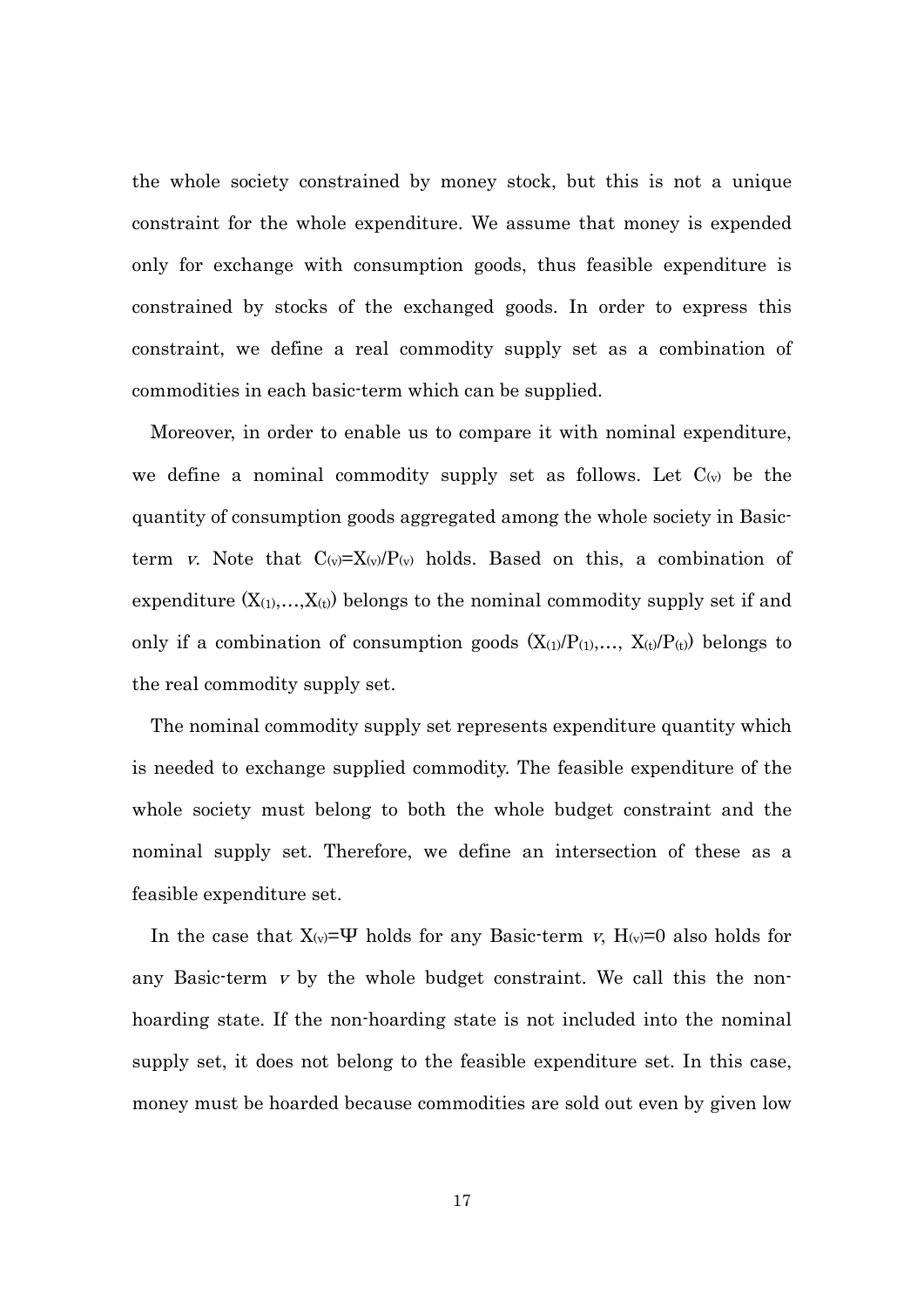expenditure. We call this undersupplied hoarding.

Considering  $X_{(v)}=P_{(v)}C_{(v)}$  holds, the nominal supply set becomes small if price becomes low. On the other hand, the whole budget constraint does not vary by a price change. Therefore, commodities are easily sold out if price is too low. As a result, undersupplied hoarding is easy to occur.

Even if undersupplied hoarding occurs, all supplied commodities can be consumed. Therefore, this is not a hoarding which brings an economic loss. We should pay attention that all types of hoarding do not cause a loss.

From here, we suppose that the whole budget constraint is always included into the nominal commodity supply set. By this supposition, the whole budget constraint accords with the feasible expenditure set. This supposition concludes that the undersupplied hoarding does not occur.

Then, we prove the following theorem regarding Pareto efficiency defined in the feasible expenditure set.

Theorem 3.2. We assume that the feasible expenditure set accords with the whole budget constraint. Further, price is supposed to be fixed in the range of the whole constraint. The non-hoarding state is a necessary condition for Pareto efficiency in the feasible expenditure set.

**Proof.** Let  $(X_{(1)}^*,...,X_{(t)}^*)$  be a state which satisfies the whole budget constraint and in which money is hoarded. In this state, there exists an agent who hoards money in a basic-term. Let  $j$  be an agent who hoards money and w be a basic-term in which Agent *j* hoards money.  $H_{j(w)}$ \*>0 is satisfied by this definition. Due to the whole budget constraint and the non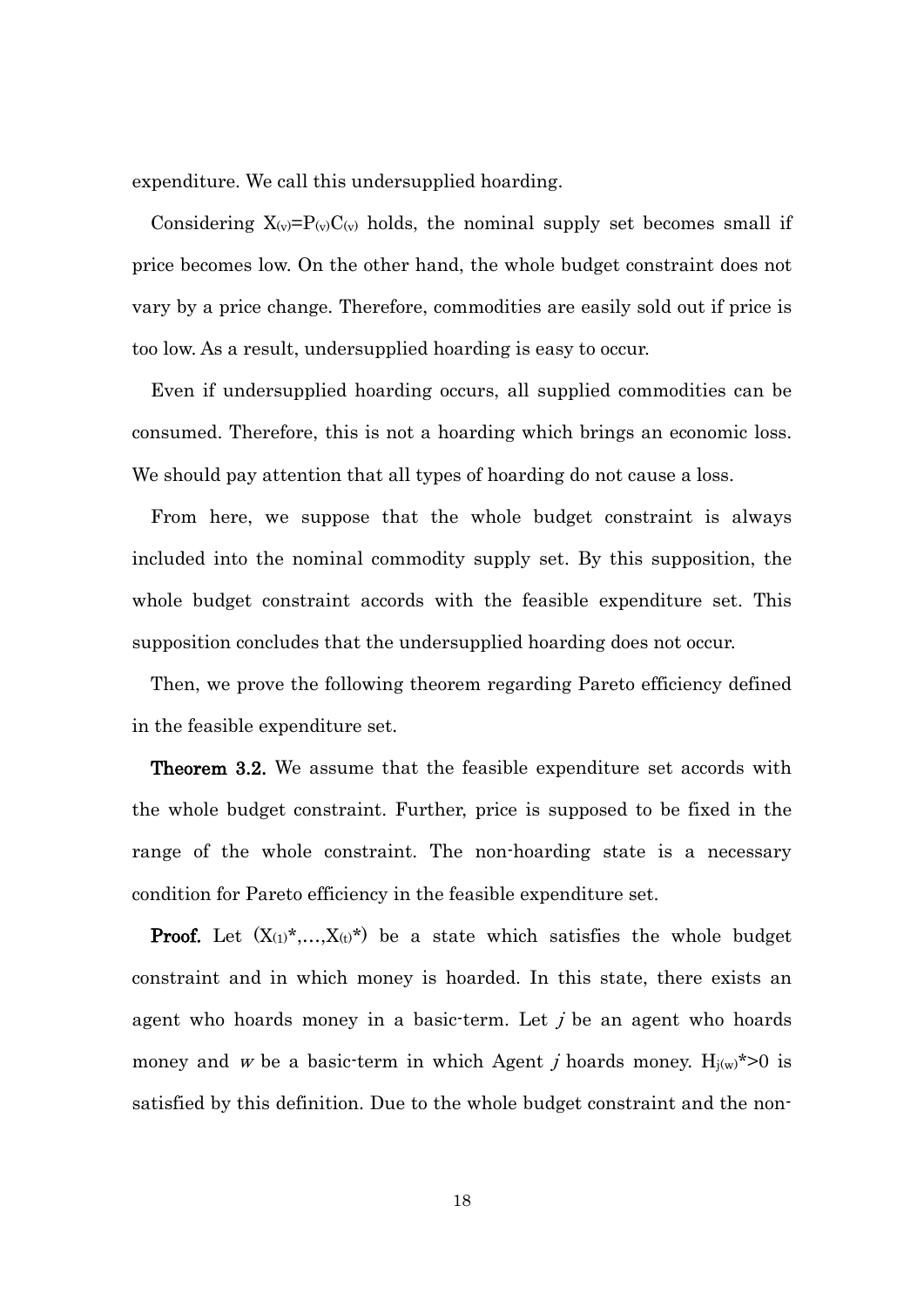negativity of expenditure and hoarding,  $0 \leq (X_{j(w)}^* + H_{j(w)}^*) + \sum_{i \neq j} X_{i(w)}^* \leq \Psi$  holds for Basic-term w and  $0 \leq X_{(v)}^* \leq \Psi$  holds for any Basic-term v.

Then, we define a state  $(X_{(1)}^{**},...,X_{(t)}^{**})$  such that  $X_{i(v)}^{**}=X_{i(v)}^{*}$  if  $v \neq w$  or  $i \neq j$ and  $X_{j(w)}$ \*\*= $X_{j(w)}$ \*+ $H_{j(w)}$ \*. Note that  $0 \le X_{(v)}$ \*\*= $X_{(v)}$ \* $\le \Psi$  is satisfied if  $v \ne w$  and  $0{\leq}(X_{j(w)}*+H_{j(w)}*)+ \textstyle\sum_{i\neq j}X_{i(w)}*={X_{j(w)}}**+ \textstyle\sum_{i\neq j}X_{i(w)}**\leq\Psi~~\text{is~also~satisfied. Therefore,}$ we can confirm that  $(X_{(1)}^{**},..., X_{(t)}^{**})$  satisfies the whole budget constraint, which accords with the feasible expenditure set.

Considering  $H_{j(w)}$ \*>0 holds, we can derive  $X_{j(w)}$ \*\*= $X_{j(w)}$ \*+ $H_{j(w)}$ \*> $X_{j(w)}$ \*. Further,  $X_{j(v)}$ <sup>\*\*</sup>= $X_{j(v)}$ <sup>\*</sup> is satisfied if  $v \neq w$ . By Theorem 2.2, we can see that  $\label{eq:Uj} U_j[X_{j(1)} * * , \dots, X_{j(t)} * *] \!>\! U_j[X_{j(1)} * , \dots, X_{j(t)} *] \text{ holds. On the other hand, } X_{i(v)} * * = X_{i(v)} *$ holds for any Basic-term v and any Agent *i* excluding Agent *j*. Theorem 2.2 implies that utility of an agent does not vary if expenditure of the agent does not vary in any basic-term. Hence,  $U_i[X_{i(1)}\ast\ast,...,X_{i(t)}\ast\ast] = U_i[X_{i(1)}\ast,...,X_{i(t)}\ast]$ holds if  $\dot{\#}j$ . The utility of Agent j in  $(X_{(1)}^{**},...,X_{(t)}^{**})$  increases than that in  $(X_{(1)},*,...,X_{(t)},*)$ , which represents an arbitrary hoarding state, without changing the utilities of the other agents. Therefore, any hoarding state is Pareto inefficient in the feasible expenditure set. [Q.E.D.]

We interpret Theorem 3.2 qualitatively while considering consistency of money stock. For example, foods disappear by its use, thus it is beneficial that foods are hoarded for the future use. However, money does not disappear and it is not degraded by its use in the whole society. Money which is once used is transferred to the other and can be used again. Hence, hoarding of money is merely a loss of opportunity for use, thus it is an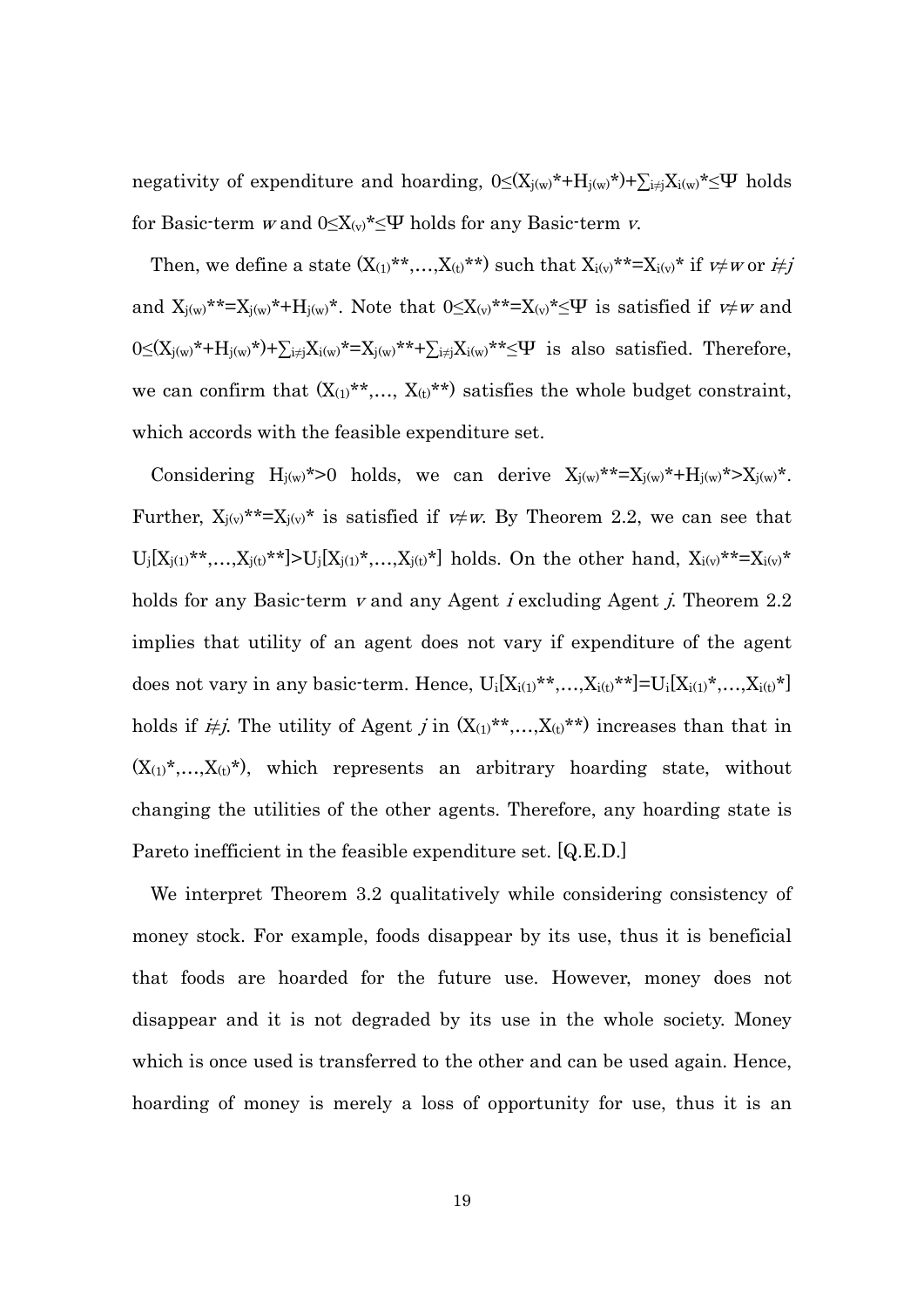ineffective behavior.

Note that, if the nominal commodity supply set is included in the whole budget constraint, the supply set accords with the feasible expenditure set. In this case, a Pareto efficient state in the former set accords with the state in the latter set.

However, we assume that an inclusion relation between the supply set and the whole budget constraint is opposite. The two efficient states can accord even if our assumed inclusion relation holds, but it is not always valid. There is a possibility that the two efficient states are different. The Pareto efficiency in the supply set is a pure efficiency of real consumption, but feasibility of this efficiency can be blocked because the money stock in the whole society is too short to execute expenditure needed to purchase all supplied commodities. We call this economic loss a money shortage loss.

Considering  $X_{(v)}=P_{(v)}C_{(v)}$  holds, the nominal supply set becomes large if price becomes high level. On the other hand, the whole budget constraint does not vary by a price change. Therefore, the supply set is hard to be included in the whole budget constraint if price is too high. As a result, the money shortage loss is easy to occur.

The money shortage loss is a cause of under-consumption, but it is not its unique cause. Even if the money shortage loss does not exist, another economic loss can occur because of hoarding. Hereafter, we examine this possibility.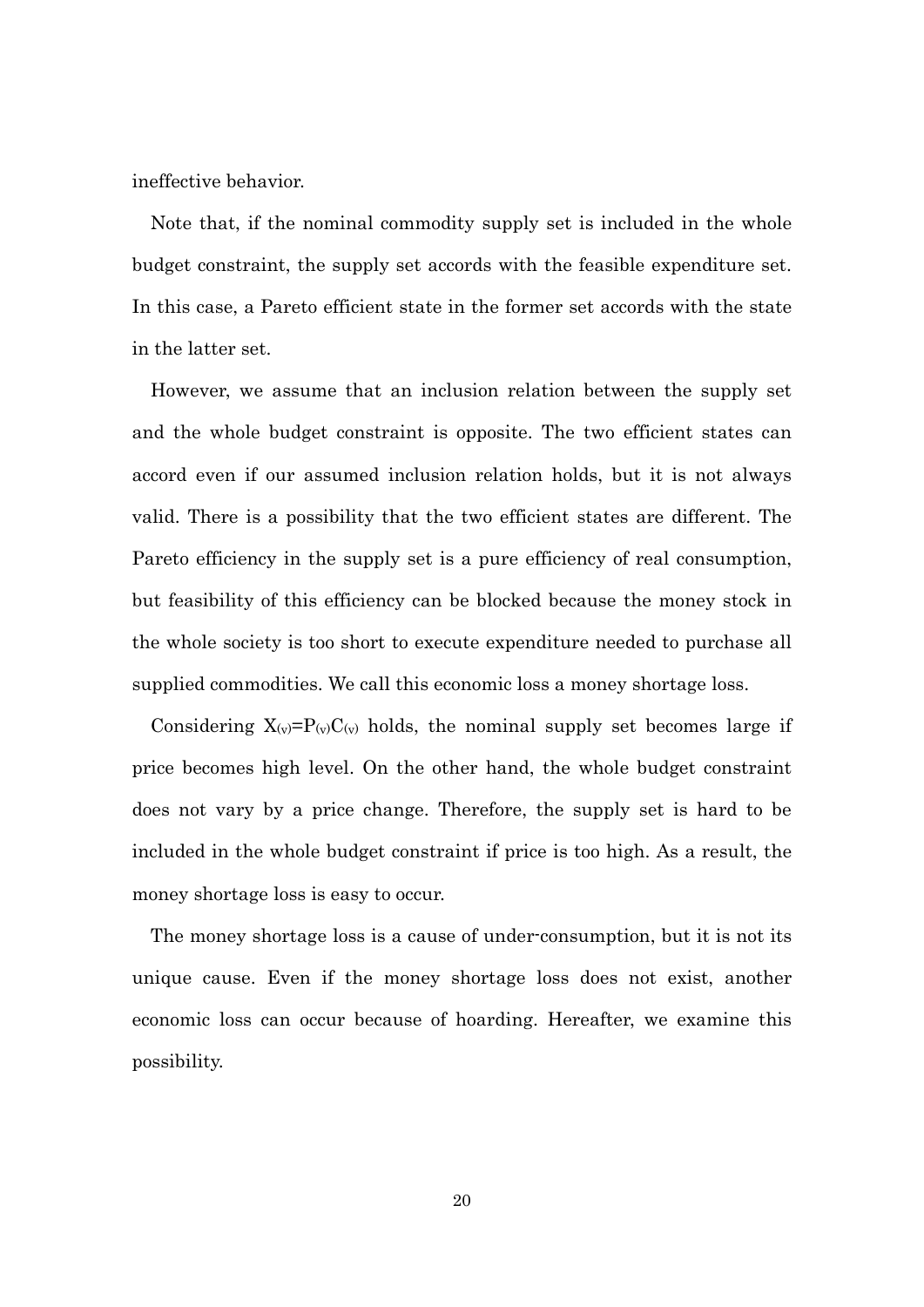#### 4. Various Causes of Hoarding

The non-hoarding state is a necessary condition for Pareto efficiency in our primitive economy. Then, is there a possibility that agents hoard money and an economic loss is brought? In order to pursue a possibility of this hoarding loss, we aim to examine causes of hoarding.

As mentioned above, we eliminate a possibility of the undersupplied hoarding. If we accept this possibility, we can explain the existence of hoarding. However, all supplied commodities can be consumed even if this hoarding occurs, thus it is not a hoarding which brings an economic loss. In order to found the hoarding loss, we should pursue another cause of hoarding.

We can doubt the assumption of the non-satiation of consumption. A satiation of consumption can be realistic, and there may be an agent whose utility is satiated in a medium of the budget constraint. In this case, they hoard money because their utility is not increased through more expenditure. However, since this satiated hoarding does not bring a decrease of utility, it is not also an economic loss.

Note that realization of exchange is not guaranteed only by the existences of potential buyer and seller. Feasible expenditure is constrained by many environmental conditions such as a bodily condition, a geographical condition, a communication condition, a linguistic condition and a political condition (Miura, 2015b, pp.89-90). Nevertheless, these environmental constraints have never been considered yet excluding the disposal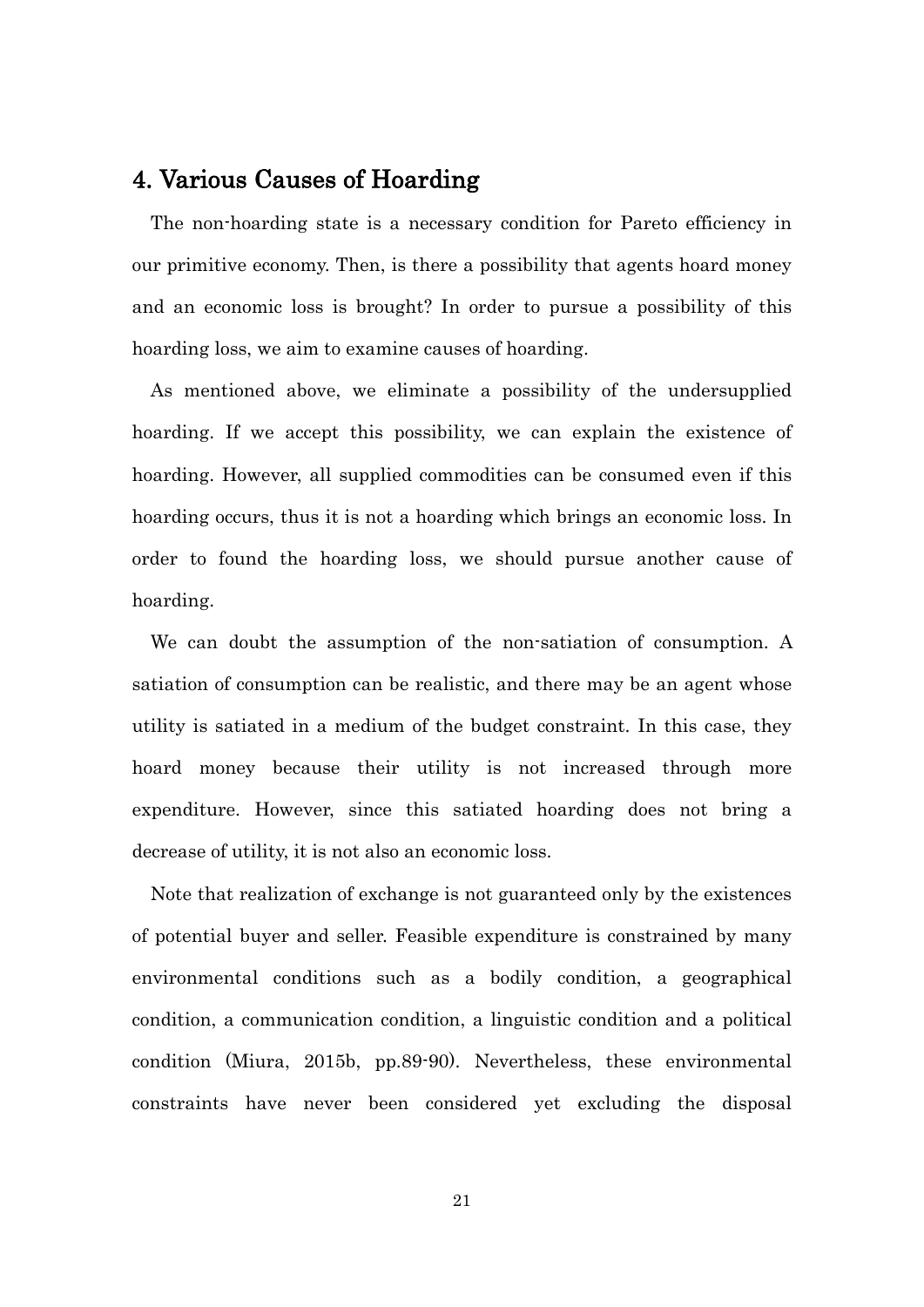irreversibility principle. Some of these may make agents be impossible to exchange money. In this case, agents are forced to hoard money.

Since many environment constraints do not seem to affect utility, they may be able to found the hoarding loss. Nevertheless, there seems to be some environment constraints which affect a utility. For example, human beings need not any food if they can live without eating, and they will not desire any car if they need not move anywhere. If these living conditions of human beings change, they would tend to hoard easily. Such an environmental hoarding is a kind of the satiated hoardings, thus it cannot found the hoarding loss.

Even if environment constraints do not affect utility and an environmental hoarding brings an economic loss, the hoarding is hard to be called a form of hoarding based on a positive intention. Not only the environmental hoarding but also the undersupplied hoarding and the satiated hoarding are not caused by abstinent intention. The paradox of thrift is called a paradox because saving is regarded as a virtue based on an abstinent intention. Hence, for an explanation of the paradox of thrift, we should explain the existence of hoarding by an intentional abstinent.

Until now, we have assumed that hoarding does not bring utility. If we change this assumption and incorporate hoarding in the utility function similar to the idea of the money-in-the-utility function (Feenstra, 1992; Walsh, 2003, pp.43-59), we will be able to explain the existence of the intentional hoarding easily.

22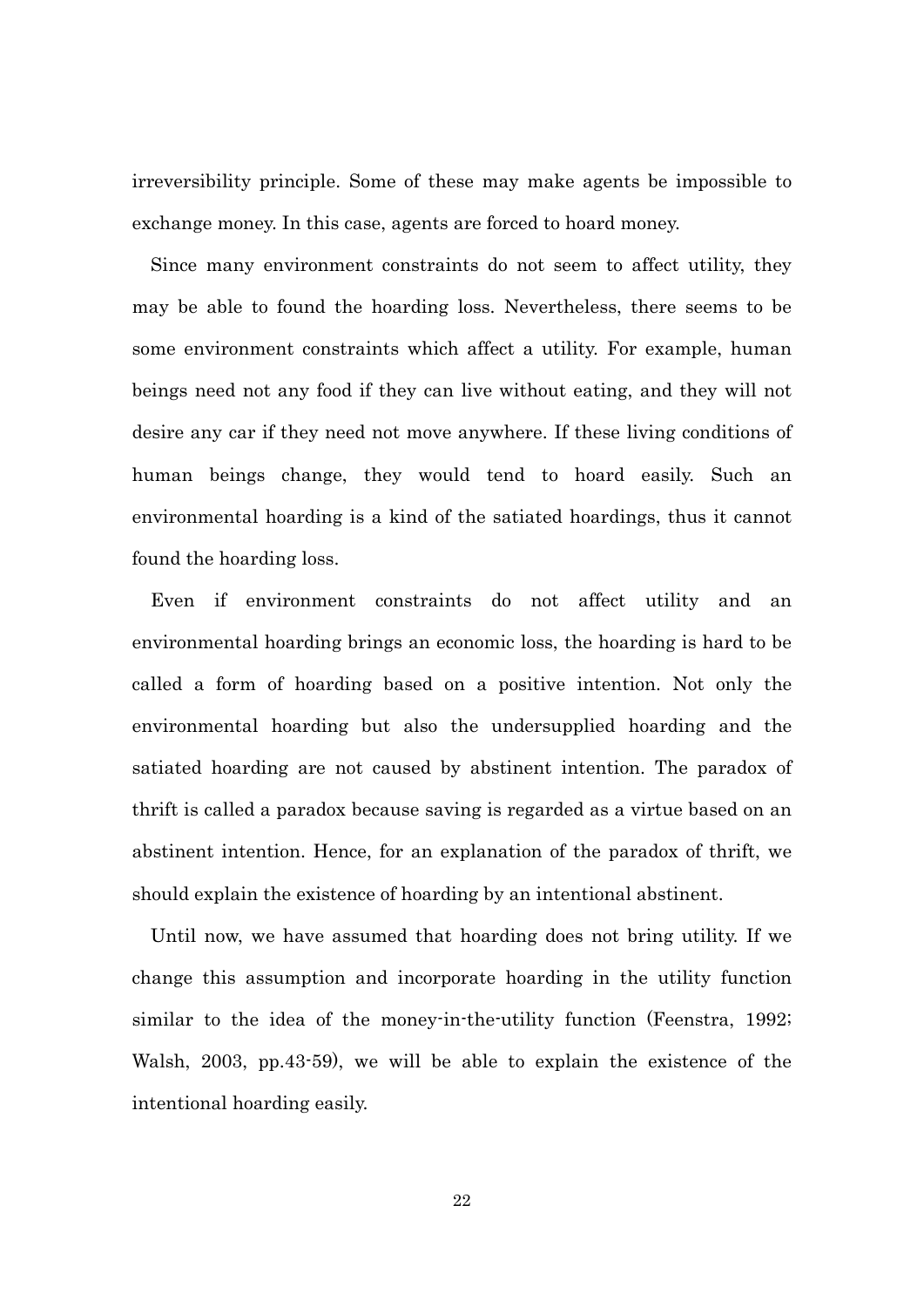However, in the case that hoarding is included in the individual utility, it seems to be difficult to regard the hoarding as an economic loss. But we should not lightly judge so because situations which environ an individual and a society can be different. We ought to examine relationships between individual utility and social welfare considering this difference of both situations. In order to judge this issue, we need to think about a ground of justifiability that hoarding brings utility.

What is a feature of that hoarding gives utility? It is not a utility obtained from a future consumption because it is already included in the utility function. There exists a fact that some people collect rare coins and bills as a hobby. In this case, it is not doubtful that they obtain utility from hoarding. Some people may hoard money based on asceticism morality. This can also be interpreted as one of the cases that hoarding gives utility. If hoarding occurs by these reasons, it ought to be considered in social welfare, thus it is inappropriate to found the hoarding loss. For the purpose, we must search for another reason.

Paul Davidson justified the utility of money by an uncertainty (Davidson, 2012, p.354). It can be one of main reasons of hoarding, and there exist research works of the precautionary saving, which is a saving based on uncertainty (Kimball, 1990; Carroll and Kimball, 2008). If uncertainty is caused by relationships between others, it is inherent to individual agents. Accordingly, there may be no problem even if hoarding is not considered in social welfare.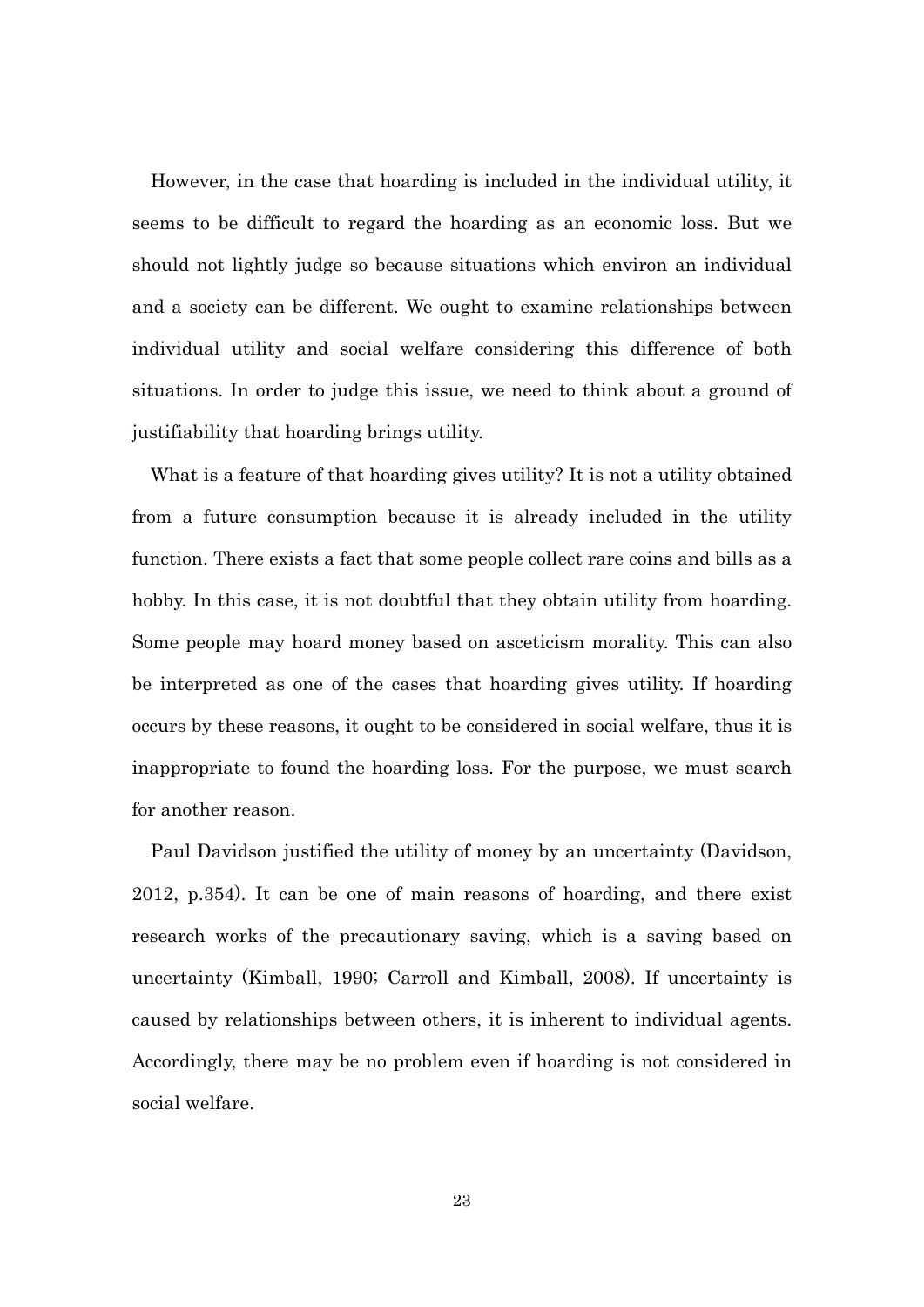Uncertainty seems to be a kind of individual irrationality. We do not deny that the individual irrationality including uncertainty is an important issue for understanding a realistic economy. It is worthy of note that Bruce Greenwald and Joseph Stiglitz showed that incomplete information or incomplete markets are not Pareto efficient (Greenwald and Stiglitz, 1986). However, if the hoarding loss is caused only by individual irrationalities, the loss would disappear when individual intelligence improves to the maximum.

But in fact, a society can be irrational even if individual agents are entirely rational. The improvement of individual intelligence will not perfectly solve an economic loss. There exists a limitation to a solution of social irrationality by individual rationality. In order to show it, we strategically adopt an assumption of rational agents with perfect information. The same as before, we assume that hoarding is not included in the utility function for a definite foundation of the hoarding loss. Then, we will search for occurrence conditions of abstinent hoarding by an individual exercising rational judgment.

### 5. Foundation of Hoarding Loss

Our money circulation optimization is an optimal method of expenditure which reflects two money flows between expenditure and revenue. The flow from revenue to expenditure is expressed as an expenditure optimization under the budget constraint, which includes revenue. The flow from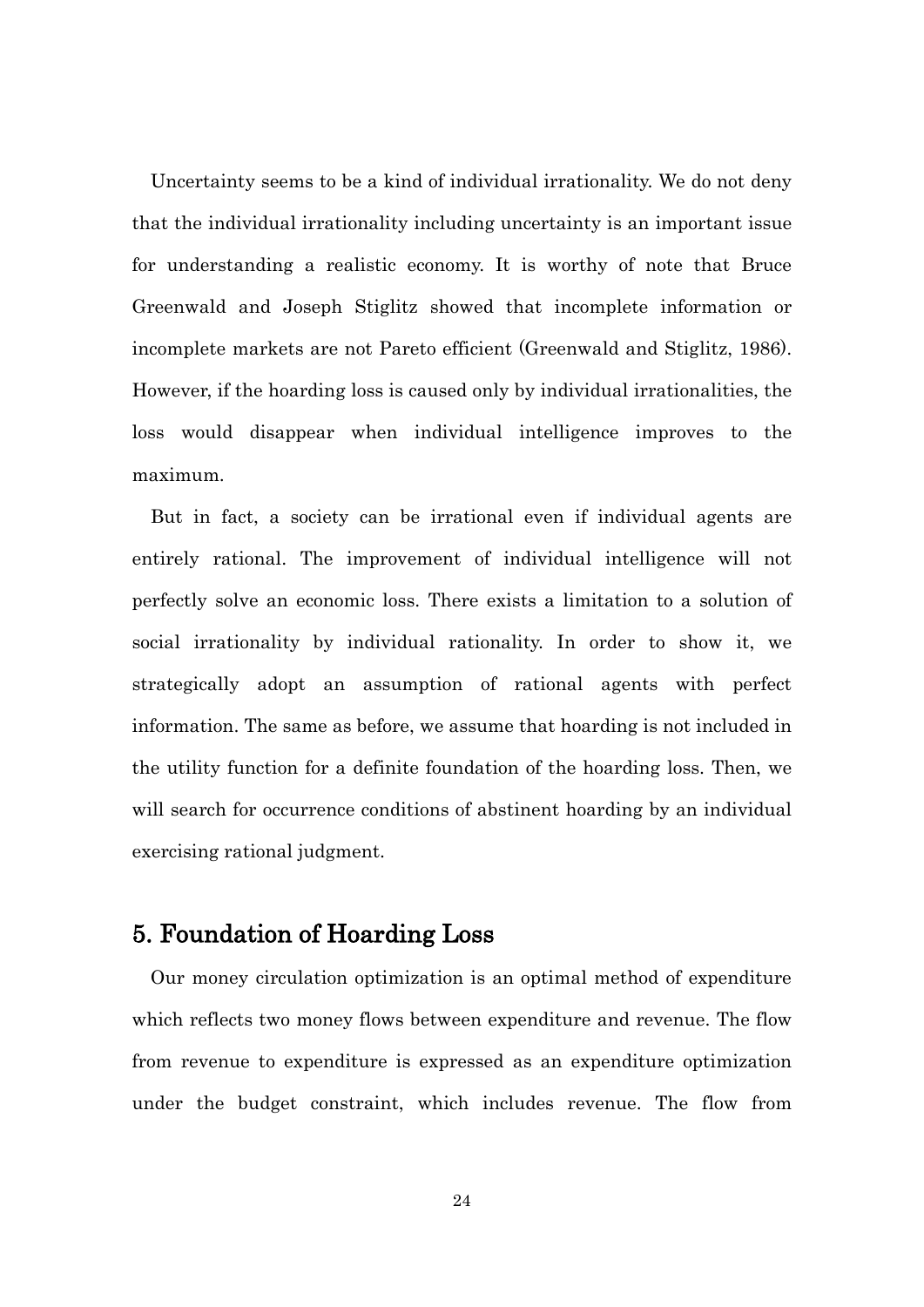expenditure to revenue is expressed by the law of transfer equality, which is a quantitative expression of the whole expenditure reflux. Based on this idea, an individual optimal solution of the money circulation optimization is defined as an expenditure optimal solution by an individual decision-making which is consistent with the law of transfer equality.

First, we examine an individual decision-making. We already confirmed the monotonicity of the nominal utility function in Theorem 2.2. That is, ∂U<sub>i</sub>/∂X<sub>i(v</sub>>0 holds for any Agent *i* and any Basic-term *v*. Moreover, we add two new suppositions to the nominal marginal utility.

First, we suppose that the nominal marginal utility is diminishing. Mathematically, this supposition is denoted by  $\partial^2 U_i / \partial X_i$ <sub>i</sub> $\varphi$ <sup>2</sup><0 for any Agent *i* and any Basic-term v.

Second, we suppose that the nominal marginal utility of a basic-term is independent of expenditure of another basic-term. Mathematically, this supposition is denoted by  $\partial^2 U_i / \partial X_i(w) = 0$  between different Basic-terms v and <sup>w</sup> for any Agent i. Due to this supposition, nominal marginal utility of a basic-term is only a function of expenditure of the same basic-term. Based on this, we can denote the nominal marginal utility as  $\partial U_i/\partial X_{i(v)}=U_{i(v)}[X_{i(v)}]$ .

Next, we consider the budget constraint which each individual agent faces. For a simple analysis, we ignore environmental constraints excluding the disposal irreversibility principle. Further, we have to consider causality between expenditure and revenue for an individual agent.

If an individual agent expends, their revenue is not guaranteed to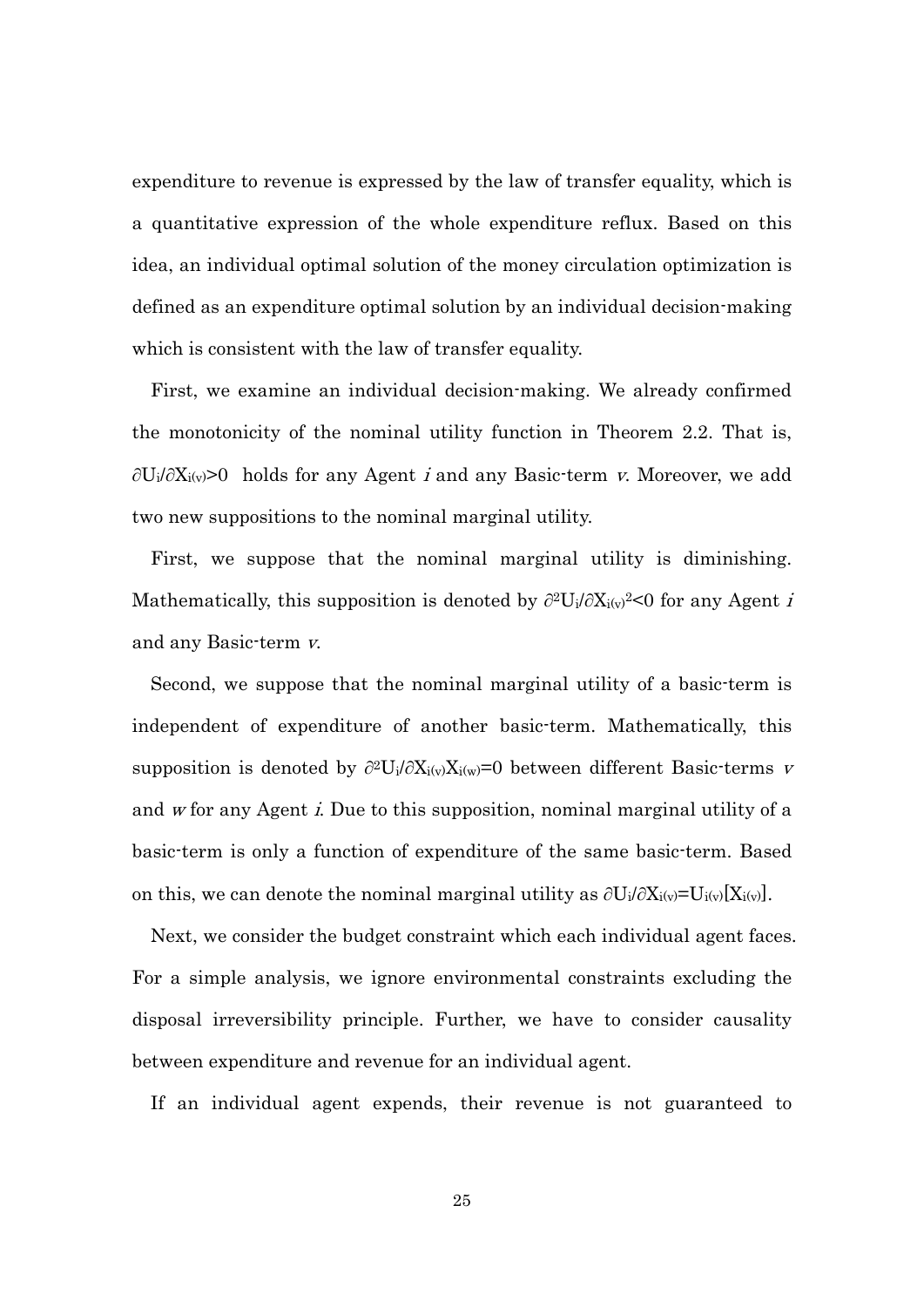increase. Inversely, even if the individual agent receives money, they do not need to expend it. Therefore, expenditure and revenue are two different events for an individual agent. Based on this, we assume that the individual agent maximizes their utility under the irreversibility budget constraint with recognition that expenditure does not affect revenue.<sup>[14](#page-27-0)</sup>

Eventually, Agent *i* maximizes  $U_i[X_{i(1)},...,X_{i(t)}]$  subject to  $X_{i(1)} + H_{i(1)} = \Psi_i$  and  $X_{i(v)}+H_{i(v)}=H_{i(v-1)}+Y_{i(v-1)}$  such that  $v\geq 2$ . In addition, the non-negativity constraints,  $X_i(y) \geq 0$  and  $H_i(y) \geq 0$ , must hold for any Basic-term v.

Expenditure and hoarding are both variables of this optimization. We aim to delete the latter variable. Adding up constraints from the first basic-term to Basic-term v, we obtain the following formula.

$$
X_{i(1)} + \ldots{} + X_{i(v-1)} + X_{i(v)} + H_{i(v)} = \!\! \Psi_i + Y_{i(1)} + \ldots{} + Y_{i(v-1)}.\mathsf{^{15}}
$$

We replace this with the constraint in Basic-term v. Applying the nonnegativity constraint of  $H_{i(v)}$  to this constraint, we can derive

$$
X_{i(1)} + \ldots + X_{i(v-1)} + X_{i(v)} {\leq} \Psi_i + Y_{i(1)} + \ldots + Y_{i(v-1)}.
$$

Agent *i* maximizes  $U_i[X_{i(1)},...,X_{i(t)}]$  under this constraint and the nonnegativity of expenditure applied to all basic-terms. A solution of this maximum problem is necessary to satisfy the Karush-Kuhn-Tucker (KKT)

-

<span id="page-27-1"></span><span id="page-27-0"></span> $14$  In reality, the expenditure reflux occurs also in an individual unit, thus expenditure of an individual agent affects revenue of the same agent. Based on this recognition, the author suggested the irreversibility reflux budget constraint of an individual agent (Miura, 2015b, p.98). However, the constraint was schemed as a normative constraint not as a realistic constraint. Since an empirical recognition of the individual reflux is too difficult, any real agent does not seem to make their decision considering the reflux. Therefore, our supposition that the individual budget constraint does not incorporate the expenditure reflux seems to be appropriate for a realistic decision-making. <sup>15</sup> This is an original formula which is used to derive the irreversibility budget constraint (Miura, 2015b, pp.94-95).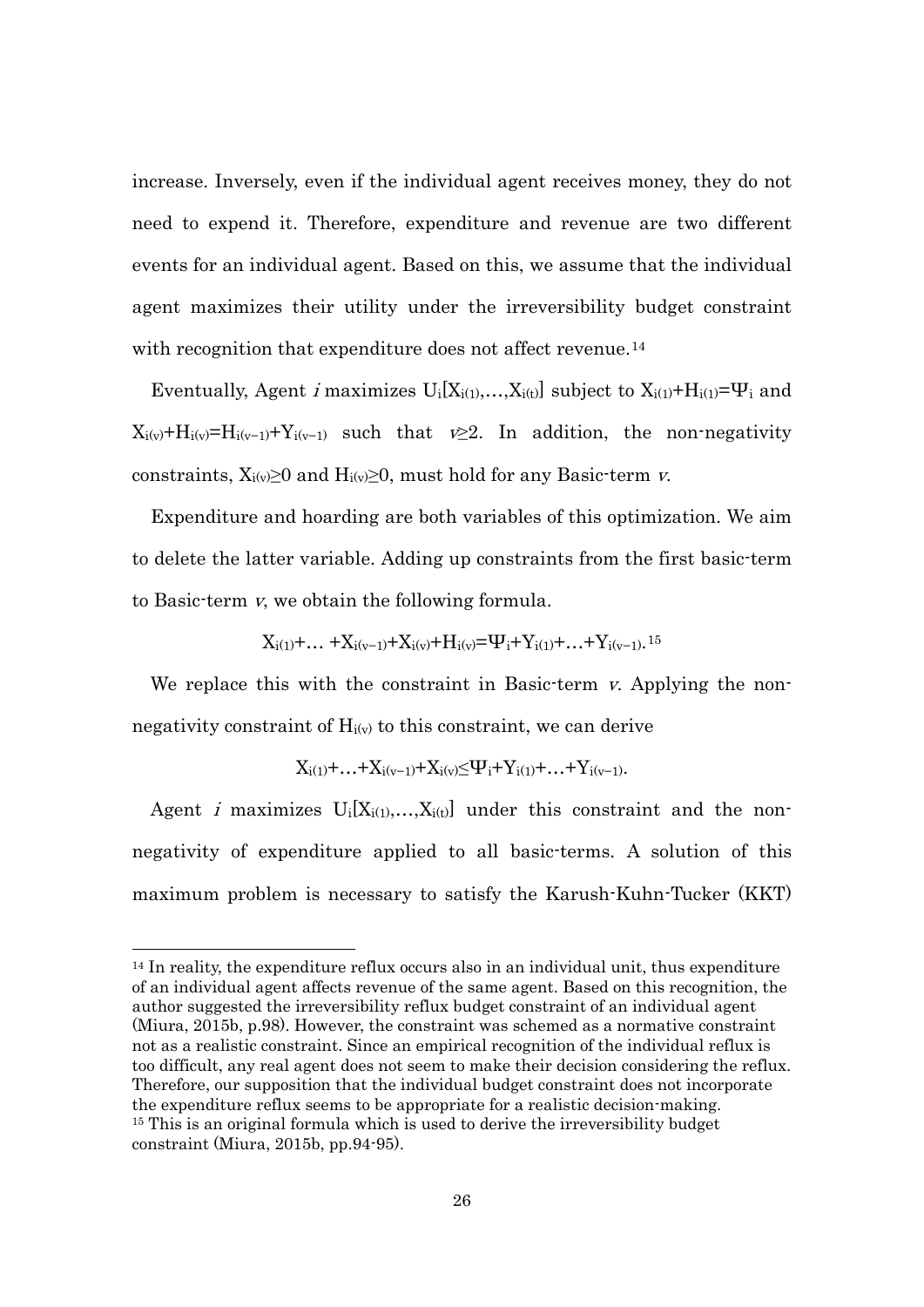conditions.[16](#page-28-0) We aim to clarify these conditions concretely.

We define a Lagrangian function of Agent *i* as follows.

$$
\begin{aligned} L_i & = U_i[X_{i(1)},\dots,X_{i(t)}] \\ & + \sum_{v \in T} \lambda_{i(v)} (\Psi_i + Y_{i(1)} + \ldots + Y_{i(v-1)} - X_{i(1)} - \ldots - X_{i(v-1)} - X_{i(v)}) + \sum_{v \in T} \theta_{i(v)} X_{i(v)} \end{aligned}
$$

Note that  $\lambda_{i(v)}$  and  $\theta_{i(v)}$  refer to the Lagrange multipliers. Let  $X_{i(v)}^*$  be an optimal solution of  $X_{i(v)}$ . By the KKT conditions, we obtain

$$
U_{i(v)}[X_{i(v)}*] = \lambda_{i(v)} + ... + \lambda_{i(t)} - \theta_{i(v)},
$$
  
\n
$$
X_{i(1)}* + ... + X_{i(v-1)}* + X_{i(v)}* \leq \Psi_i + Y_{i(1)} + ... + Y_{i(v-1)}, X_{i(v)}* \geq 0
$$
  
\n
$$
\lambda_{i(v)}(\Psi_i + Y_{i(1)} + ... + Y_{i(v-1)} - X_{i(1)}* - ... - X_{i(v-1)}* - X_{i(v)}*) = 0,
$$
  
\n
$$
\theta_{i(v)}X_{i(v)}* = 0, \lambda_{i(v)} \geq 0, \theta_{i(v)} \geq 0.
$$

**Theorem 5.1.**  $\lambda_i(t) > 0$  for any Agent *i*.

1

**Proof.** U<sub>i(t)</sub>[ $X_{i(t)}$ <sup>\*</sup>]= $\lambda_{i(t)}-\theta_{i(t)}$  holds by the KKT condition, and U<sub>i(t)</sub>[ $X_{i(t)}$ <sup>\*</sup>]>0 is satisfied by the monotonicity of utility in Theorem 2.2. Therefore, we obtain  $\lambda_{i(t)} > \theta_{i(t)}$ . Since  $\theta_{i(t)} \ge 0$  holds by the KKT condition,  $\lambda_{i(t)} > 0$  is derived. [Q.E.D.]

In order to simplify an analysis, we hereafter assume that  $\theta_i(y)=0$  holds generally. This assumption requests that the non-negativity of expenditure does not become an active constraint. If it becomes an active constraint,  $X_{i(v)}^*$ =0 must hold. We require that expenditure of all agents in any basicterm ought to be derived as a positive value. This does not seem so unnatural assumption because any agents need to expend money a little as far as they continue to live in relevant space-time.<sup>[17](#page-28-1)</sup>

<span id="page-28-0"></span><sup>16</sup> Regarding the general KKT conditions, refer to texts of mathematical optimization theory including Bertsekas (1999, p.316).

<span id="page-28-1"></span><sup>&</sup>lt;sup>17</sup> Someone may object like this. Human beings have to live with doing other than trading. They also have to sleep. Hence, any human beings have a time not to expend money. This objection is realistically appropriate. Yet, we declare that we ignore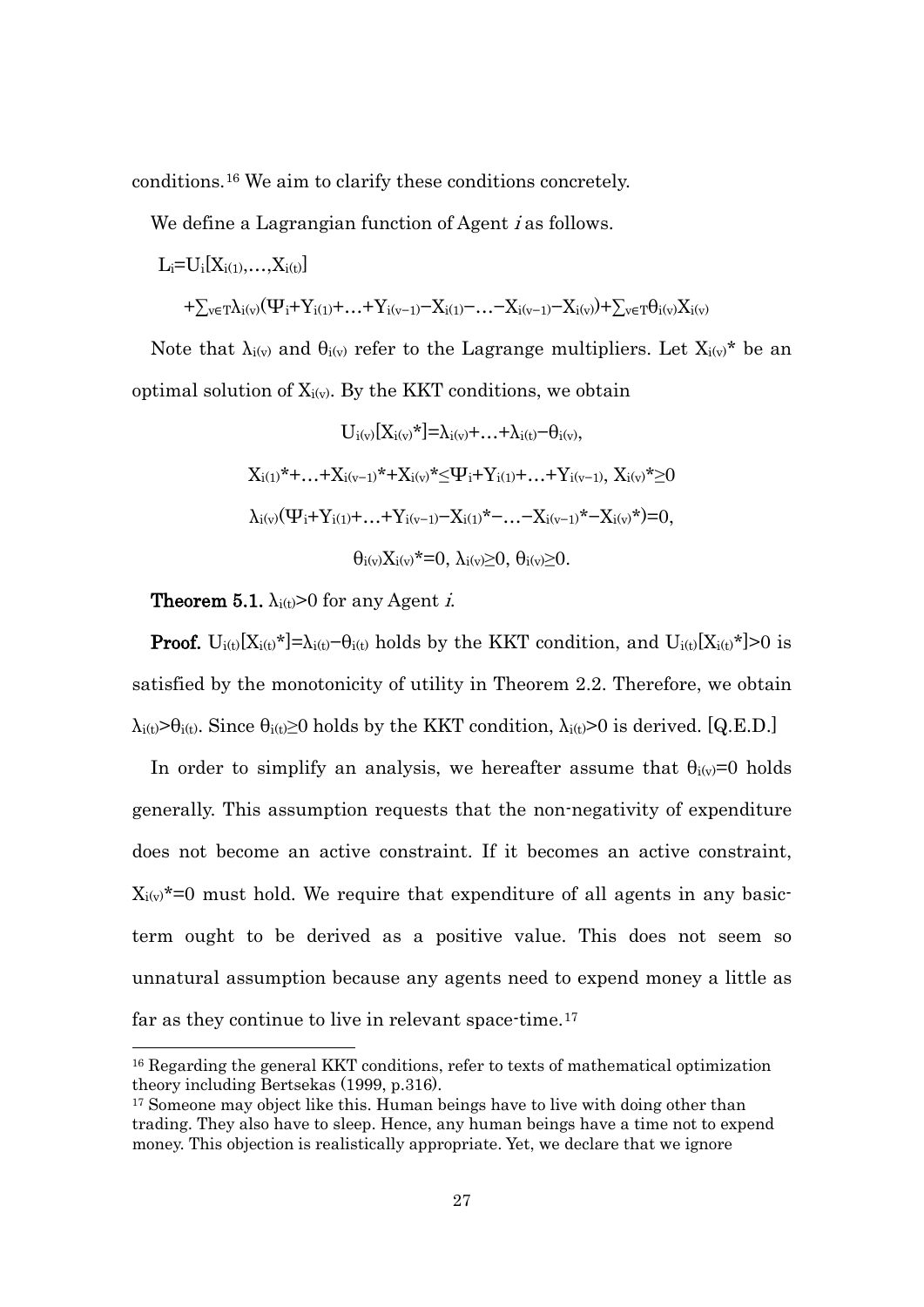Based on this, we can prove the following theorem.

**Theorem 5.2.** Let  $v \lt w$ .  $U_{i(v)}[X_{i(v)}] \geq U_{i(w)}[X_{i(w)}]$  holds generally. Moreover,  $U_{i(v)}[X_{i(v)}^*]=U_{i(w)}[X_{i(w)}^*]$  holds if and only if  $\lambda_{i(v)}=0$  for  $v\leq i\leq w-1$ .

**Proof.** From the KKT conditions considering  $\theta_{i(v)} = \theta_{i(w)} = 0$ , we can derive

$$
U_{i(v)}[X_{i(v)}^*]-U_{i(w)}[X_{i(w)}^*]=\lambda_{i(v)}+...+\lambda_{i(w-1)}.
$$

Since all Lagrange multipliers are always non-negative by the KKT conditions,  $U_{i(v)}[X_{i(v)}] \geq U_{i(w)}[X_{i(w)}]$  holds generally. Further, if  $\lambda_{i(v)}=0$  holds for  $v≤r≤w-1$  generally, it is obvious that  $U_{i(v)}[X_{i(v)}*]=U_{i(w)}[X_{i(w)}*]$  holds. If there exists r such that  $\lambda_{i(r)} > 0$ , considering with the non-negativity of all Lagrange multipliers,  $U_{i(v)}[X_{i(v)}*] > U_{i(w)}[X_{i(w)}*]$  is satisfied. [Q.E.D.]

As mentioned above, the optimal solution of the money circulation optimization must be consistent with the law of transfer equality. In order to secure the consistency, we aggregate the individual optimal solutions and apply the law of transfer equality to the aggregated solution.

Note that the whole budget constraint is derived from the aggregated irreversibility budget constraint and the law of transfer equality. Accordingly, the aggregated solution must also satisfy the whole budget constraint for the optimal solution is consistent with the law of transfer equality.

Let  $X_{(v)}^*$  and  $H_{(v)}^*$  be aggregated optimal solutions of expenditure and hoarding. We can prove the following theorems regarding the aggregated solutions.

-

environmental constraints excluding time irreversible disposal in p.25 of this paper, thus we believe that we can evade such an objection.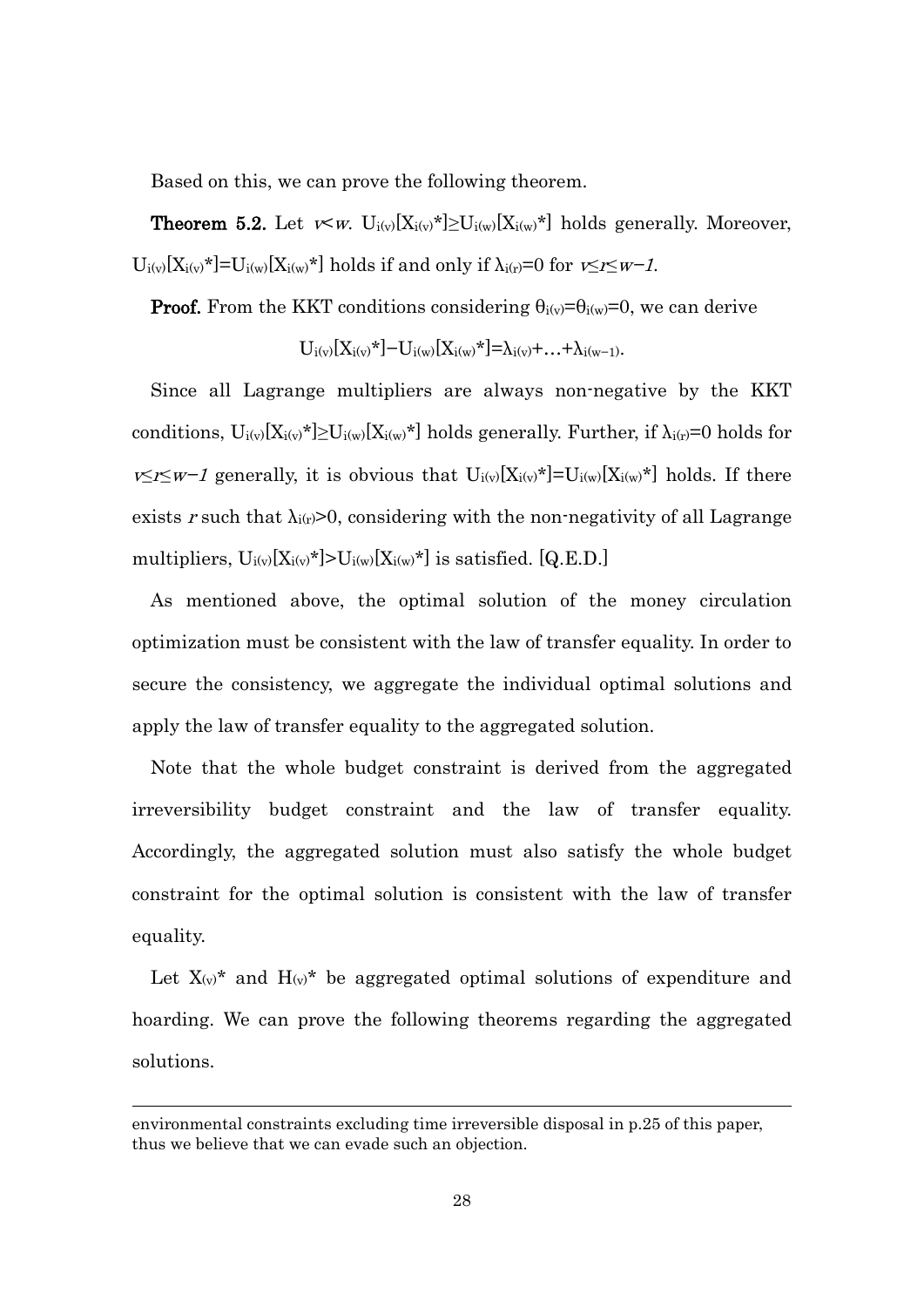**Theorem 5.3.** In any Basic-term v, if  $\lambda_i(y) > 0$  holds for any Agent i,  $X(y) = \Psi$ and  $H_{(v)}^*$ =0 are satisfied.

Proof. By the KKT conditions, the assumption derives that

$$
\Psi_i + Y_{i(1)} + \ldots + Y_{i(v-1)} - X_{i(1)} * - \ldots - X_{i(v-1)} * - X_{i(v)} * = 0,
$$

holds for any Agent *i*. Aggregating this equation of all agents, we obtain

$$
\Psi + Y_{(1)} + \ldots + Y_{(v-1)} - X_{(1)}^* - \ldots - X_{(v-1)}^* - X_{(v)}^* = 0.
$$

Further,  $Y_{(w)}=X_{(w)}$ \* for  $1\leq w\leq v-1$  holds by the law of transfer equality. As a result,  $X_{(v)}^* = \Psi$  is derived. Moreover, since  $H_{(v)}^* = \Psi - X_{(v)}^*$  holds because of the whole budget constraint, we can also derive  $H_{(v)}^* = 0$ . [Q.E.D.]

Theorem 5.4.  $X_{(t)}{}^{\star}{=}\Psi$  and  $H_{(t)}{}^{\star}{=}0.$ 

Proof. This is derived from Theorems 5.1 and 5.3. [Q.E.D.]

Theorem 5.4 shows that anyone does not hoard money at all in an optimal state of the last basic-term. This is intuitively because hoarding of the last basic-term cannot be expended in the planning period any more thus it is judged as ineffective. If agents set one basic-term for the planning period, the relevant term consists of only the last basic-term, so Theorem 5.4 represents that anyone does not hoard money in this case. We can see that the hoarding loss does not occur if all expenditure plans are executed momentarily. Yet, humans are beings living in a long time, thus momentary expenditure planning is worthless to consider. Hereafter, we examine a case where the planning period consists of plural basic-terms.

In order to simplify an analysis, we introduce a new supposition that the Lagrange multipliers of the same basic-term share a sign among all agents.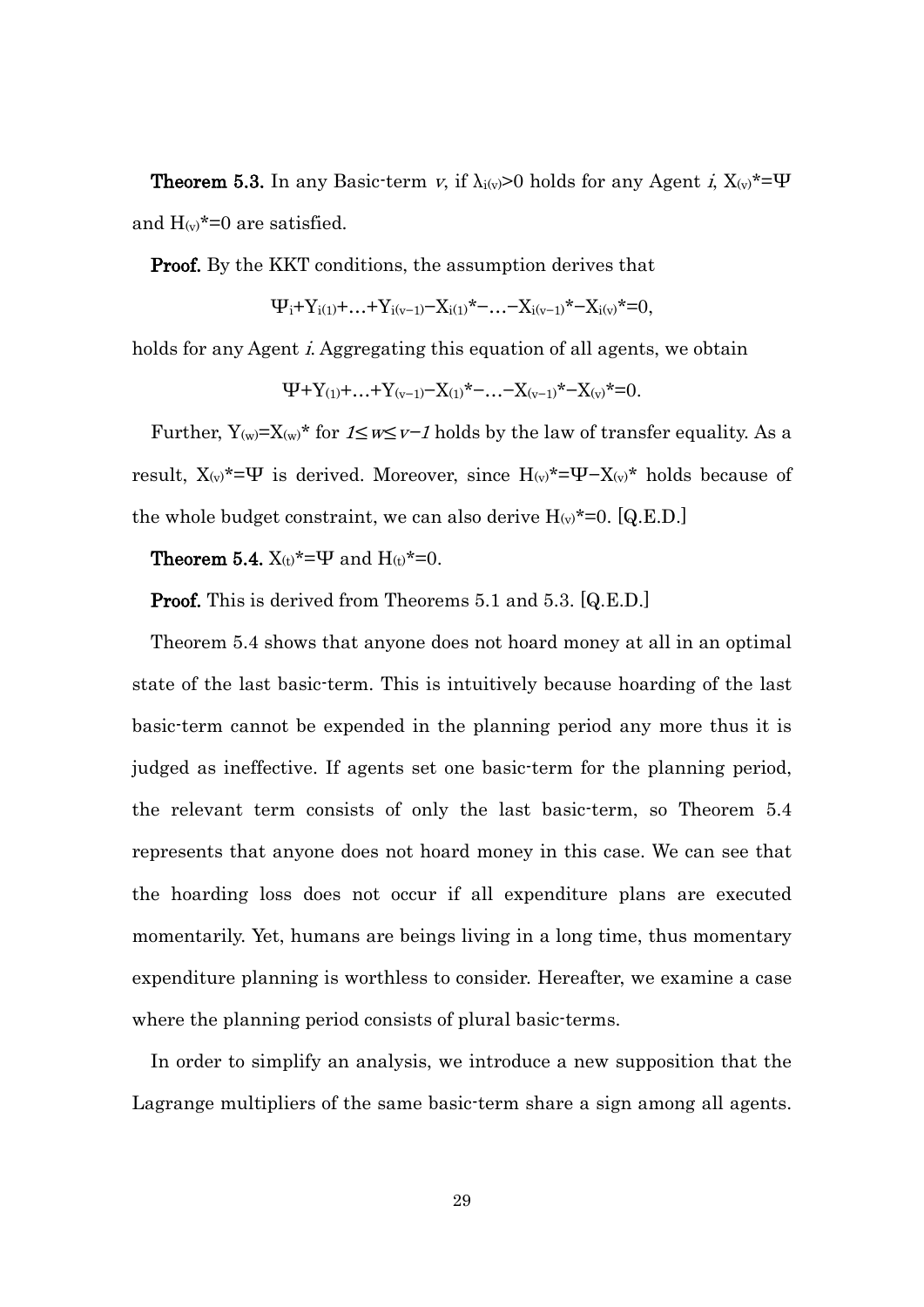That is,  $\lambda_i(y)=0$  holds for any Agent *i* if there exists Agent *j* such that  $\lambda_i(y)=0$ , and  $\lambda_{i(v)}>0$  holds for any Agent *i* if there exists Agent *j* such that  $\lambda_{i(v)}>0$ .

Then, we define some types of time preference regarding expenditure by comparing nominal marginal utilities of different basic-terms obtained from the same amount of expenditure. We will classify agents into three time preference types.

Let  $\ltimes w$  hold.

If  $U_i(y)[X] > U_i(y)[X]$  is satisfied, past expenditure gives larger marginal utility than future expenditure at an expenditure level  $X$ . In this case, it is defined as Agent *i* preferring past expenditure between Basic-terms  $v$  and  $w$ at an expenditure level X.

If  $U_{i(v)}[X] \leq U_{i(w)}[X]$  is satisfied, future expenditure gives larger marginal utility than past expenditure at an expenditure level  $X$ . In this case, it is defined as Agent i preferring future expenditure between Basic-terms <sup>v</sup> and <sup>w</sup> at an expenditure level X.

If  $U_i(y)[X]=U_i(y)[X]$  holds, past expenditure and future expenditure gives the same marginal utility at an expenditure level  $X$ . In this case, it is defined as Agent i preferring expenditure time neutrally between Basicterms <sup>v</sup> and <sup>w</sup> at an expenditure level X.

Then, we suppose a uniformity of time preference regarding expenditure level. This uniformity means that time preference does not depend on the expenditure level. If an agent in a basic-term prefers the past expenditure at an expenditure level, the agent also prefers the past expenditure in any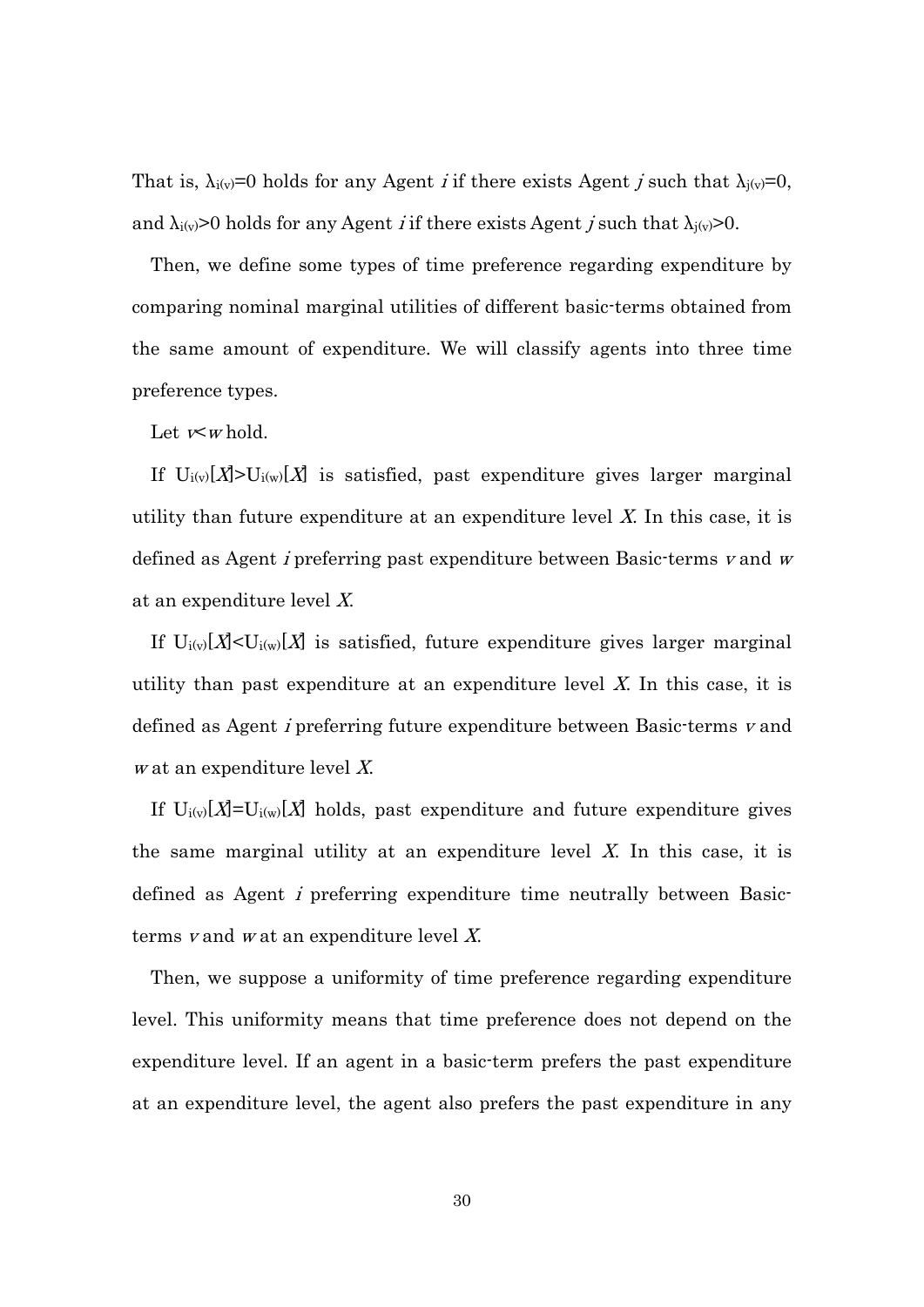another expenditure level. In the case that the agent prefers the future or time neutrality, the same relationship is supposed. Uniformity may not be appropriate in reality, but this paper supposes to simplify analysis.

Based on the supposition of the uniformity, the individual agent is called a past preference type if the agent prefers past expenditure. Moreover, the agent is called a future preference type if the agent prefers future expenditure, and the agent is called a time neutral preference type if the agent prefers expenditure time neutrally.

This paper analyzes a case where all agents have similar preference. In this case, we can derive the following theorems.

**Theorem 5.5.** Assume that there exist Basic-terms v and w such that  $v \lt w$ ,  $X_{(w)}^* = \Psi$  holds, and time preference type of all agents between v and w is the time neutral preference type. Moreover, if there exists Basic-term r such that  $v+1\leq r\leq w-1$ ,  $\lambda_{i}(r)=0$  is assumed to be all satisfied. In this case,  $\lambda_{i}(v)=0$ ,  $X_{(v)}^{\star}=\Psi$  and  $H_{(v)}^{\star}=0$  hold.

**Proof.** We first prove that there exists an agent such that  $\lambda_{i(v)}=0$  by reduction ad absurdum. Suppose that  $\lambda_{i(v)}$ >0 holds for all agents. From Theorem 5.2,  $U_{i(v)}[X_{i(v)}] > U_{i(w)}[X_{i(w)}]$  holds for any Agent *i*. Since all agents are assumed to be the neutral preference type between Basic-term  $v$  and  $w$ ,

$$
U_{i(w)}[X_{i(v)}*] = U_{i(v)}[X_{i(v)}*] > U_{i(w)}[X_{i(w)}*] = U_{i(v)}[X_{i(w)}*]
$$

holds generally. Due to the diminishment of marginal utility, the conditions  $U_{i(w)}[X_{i(v)}*] > U_{i(w)}[X_{i(w)}*]$  and  $U_{i(v)}[X_{i(v)}*] > U_{i(v)}[X_{i(w)}*]$  derive  $X_{i(v)}* < X_{i(w)}*$ . This inequality is satisfied in any agents. Aggregating these inequalities of all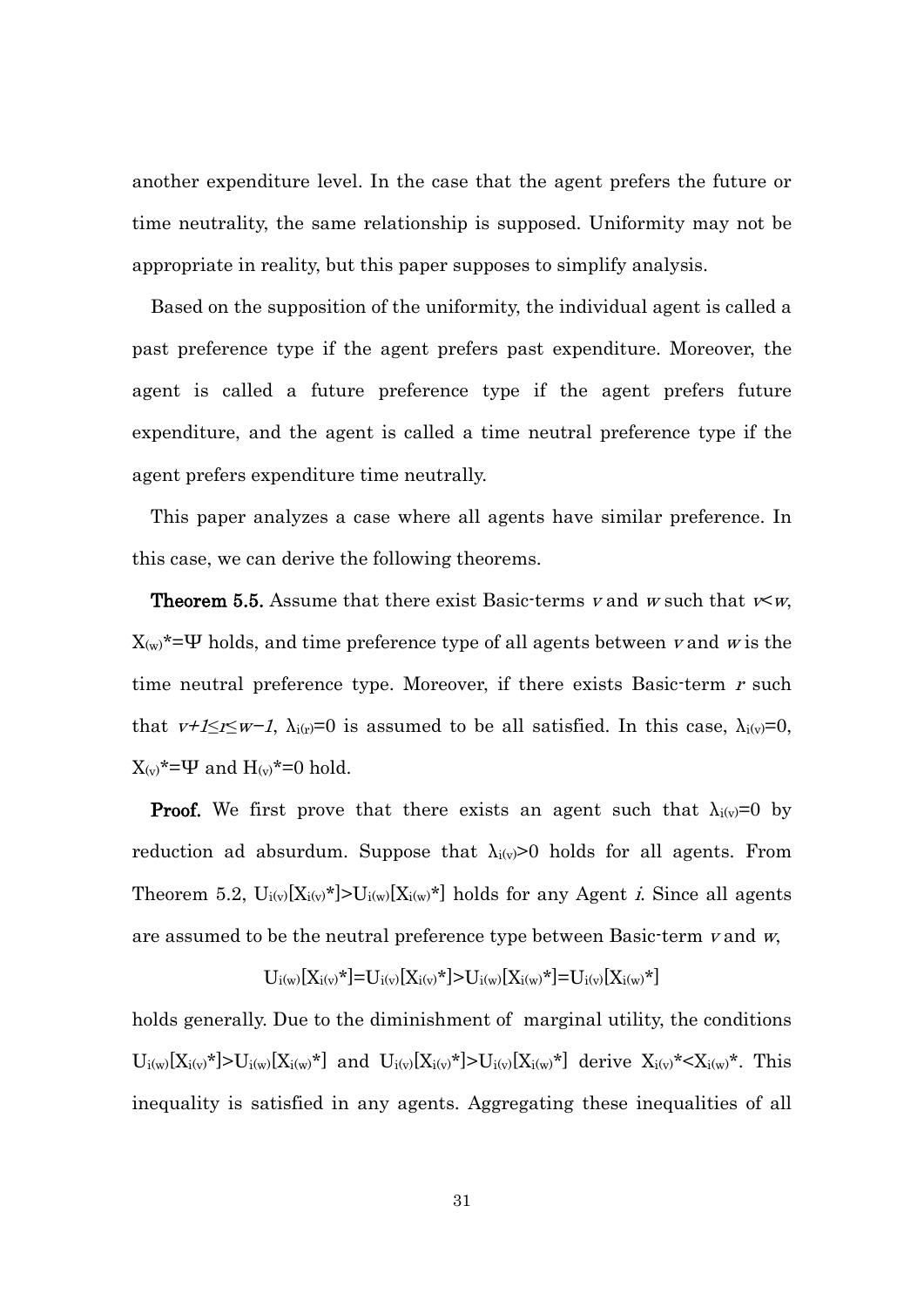agents, we obtain  $X_{(v)}^* < X_{(w)}^*$ . Since  $X_{(w)}^* \leq \Psi$  holds generally by the whole budget constraint,  $X_{(v)}^*<\Psi$  is derived. However, the supposition  $\lambda_{i(v)}>0$  for all agents derives  $X_{(v)}^* = \Psi$  by Theorem 5.3. This is a contradiction. The supposition is denied by reduction ad absurdum.

Based on the sharing the sign of Lagrange multiplier, a remained possibility is  $\lambda_{i(v)}=0$  for all agents. Considering that  $\lambda_{i(v)}=0$  is assumed to be all satisfied for  $v+1\leq r\leq w-1$ ,  $\lambda_{i}(r)=0$  holds for any  $v\leq r\leq w-1$ . From Theorem 5.2,  $U_{i(v)}[X_{i(v)}]$  =  $U_{i(w)}[X_{i(w)}]$  holds for any Agent *i*. All agents are assumed to be the neutral preference type between Basic-term  $v$  and  $w$ , thus

$$
U_{i(w)}[X_{i(v)}{}^{\star}] {=} U_{i(v)}[X_{i(v)}{}^{\star}] {=} U_{i(w)}[X_{i(w)}{}^{\star}] {=} U_{i(v)}[X_{i(w)}{}^{\star}]
$$

holds generally. Due to the diminishment of marginal utility, the conditions  $U_{i(w)}[X_{i(v)}*] = U_{i(w)}[X_{i(w)}*]$  and  $U_{i(v)}[X_{i(v)}*] = U_{i(v)}[X_{i(w)}*]$  derive  $X_{i(v)}* = X_{i(w)}*$ . This equation is satisfied in any agents. Aggregating these equations of all agents, we obtain  $X_{(v)}^* = X_{(w)}^*$ . Since  $X_{(w)}^* = \Psi$  is assumed, we obtain  $X_{(v)}^* = \Psi$ . Moreover,  $H_{(v)}^* = 0$  is derived by the whole budget constraint. [Q.E.D.]

**Theorem 5.6.** Assume that there exist Basic-terms v and w such that  $\nu \lt w$ . and  $X_{(w)}^* = \Psi$  holds. Further, all agents are the time neutral or past preference type between  $v$  and  $w$ , and at least one agent is the latter type. Moreover, if there exists Basic-term r such that  $v+1\leq r\leq w-1$ ,  $\lambda_{i(r)}=0$  is assumed to be all satisfied. In this case,  $\lambda_i(y) > 0$ ,  $X(y) = \Psi$  and  $H(y) = 0$  hold.

**Proof.** We prove  $\lambda_i(y) > 0$  for any Agent *i* by reduction ad absurdum. According to the sharing the sign of Lagrange multiplier, we suppose  $\lambda_{i(v)}=0$ holds for any agent. Considering that  $\lambda_{i(r)}=0$  is assumed to be all satisfied for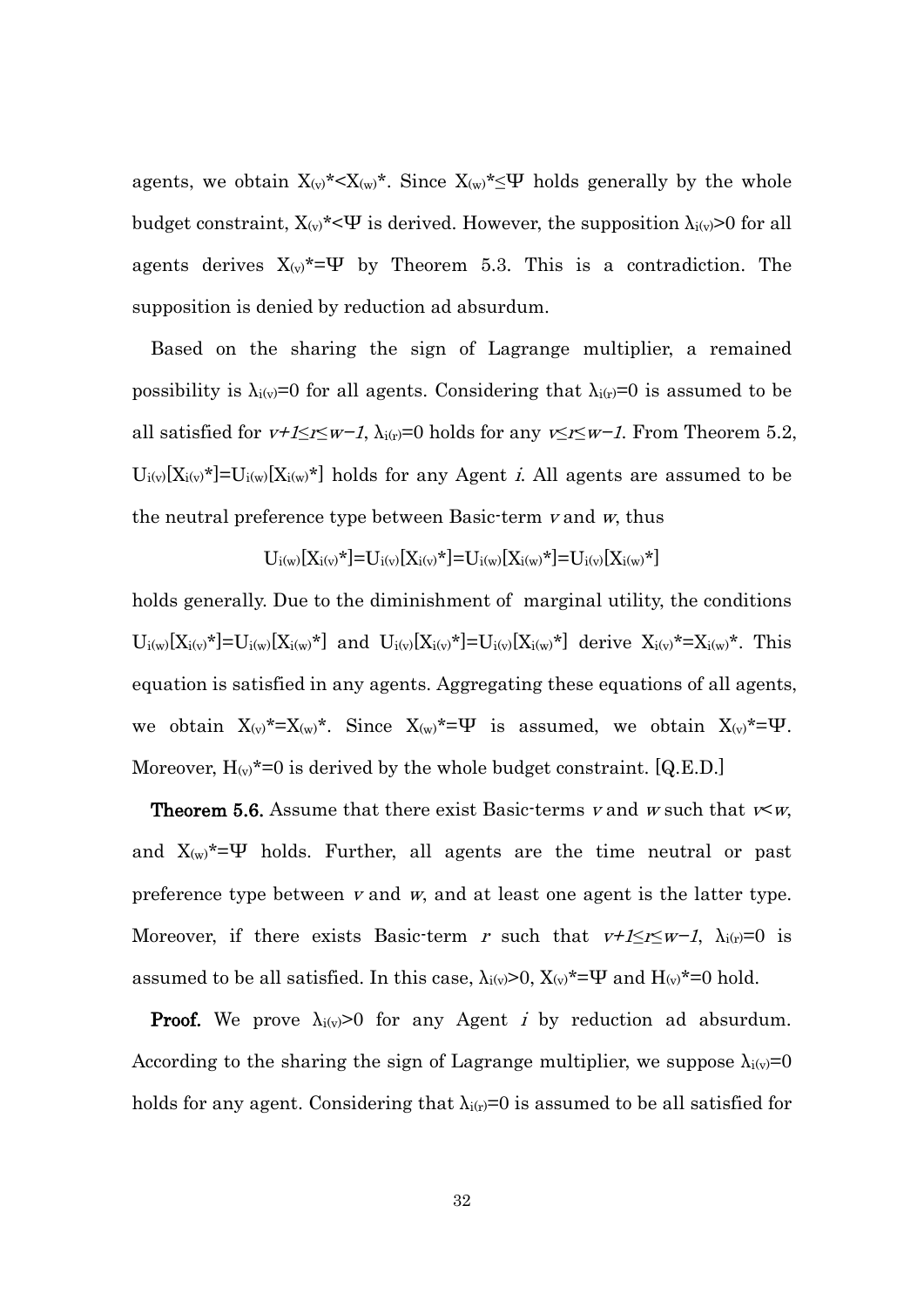$v+1\leq r\leq w-1$ ,  $\lambda_{i(r)}=0$  holds for any  $v\leq r\leq w-1$ . Due to Theorem 5.2,  $U_{i(v)}[X_{i(v)}]$  =  $U_{i(w)}[X_{i(w)}]$  holds for any Agent *i*. All agents are assumed to be the neutral or past preference type between Basic-term  $\nu$  and  $\nu$ , thus

$$
U_{i(w)}[X_{i(v)}{}^{\star}] {\leq} U_{i(v)}[X_{i(v)}{}^{\star}] {=} U_{i(w)}[X_{i(w)}{}^{\star}] {\leq} U_{i(v)}[X_{i(w)}{}^{\star}]
$$

holds for any Agent *i*, and there exists Agent *j* such that

$$
U_{j(w)}[X_{j(v)}\star] {<} U_{j(v)}[X_{j(v)}\star] {=} U_{j(w)}[X_{j(w)}\star] {<} U_{j(v)}[X_{j(w)}\star]
$$

Due to these and the diminishment of marginal utility, we can derive  $X_{i(v)}^* \geq X_{i(w)}^*$  for any Agent *i* and  $X_{j(v)}^* > X_{j(w)}^*$  for one Agent *j*. Aggregating these inequalities of all agents, we obtain  $X_{(v)}^* > X_{(w)}^*$ . Since  $X_{(w)}^* = \Psi$  is assumed,  $X_{(v)}^*$ >Ψ holds, but this contradicts the whole budget constraint.  $\lambda_{i(v)}$ >0 for any agents has been proved by reduction ad absurdum and the sharing of the sign of Lagrange multiplier.  $X_{(v)}^* = \Psi$  and  $H_{(v)}^* = 0$  is derived from this proved proposition and Theorem 5.3. [Q.E.D.]

Note that  $X_{(t)}^* = \Psi$  is satisfied by Theorem 5.4. Hence, Theorems 5.5 and 5.6 seem to clarify that hoarding never occurs if agents are the time neutral or past preference type. However, should we accept this conclusion simply?

Suppose that all assumptions of Theorem 5.5 hold. As shown in the proof of the theorem,  $X_{i(v)}^* = X_{i(w)}^*$  holds for all agents. Also by the theorem,  $H_{i(v)}^* = H_{i(w)}^* = 0$  holds generally. Hence,  $X_{i(v)}^* + H_{i(v)}^* = X_{i(w)}^* + H_{i(w)}^*$  is satisfied for any agents. Since the sum of expenditure and hoarding in the same basic-term accords with the budget of the term,[18](#page-34-0) this conclusion means that budgets of the two basic-terms must be equal in all agents.

-

<span id="page-34-0"></span><sup>18</sup> See pp.9-10 of this paper.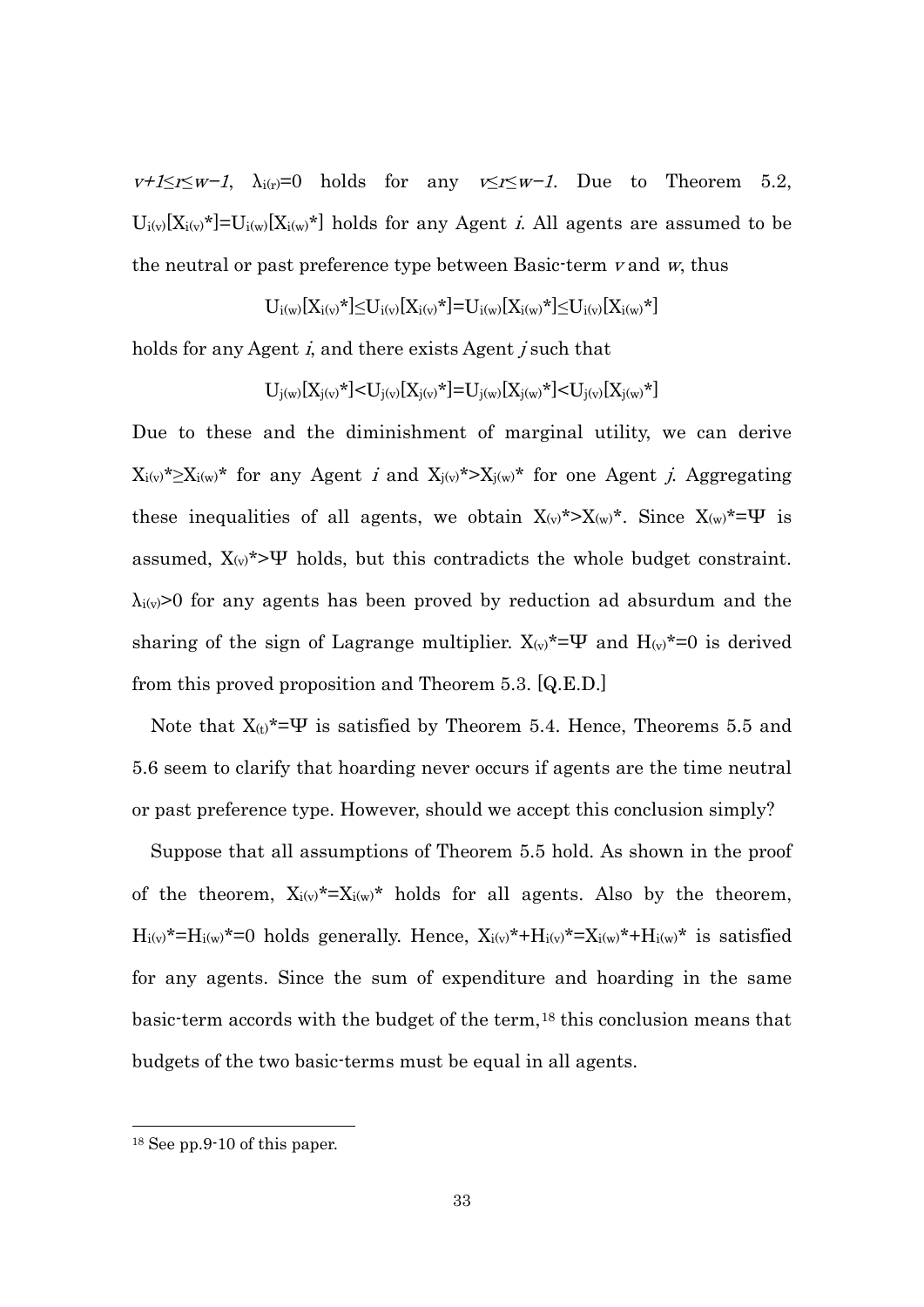Yet, this seems to be an extremely rare case. The budget in each basicterm ought to be decided depending on an initial state and distribution. [19](#page-35-0)

Why have we derived such a rare case? It seems to be because of our supposition that all agents share a sign of Lagrange multipliers. We rethink this supposition. Due to the KKT conditions, a value of Lagrange multiplier connects with that of marginal utility of optimal state. Hence, the supposition seems to request a kind of homogeneity of situation among all agents. As a result, the supposition may make it impossible to analyze an effect of distribution.

This supposition of homogeneity seems to be similar to the so-called assumption of the representative agent. Although it is widely used in contemporary macroeconomics, there exists critique against it (Kirman, 1992; Carroll, 2000; An et al., 2009). It has an advantage of simple analysis, thus we also adopted it for an introductory explanation for our money circulation optimization (Miura, 2016). However, we should also recognize that the representative agent model makes it impossible to analyze an effect of distribution. In addition, it tends to blind us to difference in situation between an individual and society. This difference is indeed the essence of hoarding loss we intend to prove.<sup>[20](#page-35-1)</sup> For more advanced research of economic theory, we should abandon the representative agent model.

We will get back on track. If we accept that Lagrange multipliers can be

-

<span id="page-35-0"></span><sup>19</sup> This is implied by the solution of the money circulation equation regarding the end money (Miura, 2014, p.192).

<span id="page-35-1"></span><sup>20</sup> When we used the representative agent as an introduction of hoarding loss, we warned you not to lose sight of this difference (Miura, 2016, p.274).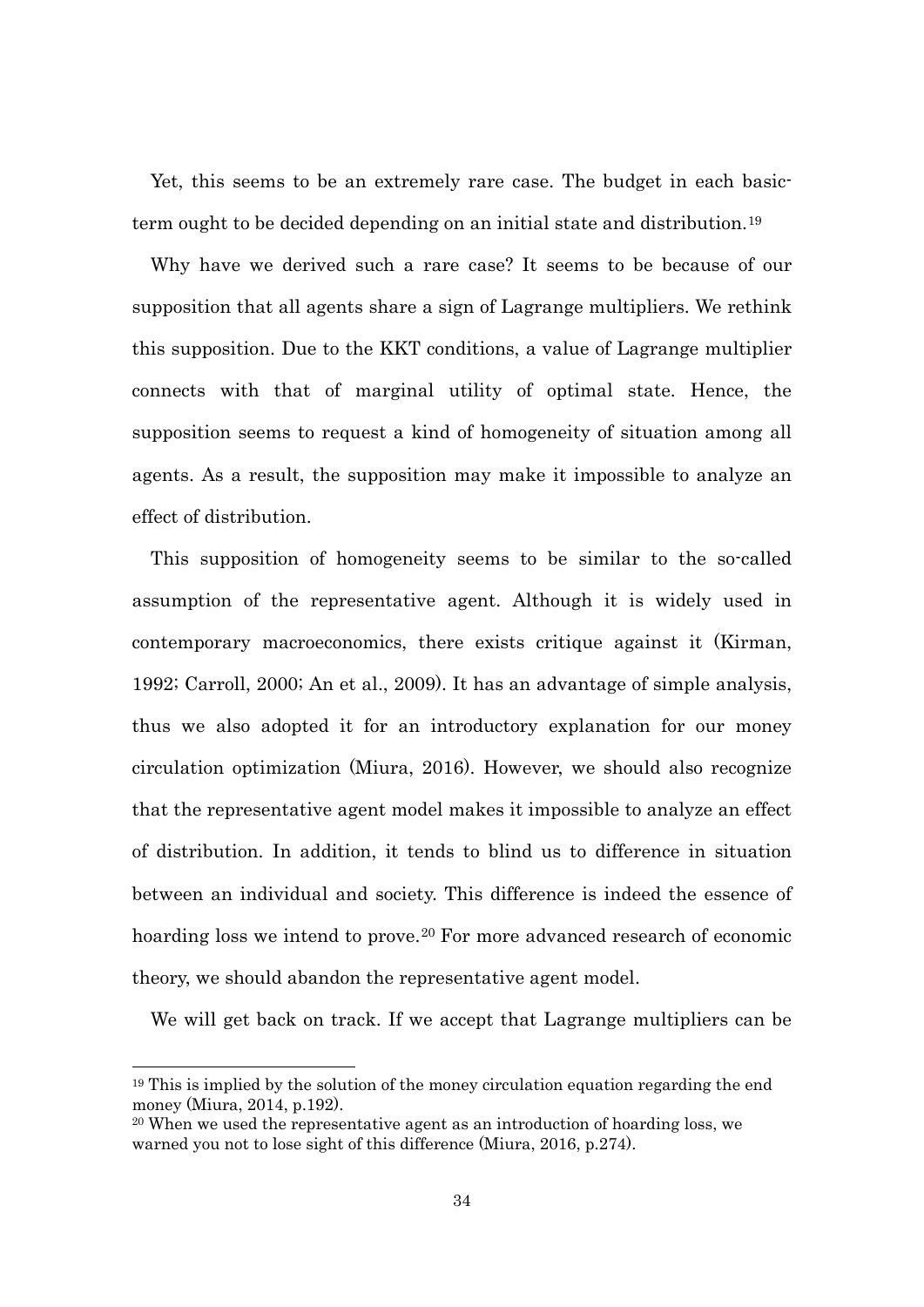different signs, there still exists a possibility that some agents hoard money. We should not judge that hoarding never occurs if agents prefer time neutrality by the preceding theorems. This is also the same in the case that they prefer the past expenditure. Nevertheless, it is not easy to prove the existence of hoarding affected by a distribution in the case of the neutral and past preference type.[21](#page-36-0)

However, if agents prefer the future expenditure, we can prove the existence of hoarding without considering a distribution as shown in the following theorem. Note that this theorem does not depend on the supposition of sharing a sign of Lagrange multipliers.

**Theorem 5.7.** Assume that there exist Basic-terms v and w such that  $\nu \lt w$ which satisfy conditions that all agents are the time neutral or future preference type between  $v$  and  $w$ , and at least one agent is the latter type. In this case,  $X_{(v)}^*$  <  $\Psi$  and  $H_{(v)}^*$  > 0 hold.

**Proof.** Since  $\lt \lt w$  and Theorem 5.2 hold,  $U_{i(v)}[X_{i(v)}*] \geq U_{i(w)}[X_{i(w)}*]$  is satisfied generally. Considering this and the supposed conditions,

$$
U_{i(w)}[X_{i(v)}{}^{\star}] {\geq} U_{i(v)}[X_{i(v)}{}^{\star}] {\geq} U_{i(w)}[X_{i(w)}{}^{\star}] {\geq} U_{i(v)}[X_{i(w)}{}^{\star}]
$$

holds for any Agent *i*, and there exists Agent *j* such that

1

$$
U_{j(w)}[X_{j(v)}*] {>} U_{j(v)}[X_{j(v)}*] {\geq} U_{j(w)}[X_{j(w)}*] {>} U_{j(v)}[X_{j(w)}*]
$$

Due to these and the diminishment of marginal utility, we can derive  $X_{i(v)}^* \leq X_{i(w)}^*$  for any Agent *i* and  $X_{j(v)}^* \leq X_{j(w)}^*$  for one Agent *j*. If we aggregate

<span id="page-36-0"></span><sup>&</sup>lt;sup>21</sup> The author already did elementary research into this issue, and he previously planned to release a paper about it (See Miura, 2016, p.287). Yet, he does not intend to accomplish it now.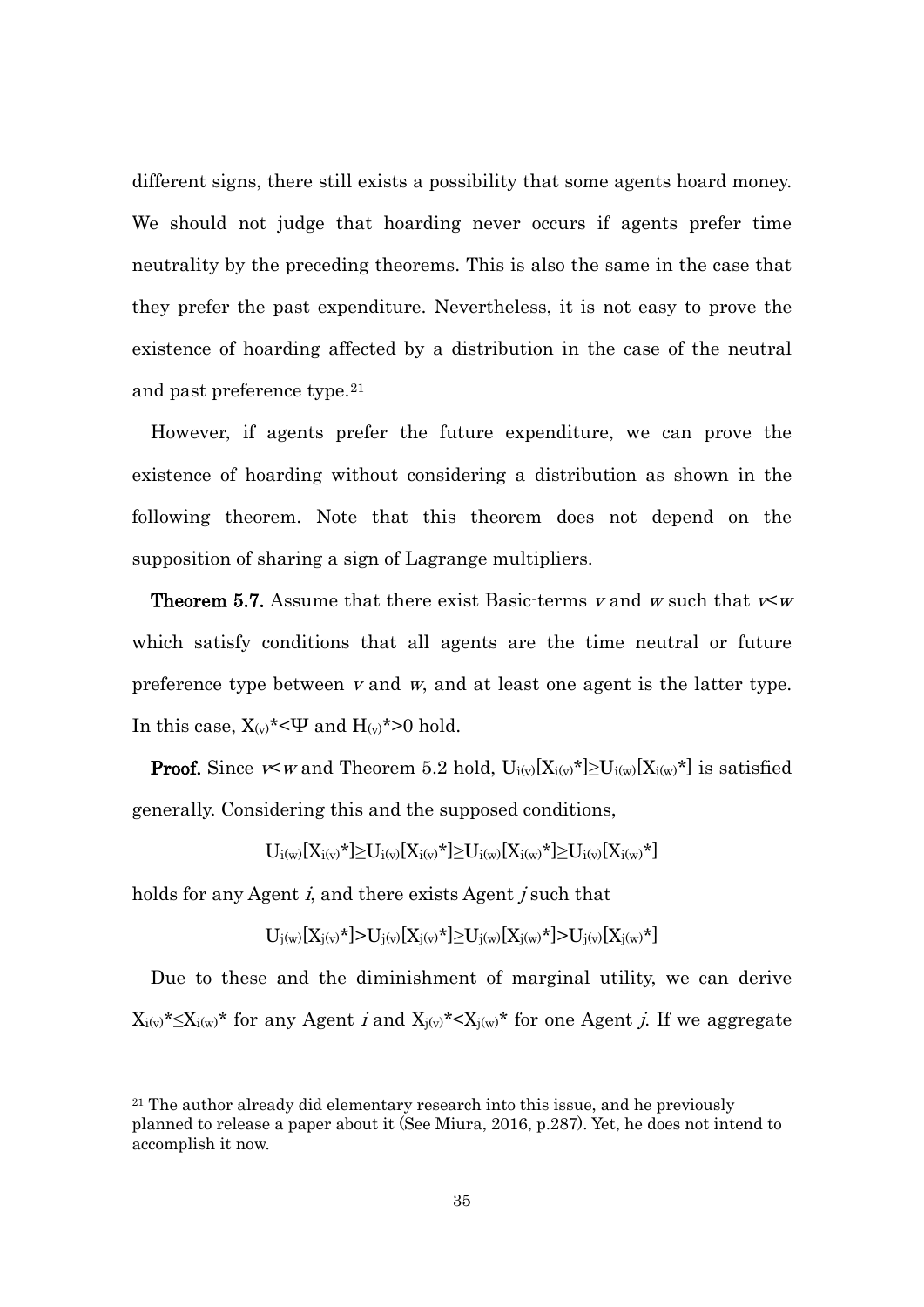these inequalities of all agents, we obtain  $X_{(v)}^* < X_{(w)}^*$ .  $X_{(w)}^* \leq \Psi$  holds generally by the whole budget constraint, thus  $X_{(v)}^*$  <  $\Psi$  is derived. Also by the whole constraint, we obtain  $H_{(v)}$ \*>0. [Q.E.D.]

Theorem 5.7 represents that hoarding occurs without any supposition if all agents similarly prefer the future expenditure. On the other hand, Theorem 3.2 shows that the non-hoarding state is a necessary condition for Pareto efficiency if price is fixed. We can conclude that the Pareto inefficient hoarding loss is realized by rational abstinence of individual agents.

This hoarding loss is directly connected with a decrease of nominal expenditure. Nevertheless, the decrease of nominal expenditure corresponds to that of real consumption under the fixed price as shown in Theorem 2.1. Hence, this is also a realization of under-consumption.

#### 6. Concluding Comments

We have clarified that hoarding is judged beneficial by individual agents but it brings an economic loss to the whole society. This paradoxical phenomenon is caused by a qualitative difference of the budget constraint between the whole society and an individual agent. This difference depends on whether the law of transfer equality is incorporated in the constraint beforehand or not. Although the law is considered in the individual optimal solution, we must pay attention that it is considered after the optimization, not before. This implies that individual agents make a decision with ignoring the law subjectively but it still has an effect objectively.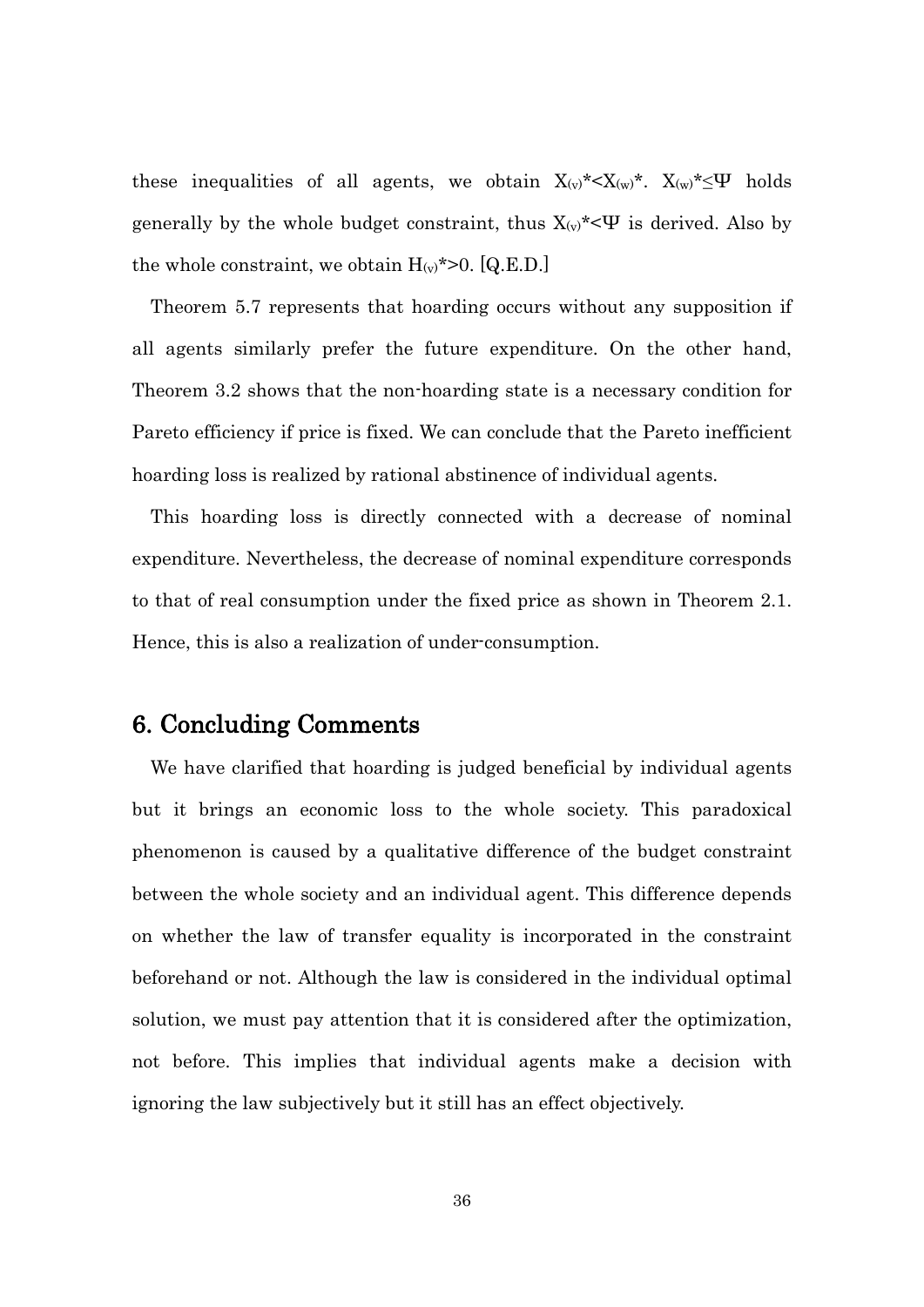Hoarding directly has an effect of increasing the future budget. Hoarding occurs together with a decrease of expenditure, but the decrease has no effect on the future budget of an individual agent who hoards money. As a whole, hoarding has an effect of increasing the future budget. This increase of the future budget enables an increase of the future expenditure. Since abstinent agents expect such causality, they hoard money. The expectation of this causality seems a main reason why saving is regarded as a virtue.

But as a fact of the whole society, this causality does not exist. Even in the whole society, hoarding has a direct effect to increase the future budget. Nevertheless, money which someone expends must be received by someone. This is a content of the whole expenditure reflux. Due to the reflux, a decrease of the whole expenditure, which occurs together with hoarding, brings the same decrease of the whole revenue. Since the whole revenue is included in the whole future budget, the decrease of revenue has an effect to decrease the budget. This effect neutralizes the direct effect of hoarding which increases the budget.

The law of transfer equality is a quantitative expression of the whole expenditure reflux. Since the whole budget constraint incorporates the law, it considers this neutralization. As the constraint shows, the whole budget is always decided only by money stock, and hoarding has no effect to vary the whole future budget. Therefore, judged from view of the whole society, it is an ineffective behavior which merely misses an opportunity of the past expenditure.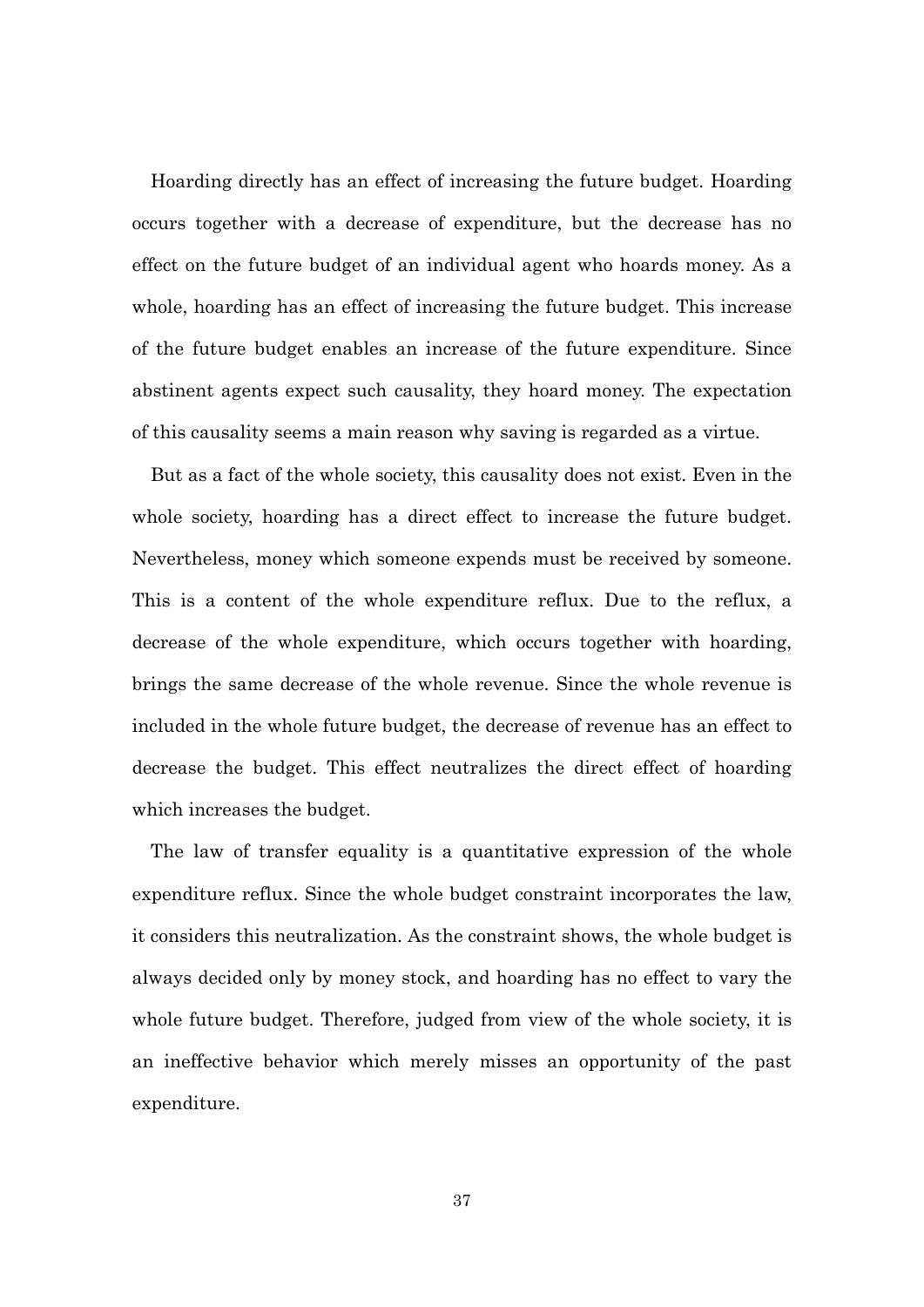If individual agents made a decision considering the law of transfer equality beforehand, this ineffectiveness would not occur. But as a matter of fact, they make a decision ignoring the law despite its objective truthfulness. Why do agents ignore the truth?

For an individual agent, expenditure is a transfer from them to others, and revenue is a transfer from others to them. They are separate events. Hence, the separateness between expenditure and revenue is certainly a truth provided that judged in a private range. Individual agents do not make a decision based on an erroneous factual judgment.

However, this separateness is only an individual truth but not a social truth. Grasped from the view of the whole society, expenditure and revenue are the same events namely money transfer. A quantitative expression of this sameness is nothing but the law of transfer equality.

The individual separateness and the social sameness between expenditure and revenue seem to be a contradiction, but it is a superficial view. The reason why they do not contradict is in the existence of others. Compatibleness between the individual separateness and the social sameness can be explained by a fact that expenditure of an agent is certainly separate from their own revenue but is the same as their others' revenue.

Nevertheless, the interest of selfish individual agents is limited to their private range. Accordingly, they forget about a fact that their expenditure affects their others' revenue. Although they consider that their hoarding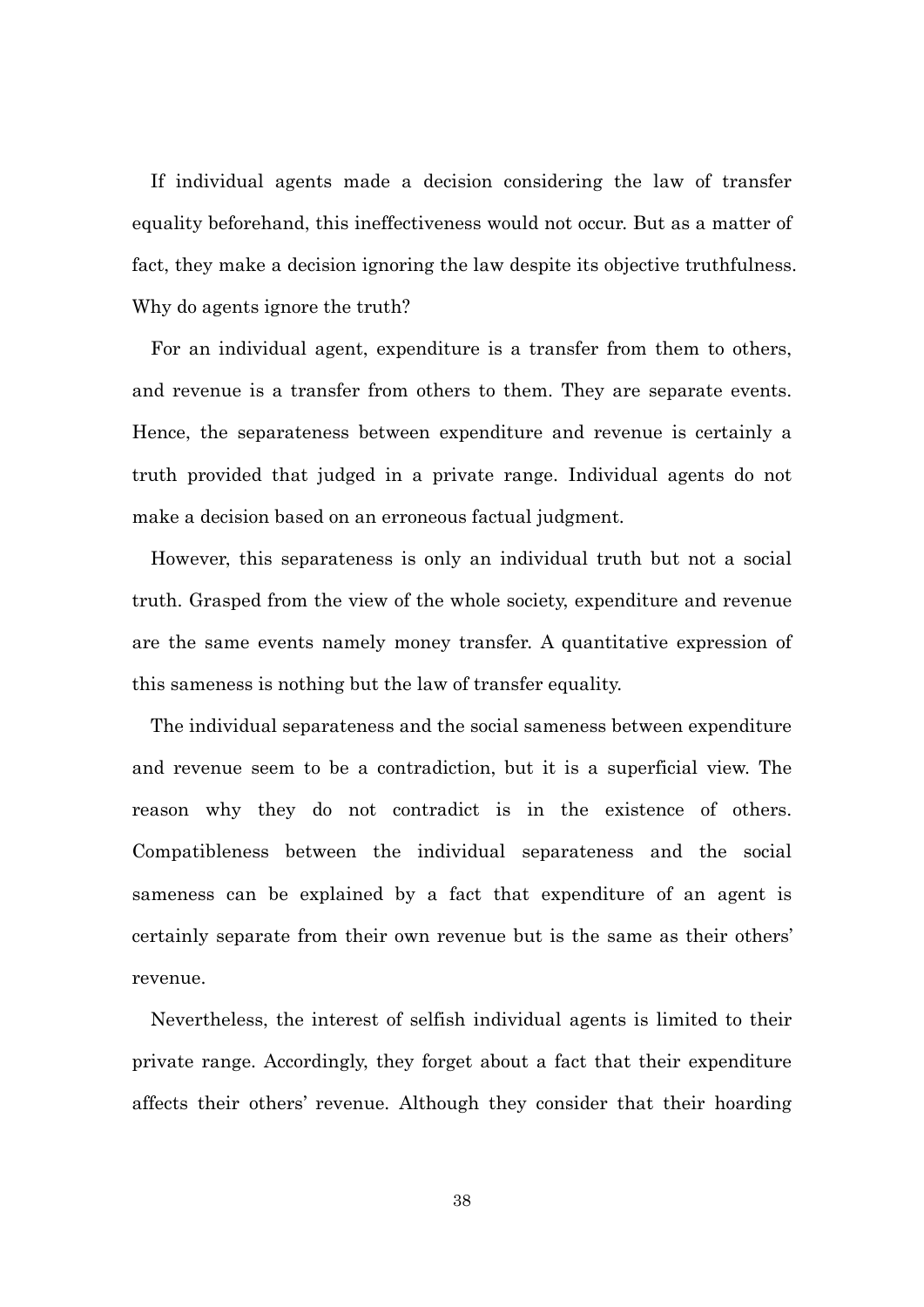certainly increases their own utility, they do not consider that the hoarding lowers their others' revenue and decreases the others' utility. If they are pleased that their expenditure raises their others' revenue and then increases the others' utility just like, increasing in their own utility, the hoarding loss would not occur. Yet, selfish agents do not regard their others' utility as their own utility. They take no notice even if their decision damages their others. It is the essence of selfish decision-making.

Thinking from another point of view, a relational truth among agents never reflects in the individual decision-making processes. Individuals are rational in the sense that they make a decision while considering a correct truth. However, they are irrational in the sense that they do not make a decision while considering all truth owing to ignorance of the relational truth. As a result, they fall into an irrational situation despite their rational judgment.

Note that we never intend to blame hoarding as a foolish behavior. We ask the readers to pay attention to a possibility that, if an individual hoards money, their utility can increase though their others' utility decreases. The author himself also hoards money even though he knows the hoarding is a cause of social inefficiency. Even if he quits hoarding and expends all of his money for efficiency of society, his others do not guarantee his future budget which he can gain in the case he hoards money. Expending money indiscriminately depletes his future budget and makes him impossible to live in the future. As long as a monetary economy is grounded on the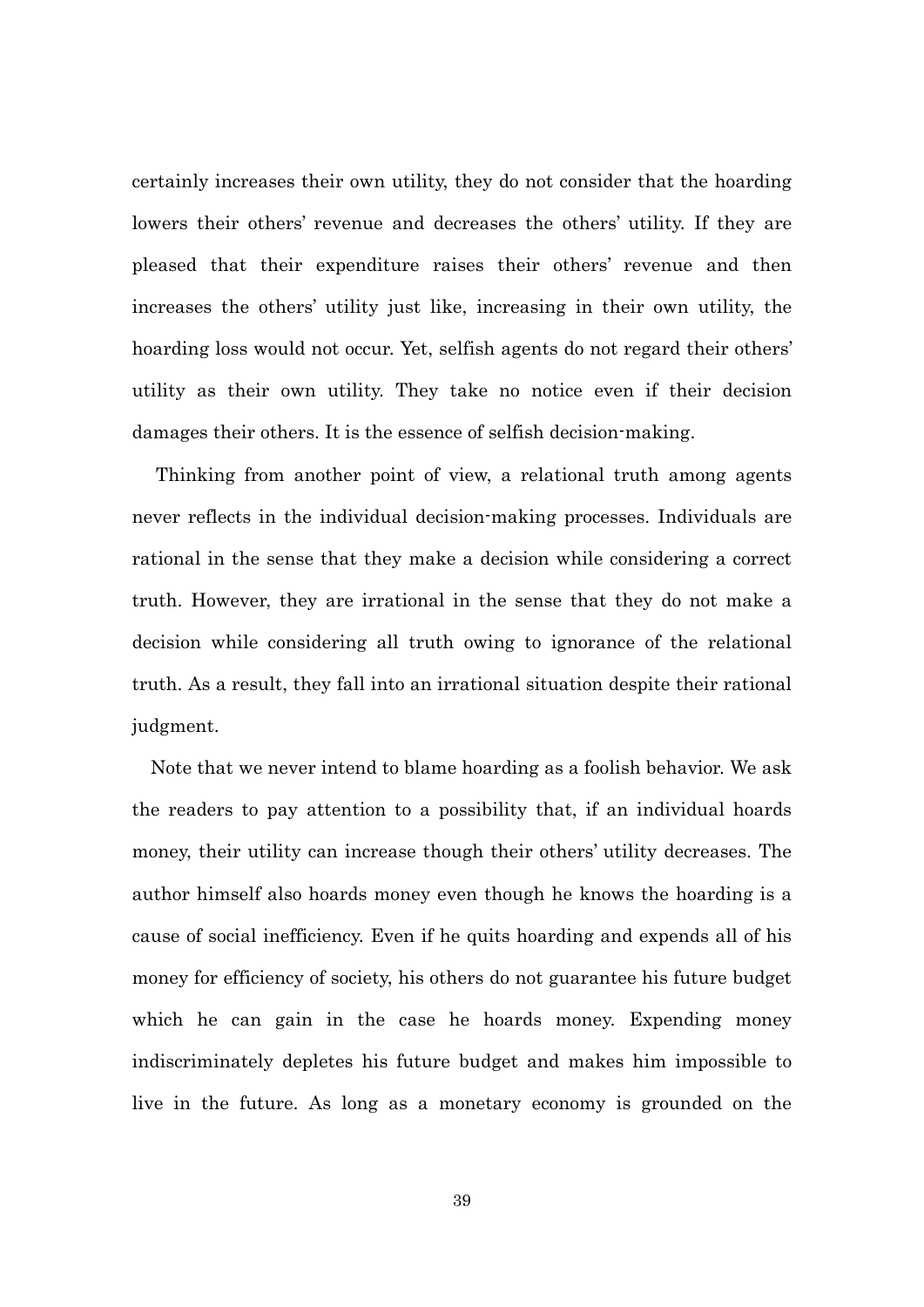principle of personal responsibility, someone's expenditure behavior for social efficiency has a possibility to destroy their life. We never require a sacrifice of an individual life for social efficiency.

A message of our research is that we should grasp a structural problem in a monetary economy grounded on personal responsibility. Money is a product of the relation namely exchange. Money cannot exist if people live in isolation. Then, a fact that contemporary people cannot live without money is evidence that they cannot live without others. Nevertheless, their decision-makings in a monetary economy are isolated from each other. Accordingly, people with personal responsibility are forced to live depending on others beyond their control, then coexistence with distrust and dependence covers economy and causes social inefficiency.

This discrepant structure of isolation in relation is not only an essence of our monetary economy but also that of our life. An individual human being cannot live without others physically, but the others we have to live with are a being separated from self psychologically.

Others are existences who give me fears. However, even if I intend to escape from others, they can chase anywhere I can go. Others are also existences who give me a favor such as food, cloth, shelter, amusements, and love. Nevertheless, they do not always accept my earnest request.

I must live with others, but the fateful others are beyond my control. My fate is forced to be affected by their behavior which I cannot decide. Others' freedom is my unfreedom. I have to live with feeling my powerlessness that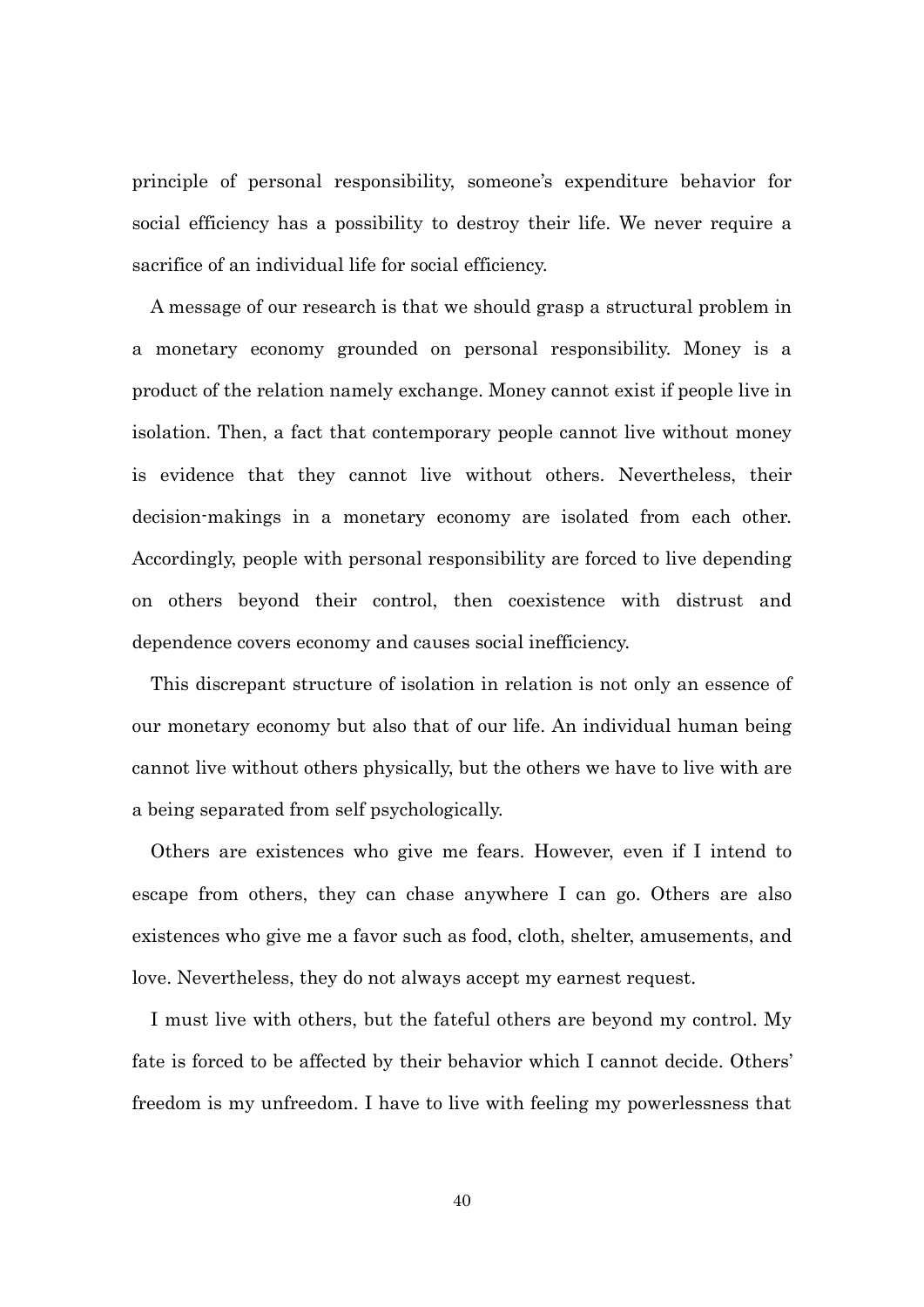I am forced to entrust my life to others. On the other hand, it is your fate that you have to accept my choice forced in such an environment even if it damages you.

An invisible wall rises without limit between me and you, who are always with me. This structure of isolation in relation is the cause of suffering of our life, but it indeed reflects that the human being is not the whole but a part of the world. Suffered by its other parts, a partial existence becomes conscious of its essence that it is a partial existence, namely it is not God. This consciousness may be a fate which God imposes on me.

I must live this fate as a non-divine being.

### [References]

Abbati, H., 1924. The Unclaimed Wealth: How Money Stops Production. George Allen & Unwin, London.

Allgoewer, E., 2002. Underconsumption theories and Keynesian economics: Interpretations of the Great Depression. Discussion paper no. 2002-14 of University of St. Gallen.

http://www1.vwa.unisg.ch/repec/usg/dp2002/dp0214allgoewer\_ganz.pdf

Allsbrook, O.O., 1986. N.A.L.J. Johannsen: An early monetarist. Journal of Institutional and Theoretical Economics (JITE) / Zeitschrift für die gesamte Staatswissenschaft. 142, 431-437. http://jstor.org/stable/40750877

Ambrosi, G.M., 1996. Carl Föhl on economic activity and money.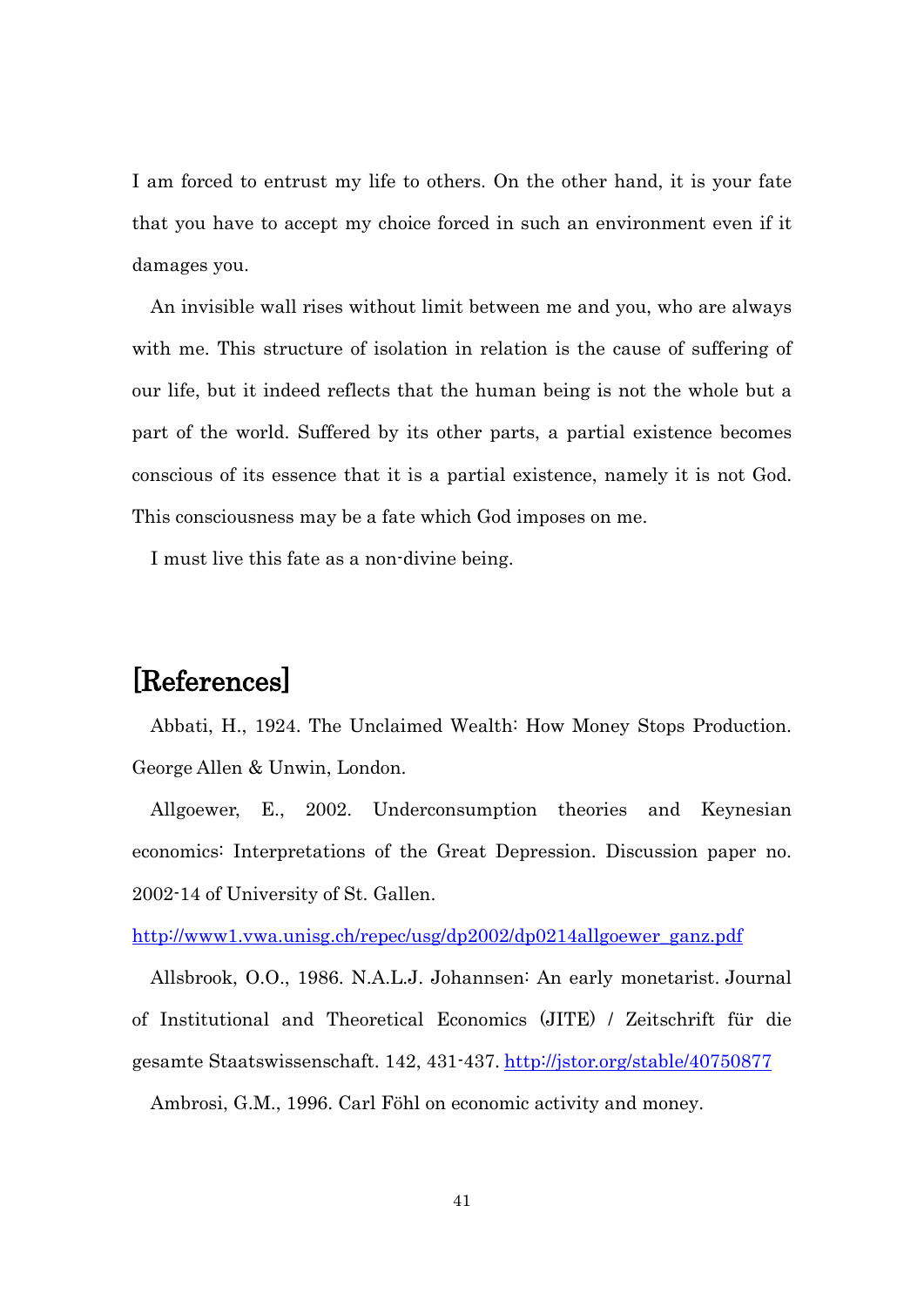An, S., Chang, Y., Kim, S.B., 2009. Can a representative-agent model represent a heterogeneous-agent economy. American Economic Journal: Macroeconomics. 1-2, 29-54. http://www.jstor.org/stable/25760273

Arrow, K.J., 1951. An extension of the basic theorems of classical welfare economics, in: Neyman, J. (Ed.), Proceedings of the Second Berkeley Symposium on Mathematical Statistics and Probability. University of California Press, Berkeley, pp. 507-522.

Augustinovics, M., 1965. A model of money-circulation. Economics of Planning. 5, 44-57. http://dx.doi.org/10.1007/BF02424905

Barro, R.J., Grossman, H.I., 1971. A general disequilibrium model of income and employment. The American Economic Review. 61-1, 82-93.

http://www.jstor.org/stable/1910543

Bertsekas, D.P., 1999, Nonlinear Programming, second ed. Athena Scientific, Belmont, Massachusetts.

Blaug, M., 2007. The fundamental theorems of modern welfare economics, historically contemplated. History of Political Economy. 39, 185-207.

http://dx.doi.org/10.1215/00182702-2007-001

Bleaney, M.F., 1976. Underconsumption Theories: A History of Critical Analysis. Lawrence and Wishart, London.

Boianovsky, M., 2002. Simonsen and the early history of the cash-inadvance approach. The European Journal of the History of Economic Thought. 9, 57-71. http://dx.doi.org/10.1080/09672560110103388

Brunner, K., 1951. Inconsistency and indeterminacy in classical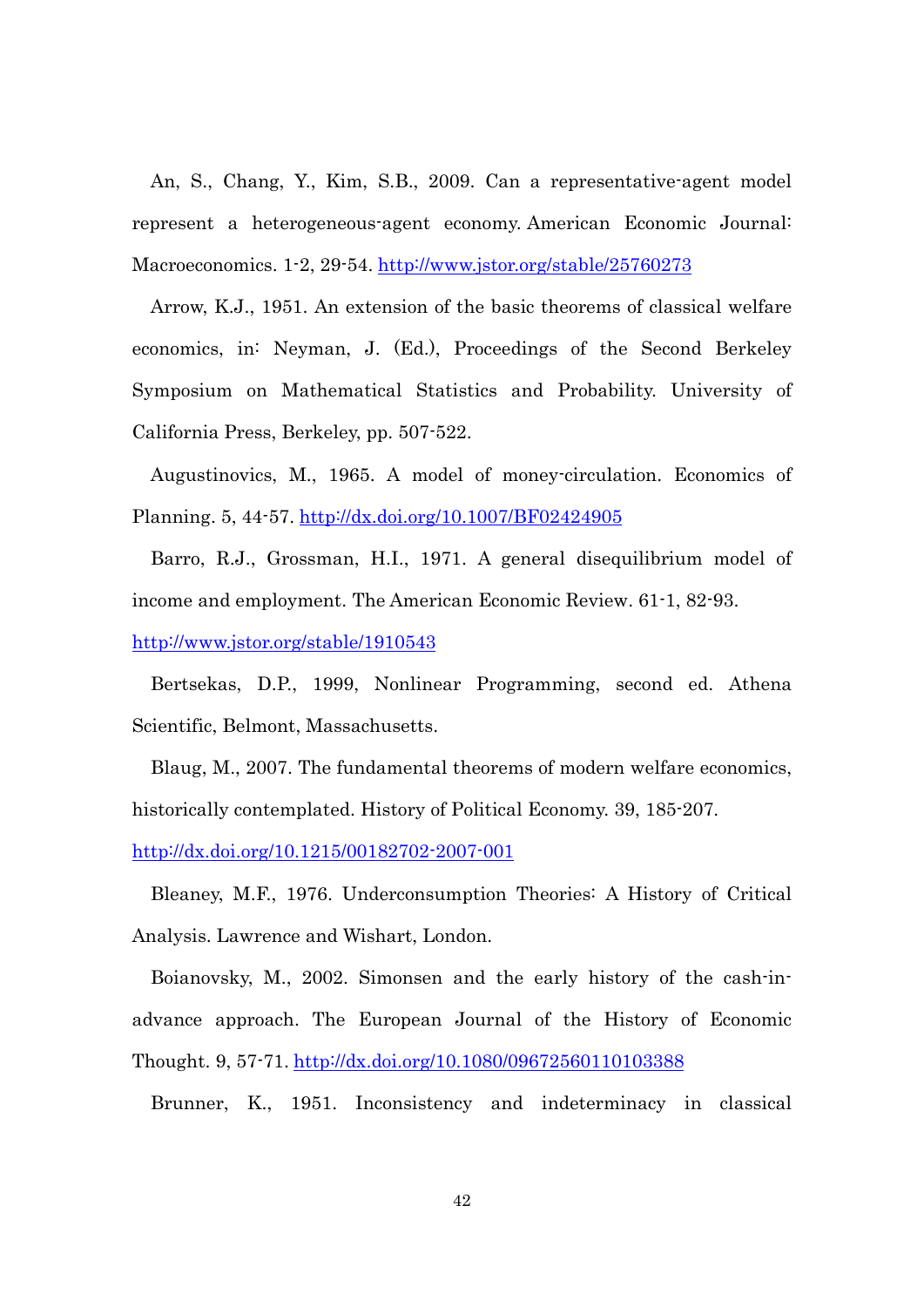economics. Econometrica. 19, 152-173. http://dx.doi.org/10.2307/1905731

Carlson, J.A., 1962. Foster and Catchings: A mathematical reappraisal. Journal of Political Economy. 70, 400-402.

http://www.jstor.org/stable/1861737

Carroll, C.D., 2000. Requiem for the representative consumer? Aggregate implications of microeconomic consumption behavior. The American Economic Review. 90-2, 110-115. http://www.jstor.org/stable/117202

Carroll, C.D. and Kimball, M.S., 2008. Precautionary saving and precautionary wealth, in: Durlauf, S.N. & Blume, L.E. (Eds.), The New Palgrave Dictionary of Economics, second ed. Palgrave Macmillan, Basingstoke, volume 6, pp. 579-585.

http://dx.doi.org/10.1057/9780230226203.1325

Chamley, C., 2011. A paradox of thrift in general equilibrium without forward market. Journal of the European Economic Association. 10, 1215- 1235. http://dx.doi.org/10.1111/j.1542-4774.2012.01097.x

Christiano, L., Eichenbaum, M., Rebelo, S., 2011. When is the government spending multiplier large? Journal of Political Economy. 119, 78-121.

http://dx.doi.org/10.1086/659312

Clark, D., 2008. Monetary cranks, in: Durlauf, S.N. & Blume, L.E. (Eds.), The New Palgrave Dictionary of Economics, second ed. Palgrave Macmillan, Basingstoke, volume 5, pp. 697-699.

http://dx.doi.org/10.1057/9780230226203.1120

Clower, R., 1965. The Keynesian counterrevolution: A theoretical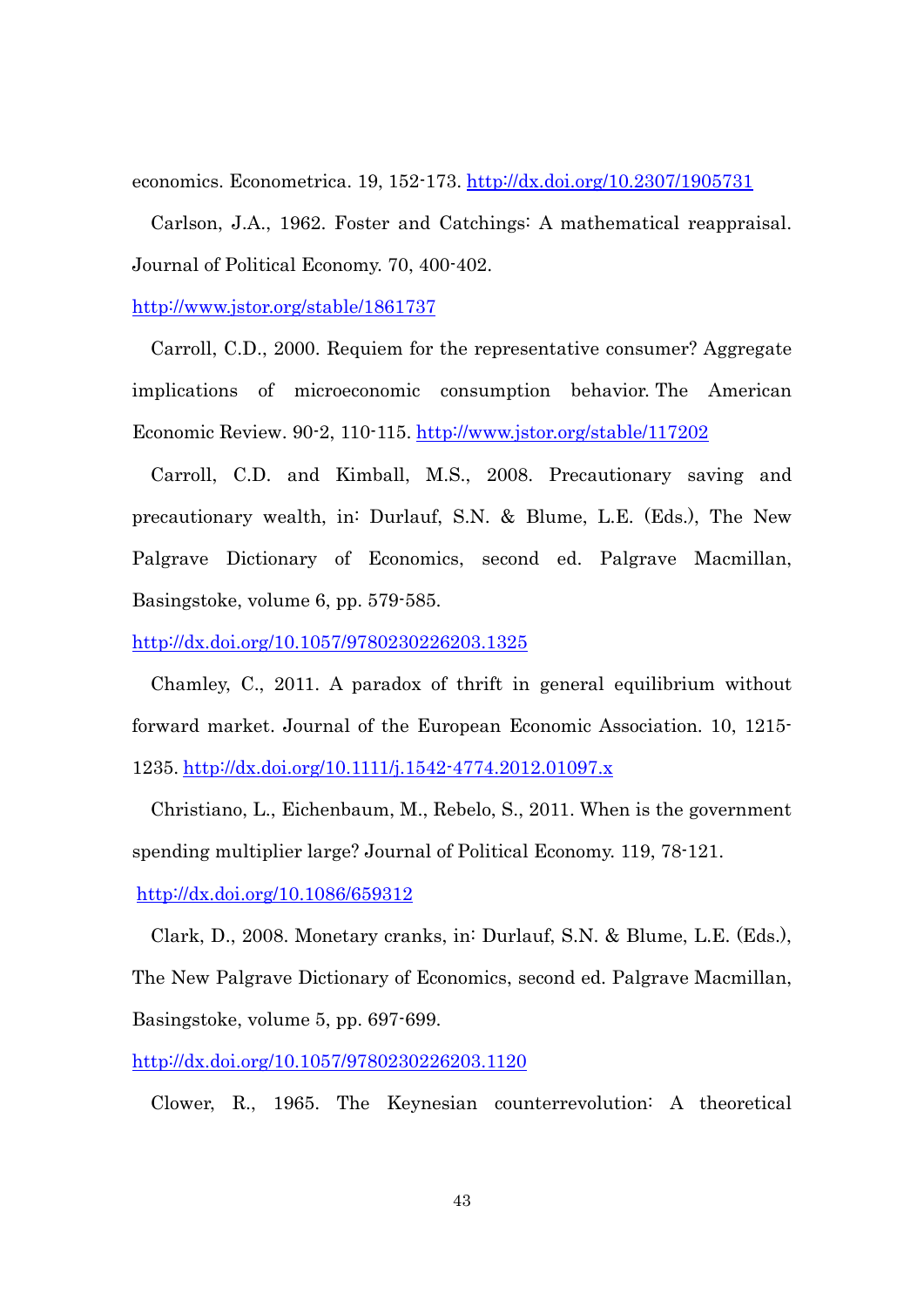appraisal, in: Hahn F.H., Brechling F.P.R. (Eds.), The Theory of Interest Rates: Proceedings of a Conference Held by the International Economic Association. Macmillan, London, pp. 103-125.

Clower, R.W., 1967. A reconsideration of the microfoundations of monetary theory. Economic Inquiry. 6, 1-8.

http://dx.doi.org/10.1111/j.1465-7295.1967.tb01171.x

Davidson, P., 2012. Keynes' General Theory, in: King, J.E. (Ed.), The Elgar Companion to Post Keynesian Economics, second ed. Edward Elgar, Cheltenham, pp. 347-355.

Davies, P., 2002. How to Build a Time Machine. Penguin, London.

Debreu, G., 1959. Theory of Value: An Axiomatic Analysis of Economic Equilibrium. John Wiley & Sons, Inc., New York.

Deleplace, G., Nell, E.J. (Eds.), 1996. Motion in Money: The Post Keynesian and Circulation Approaches. Macmillan, Basingstoke.

Dimand, R.W., 1991. Cranks, heretics and macroeconomics in the 1930s. History of Economics Review. 16, 11-30.

http://www.hetsa.org.au/pdf-back/16-A-2.pdf

Dimand, R.W., 2008a. Catchings, Wadill (1879-1967), in: Durlauf, S.N. & Blume, L.E. (Eds.), The New Palgrave Dictionary of Economics, second ed. Palgrave Macmillan, Basingstoke, volume 1, pp. 711-712.

http://dx.doi.org/10.1057/9780230226203.0206

Dimand, R.W., 2008b. Foster, William Trufant (1879-1950), in: Durlauf, S.N. & Blume, L.E. (Eds.), The New Palgrave Dictionary of Economics,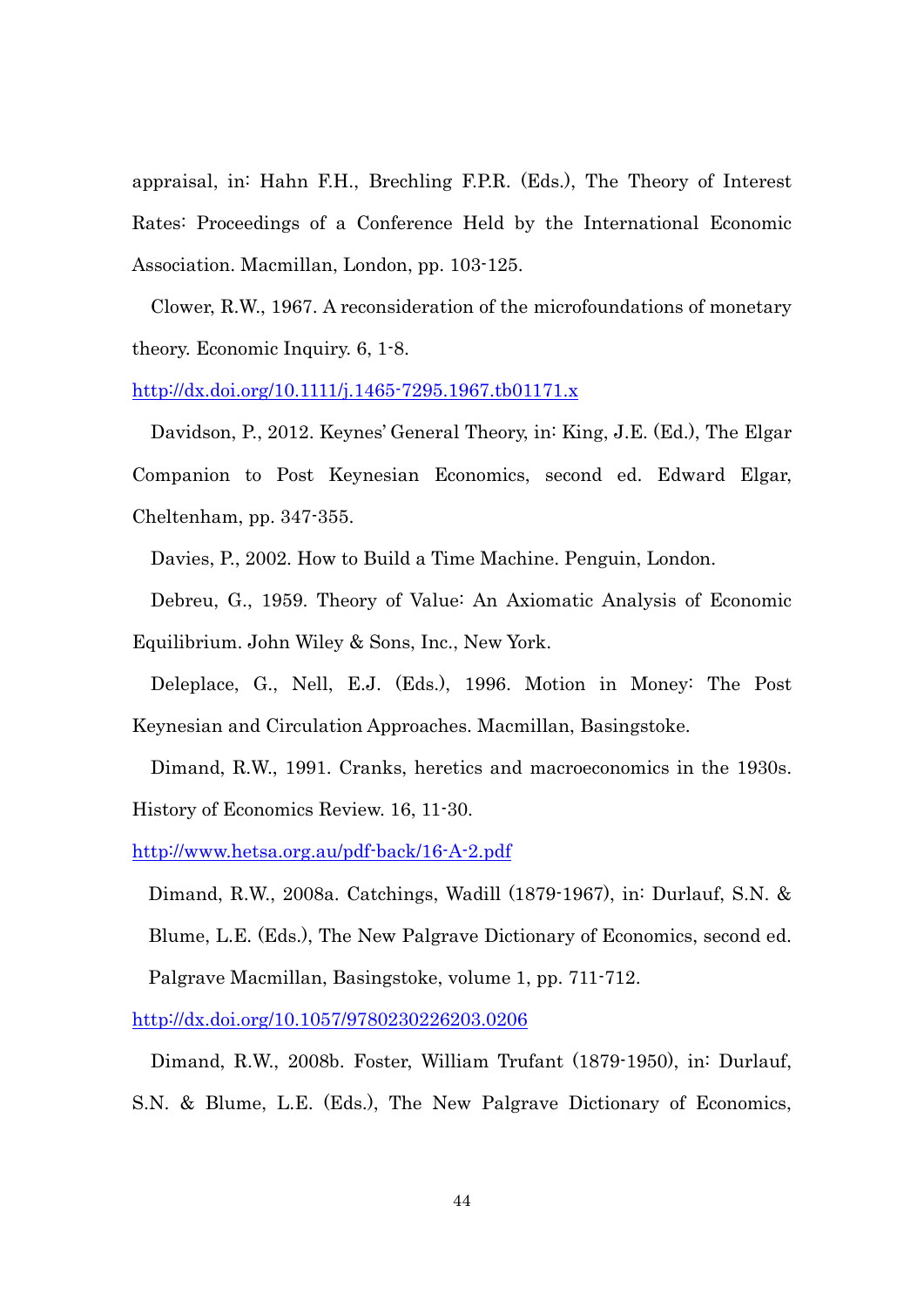second ed. Palgrave Macmillan, Basingstoke, volume 3, pp. 471-472. http://dx.doi.org/10.1057/9780230226203.0597

Eggertsson, G.B., 2011. What fiscal policy is effective at zero interest rates? NBER Macroeconomics Annual 2010. 25, 59-112.

http://www.nber.org/chapters/c12027

Feenstra, R.C., 1992. Money in the utility function, in: Neuman P., Milgate M., Eatwell. J., (Eds.), The New Palgrave Dictionary of Money and Finance. Macmillan, London, volume 2, pp.790-791.

Feldman, A.M., 2008, Welfare economics, in: Durlauf, S.N. & Blume, L.E. (Eds.), The New Palgrave Dictionary of Economics, second ed. Palgrave Macmillan, Basingstoke, volume 8, pp. 721-730.

http://dx.doi.org/10.1057/9780230226203.1826

Gleason, A.H., 1959. Foster and Catchings: A reappraisal. Journal of Political Economy. 67, 156-172. http://www.jstor.org/stable/1825391

Gott, R., 2002. Time Travel in Einstein's Universe: The Physical Possibilities of Travel through Time. Phoenix, London.

Graziani, A., 1990. The theory of monetary circuit. Économie et Sociétés. 24, 7-36.

Greenwald, B.C., Stiglitz, J.E., 1986, Externalities in Economies with Imperfect Information and Incomplete Markets. The Quarterly Journal of Economics, 101(2), 229-264. http://dx.doi.org/10.2307/1891114

Haberler, G., 1964. Prosperity and Depression: A Theoretical Analysis of Cyclical Movements, fifth ed. George Allen & Unwin, London.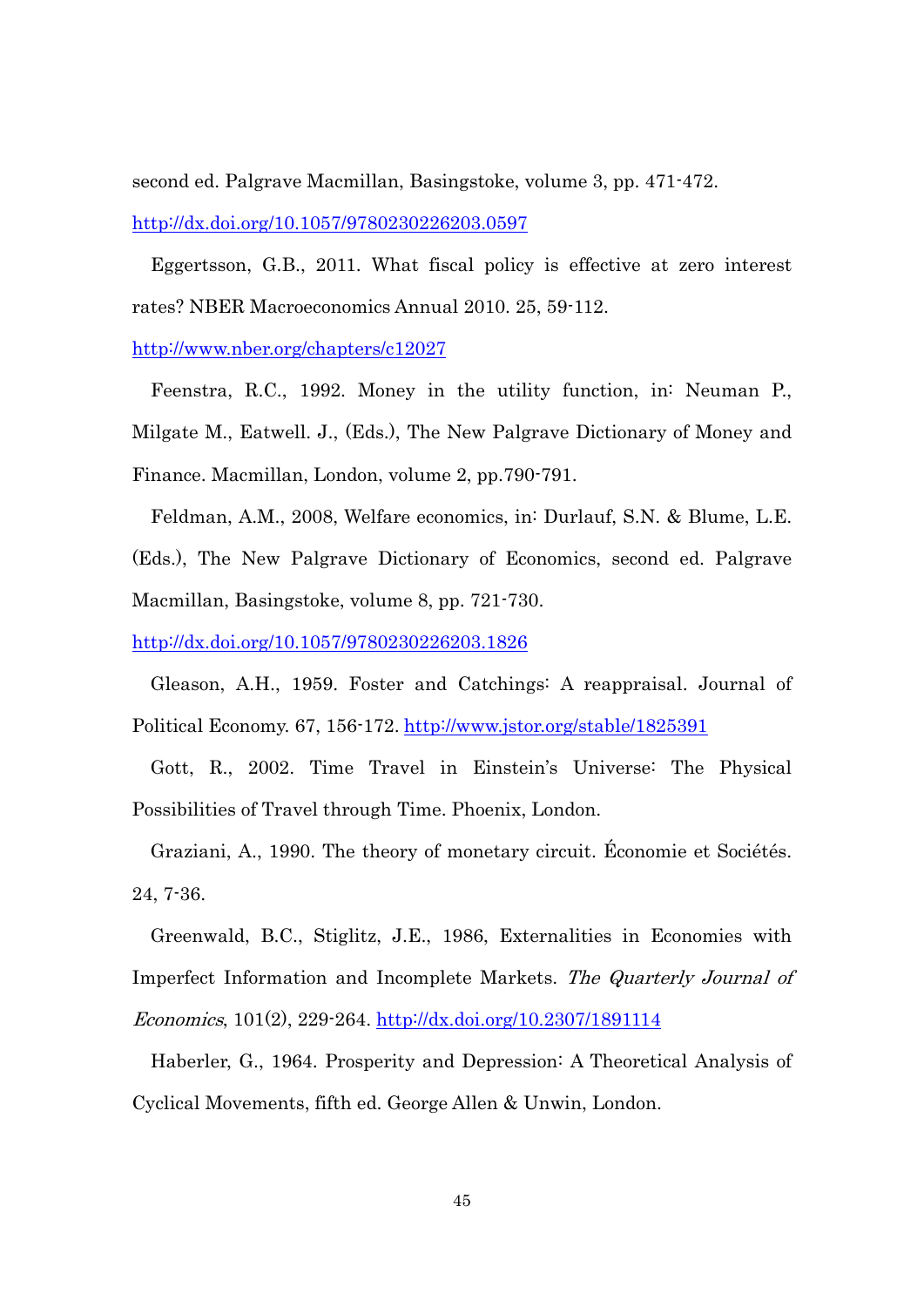Hagemann, H., Rühl, C., 1990. Nicholas Johannsen and Keynes's "finance motive". Journal of Institutional and Theoretical Economics (JITE) / Zeitschrift für die gesamte Staatswissenschaft. 146, 445-469.

http://jstor.org/stable/40751327

Hayek, F.A., 1931. The "paradox" of saving. Economica. 11, 125-169. http://dx.doi.org/10.2307/2547921

Hegeland, H., 1954. The Multiplier Theory. C.W.K. Gleerup, Lund.

Huo, Z., Ríos-Rull, J.V., 2013. Paradox of thrift recession. NBER Working

Paper, No.19443. http://www.nber.org/papers/w19443

Ito, Z., 1952. Mr. Föhl's theory of public investment. Bulletin of Yamagata University (Humanities). 2, 201-224. (In Japanese)

Izeki, T., 1932. Theory of Japanese Controlled Economy. Kokusai Keizai Shinposha and Takase Shobo. (In Japanese)

Keynes, J.M., Hawtrey, R.G., Robertson D.H. 1933. Mr. Robertson on "saving and hoarding". The Economic Journal. 43, 699-712.

http://dx.doi.org/10.2307/2224530

Keynes, J.M., 1936. The General Theory of Employment Interest and Money. Macmillan, London.

Kimball, M.S., 1990. Precautionary saving in the small and in the large.

Econometrica. 58, 53-73. http://dx.doi.org/10.2307/2938334

Kirman, A.P., 1992. Whom or what does the representative individual represent? The Journal of Economic Perspectives. 6-2, 117-136.

http://www.jstor.org/stable/2138411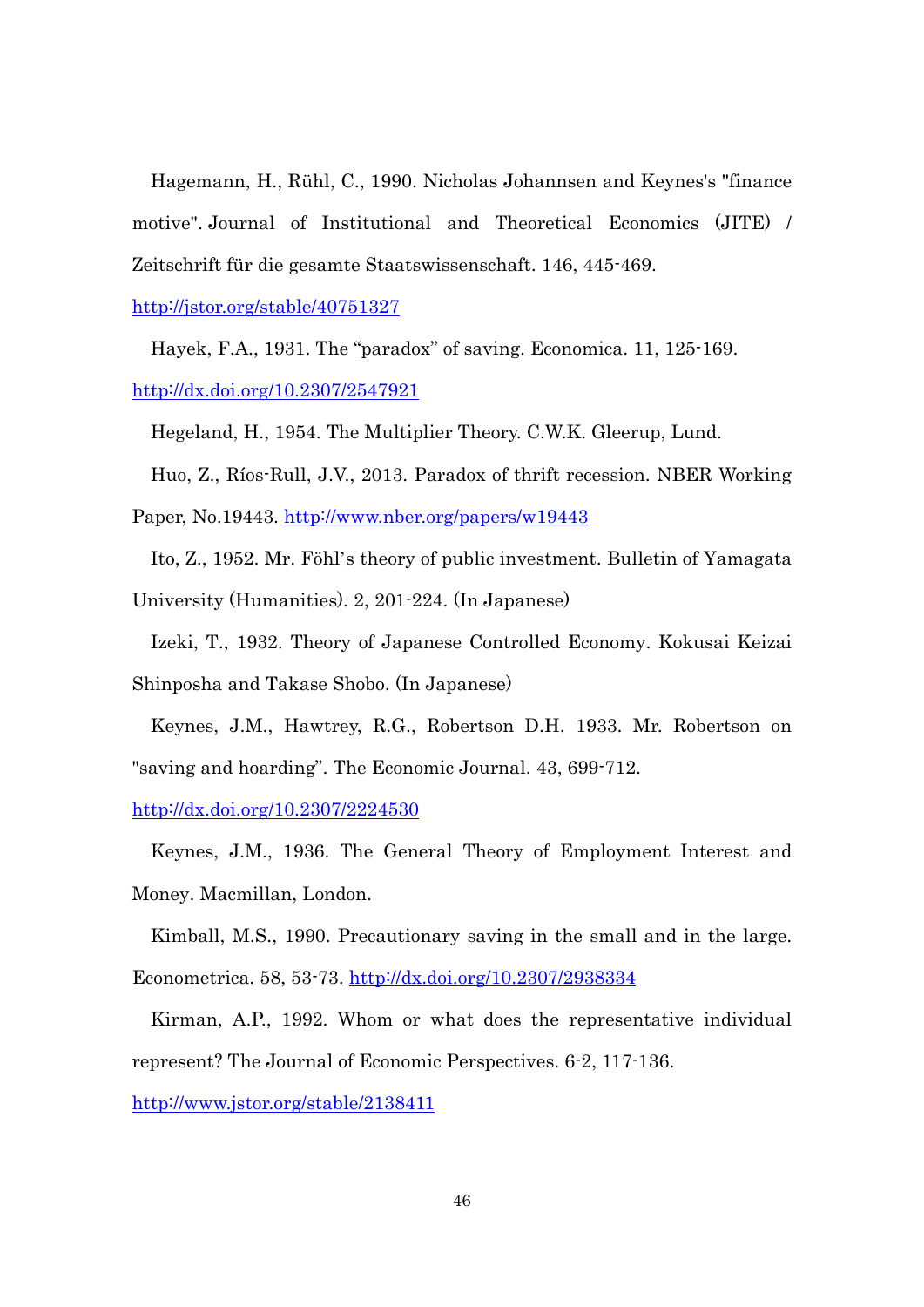Klein, L.R., 1966. The Keynesian Revolution, second ed. Macmillan, New York.

Kojima, H., 1995. Abbati's theory of effective demand (2): Johannsen, Hobson, and Abbati on saving. Keizai Ronso. 156-2/3, 27-65. (In Japanese) http://hdl.handle.net/2433/45001

Kohn, M., 1981. In defense of the finance constraint. Economic Inquiry. 19, 175-195. http://dx.doi.org/10.1111/j.1465-7295.1981.tb01129.x

Kohn, M., 1988. The finance constraint theory of money: A progress report. The Jerome Levy Economics Institute Working Paper No.5.

http://dx.doi.org/10.2139/ssrn.191371

Laidler, D., 1989. The context of S.C. Tsiang's monetary economics, in: Kohn,

M. (Ed.), Finance Constraints and the Theory of Money: Selected Papers. Academic Press, San Diego, pp. 359-375.

Lossev, A., Novikov, I.D., 1992. The jinn of the time machine: Non-trivial self-consistent solutions. Classical and Quantum Gravity. 9, 2309-2321.

http://dx.doi.org/10.1088/0264-9381/9/10/014

Marget, A.W., 1966. The Theory of Prices: A Re-Examination of the Central Problem of Monetary Theory. Augustus M. Kelley Publishers, New York, volume 1.

Metzler, L.A., 1948. Three lags in the circular flow of income, in: Income, Employment, and Public Policy: Essays in Honor of Alvin H. Hansen. W.W. Norton Company Inc., New York, pp. 11-32.

Miura, S., 2014. Money circulation equation considering time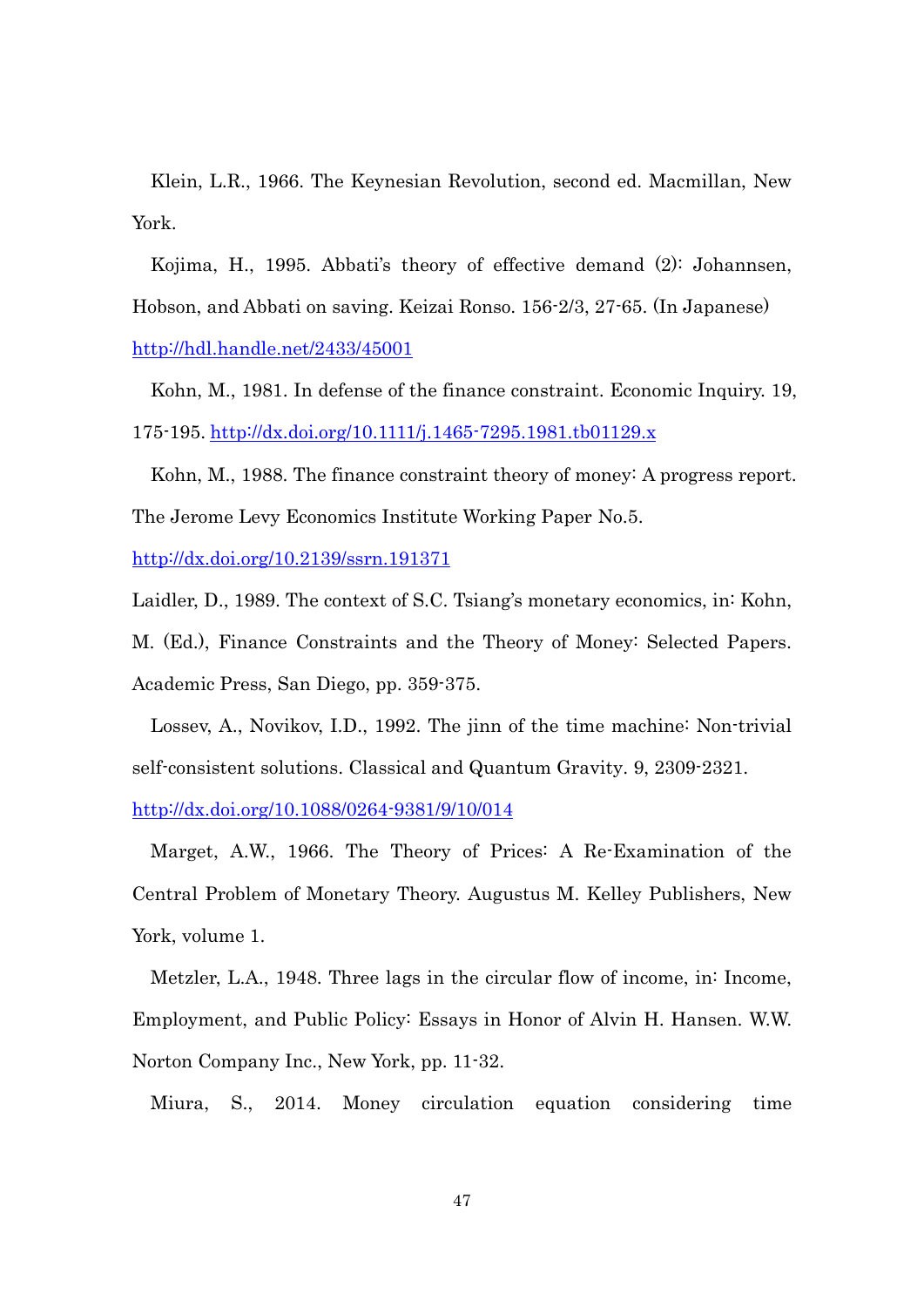irreversibility. Advances in Linear Algebra & Matrix Theory. 4, 187-200. http://dx.doi.org/10.4236/alamt.2014.44016

Miura, S., 2015a. Quantification of revenue induction and expenditure reflux in a monetary economy. Advances in Linear Algebra & Matrix Theory.

5, 25-35. http://dx.doi.org/10.4236/alamt.2015.51003

Miura, S., 2015b. Monetary budget constraint and its missing problems. Open Journal of Optimization. 4, 87-99.

http://dx.doi.org/10.4236/ojop.2015.43011

Miura, S., 2016. Graphic explanation for welfare economic foundation of hoarding loss. Journal of Economics Bibliography. 3, 265-289.

http://www.kspjournals.org/index.php/JEB/article/view/763

Nagasawa, K., 1968. Carl Föhl. The Hitotsubashi Review. 59, 507-527. (In Japanese) http://hdl.handle.net/10086/2640

Nash, R.T., Gramm, W.P., 1969. A neglected early statement of the paradox of thrift. History of Political Economy. 1, 395-400.

http://dx.doi.org/10.1215/00182702-1-2-395

Nemiroff, R., Wilson, T., 2014. Searching the internet for evidence of time travelers. The Winnower 3:e140984.46096.

http://www.dx.doi.org/10.15200/winn.140984.46096

Pedersen, J., 1954. The creation of money income. Weltwirtschaftliches Archiv. 72, 155-178. http://www.jstor.org/stable/40433458

Pedersen, J., 1957. Remarks to Carl Föhl's "Geldschöpfung und Wirtschaftskreislauf". Weltwirtschaftliches Archiv. 78, 1-10.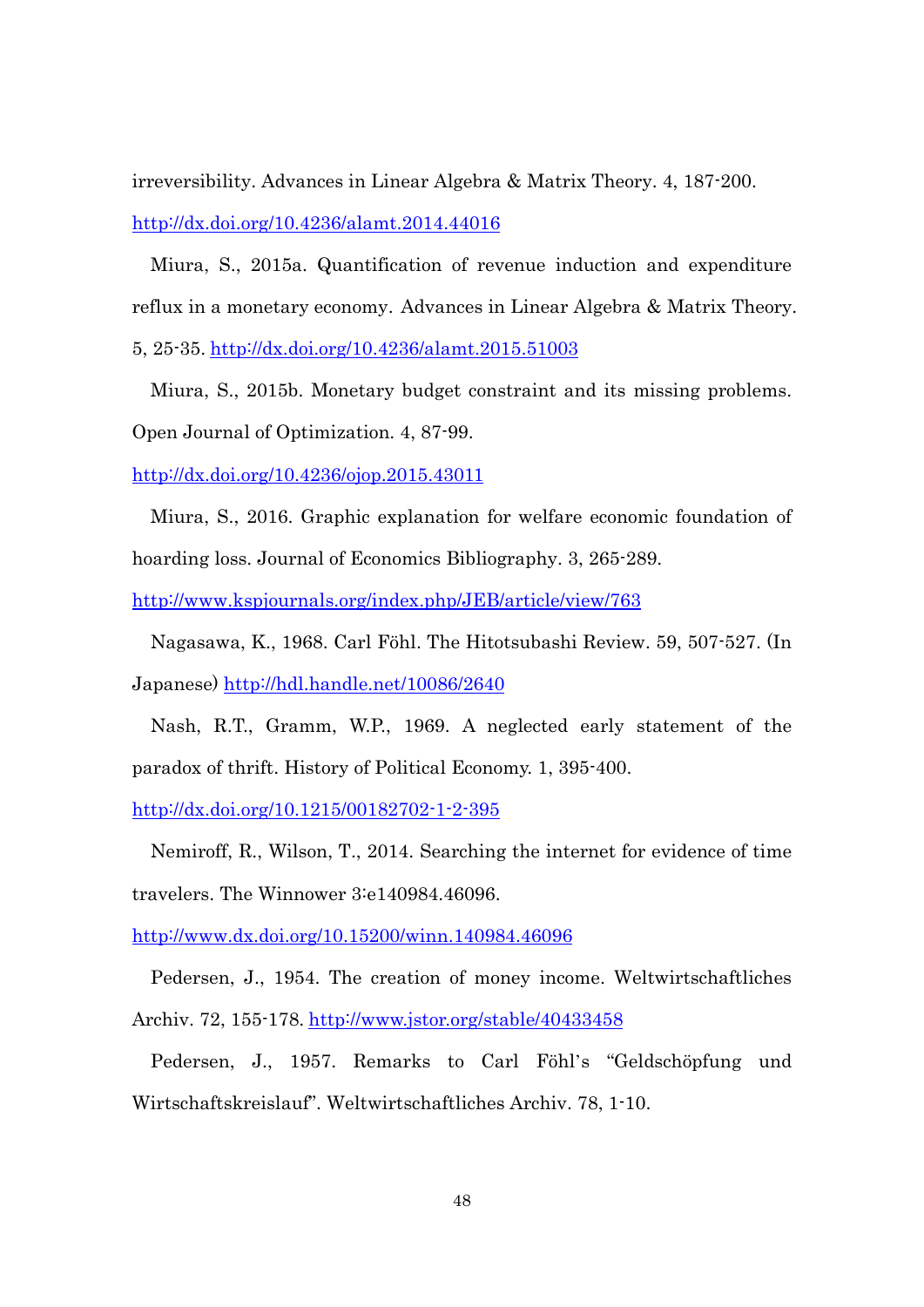#### http://www.jstor.org/stable/40433458

Robertson, D.H., 1932. Reviewed work: "The Economic Lessons of 1929- 31: The First Eleven Bulletins of the Unclaimed Wealth Utilisation Committee of Geneva. by A.H. Abbati, T.E. Gregory." The Economic Journal. 42, 612-614. http://dx.doi.org/10.2307/2223788

Robertson, D.H., 1933. Saving and hoarding. The Economic Journal. 43, 399-413. http://dx.doi.org/10.2307/2224283

Rochon, L.P., Rossi, S. (Eds.), 2003. Modern Theories of Money: The Nature and Role of Money in Capitalist Economies. Edward Elgar Publishing, Cheltenham.

Rothschild, K.W., 1964. The old and the new: Some recent trends in the literature of German economics. The American Economic Review. 54-2, 1-33. http://www.jstor.org/stable/1809373

Rühl, C., 2000. Nicholas August Ludwig Jacob Johannsen (1844-1928), in: Arestis, P., Sawyer, M. (Eds.), A Biographical Dictionary of Dissenting Economists, second ed. Edward Elgar, Cheltenham, pp. 327-335.

Samuelson, P.A., 1948. Economics: An Introductory Analysis, first ed. McGrow Hill, New York.

Sasahara, S., 1981. The under-consumption theory of Foster and Catchings: Its feature and political implication. Keizaigaku Ronso. 22, 1-40. (In Japanese)

Schneider, E., 1962. Money, Income and Employment. Translated by Kurt Klappholz, George Allen & Unwin, London.